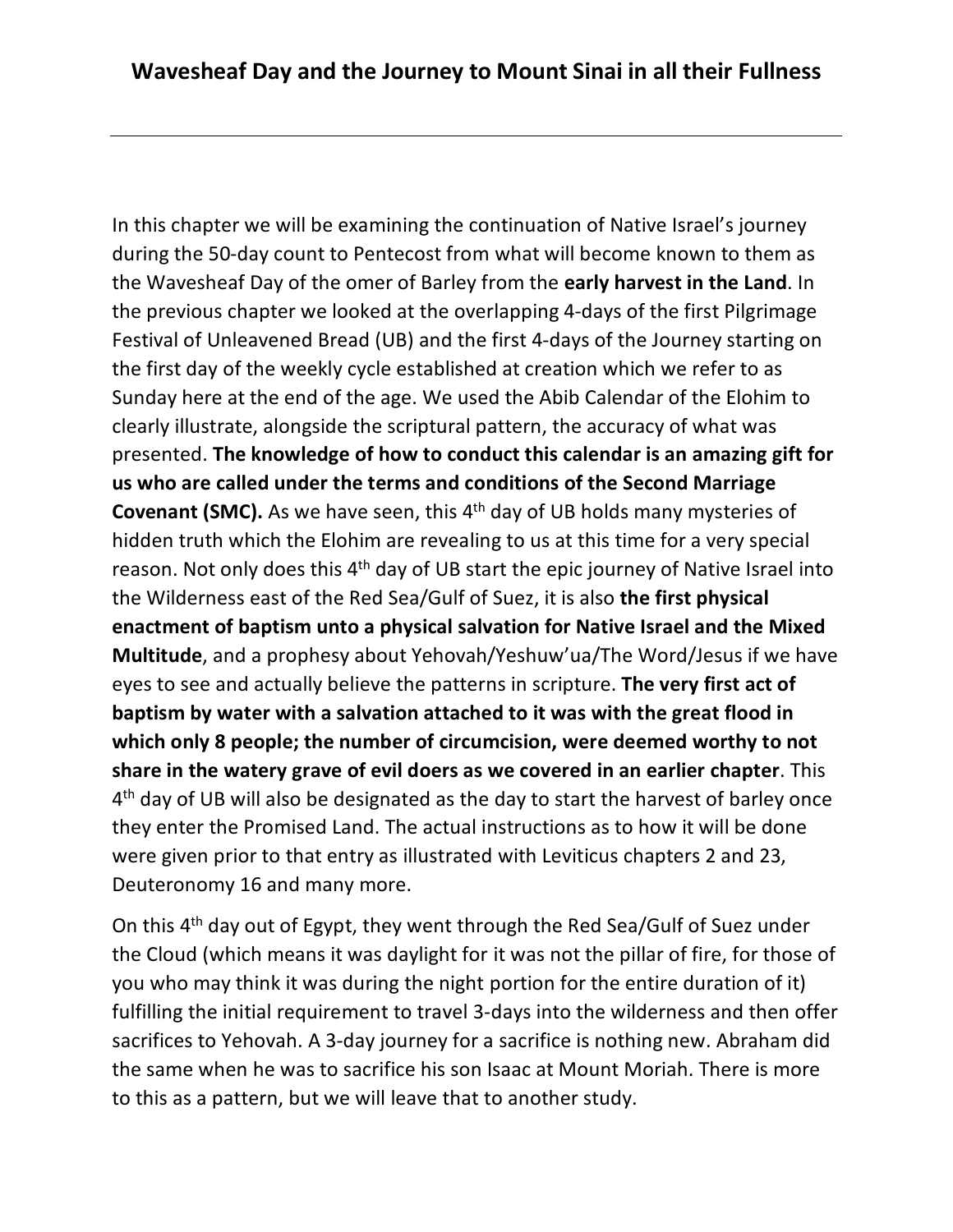We will be looking at and examining the re-instituting of the Sabbath and its day of preparation to an apostate Native Israel and lots more.

In the previous chapter we covered the importance of the **Unleavened Firstborn** to the days of UB. The elect would be chosen from Native Israel to function in the task of the Bride in the household of the Elohim. The 7-days of UB is the timeframe allotted to Native Israel for the qualifying process to be completed with a specific number intended to be reached, one sufficient **enough to be able to handle all the multitude of tasks of that heavenly household**. We talked about the MM with them, who they were comprised of, and the fact they too could be allowed to participate in the Passover of Yehovah and the ingesting of unleavened bread for the following 7-day duration and **thus the sharing in the Bread of Life.**

As we move through this chapter, we will be pointing out many similarities between both Marriage Covenants with their physical shadows of the spiritual realities to come. It is going to be a fun and exciting chapter for many who read it. And no doubt an absolute abomination to the minions of the evil one who are deceived themselves and attempting to deceive others who are found in Christianity and in Judaism. We will be looking at the umbilical cord connecting both of the Marriage Covenants and thus the **Unleavened Firstborn** and the **Unleavened Firstfruit** in this chapter once again, but just not in the intent of the language, rather in the actual acts directed by the Elohim, and in particular by Yehovah, for He is the upfront member of the Elohim in scripture until it is time for Him to divest Himself of all His glory and leave it in the bosom of the other Elohim Being we know as Father under our SMC (Second Marriage Covenant) terms and conditions.

It is very simple for us to state that the Passover of Yehovah, the Pilgrimage Feast of Unleavened Bread, and The Feast of Weeks/Pentecost are intricately connected in purpose; with that purpose being to have the Second Adam lay down His life for a qualified Second Eve and her proving herself worthy to be included in the count at Pentecost of those who have completely internalized both the Lamb of Father's household and the Bread of Life. Yes, it will be a wonderful Jubilee for her under the guidance of the Elohim. That will be the first phase of having physical beings make the successful journey to becoming spirit in nature, and exist in the state of Oneness with Them. The second segment in the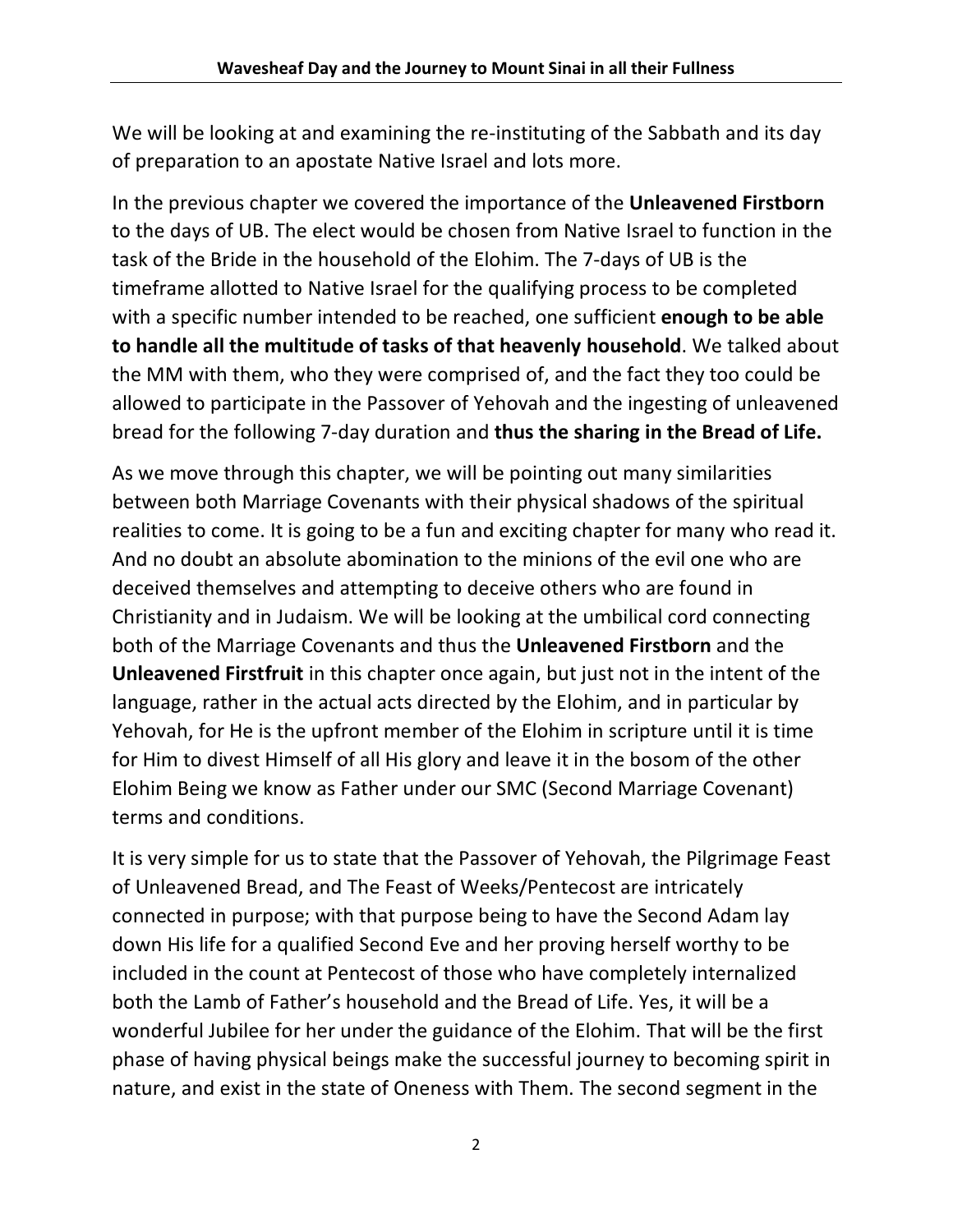timeline for other members to enter that family will not start until this one is finished and complete. It only comprises 2 of the 3 designated names given to the 50th day, which are the Feast of Weeks and Pentecost. **The designation as Feast of Firstfruits entails the start of the wheat harvest**, not part of the completion of the barley harvest, and is not about the Bride but the start of the process of reaping those who will hold the status/function of the firstborn from the union of the Second Adam and Second Eve.

We can follow the journey through Exodus and Numbers as to the various locations that Native Israel camped and then pulled up stakes to get to the next camp until they reach the valley floor of Mt Sinai in the Mountains of Horeb. But first, we have a lot to look into before we actually pick up the journey again centered here around the 4<sup>th</sup> day out of Egypt, the first day of the weekly cycle of the third full week in the month of Abib; the Head of the months. Let's start with:

*Exodus 14:13 And Moses said to the people, do not be afraid!* (of Pharaoh and his army who just showed up on the scene at the mouth of the big gorge) *Take your stand! And see the salvation* (#3444) *of Yehovah, which He will prepare for you today* (7<sup>th</sup> day of the week). *For as you see the Egyptians today* (hell bent for leather as the saying goes)*, you shall not continue to see them again forever.*

Here we have Native Israel and the Mixed Multitude camping in the plain in front of the Red Sea/Gulf of Suez (east) and between a large mountain to the northwest and a very rugged hilly area to the southwest. There was only one reasonably easy way in or out which was a large gorge which was normally windy, and actually would provide some relief in itself by blowing the dust away that was caused during its transit by a large number of people. There is another gorge entering into the plain before the sea as well, but it would have been much more difficult to travel through with a vast number of people with their herds and flocks. They are clearly visible using Google Earth on your computer. Finally, a resting spot conducive to a quiet night in camp listening to the waves on the beach after 3 arduous days and nights of traveling. All of a sudden, the first elements of Pharaohs army show up at the mouth of the big gorge. Native Israel knew that was not a good sign, they certainly were not there to wish them farewell. So, they immediately panicked in fear and started accusing Moses of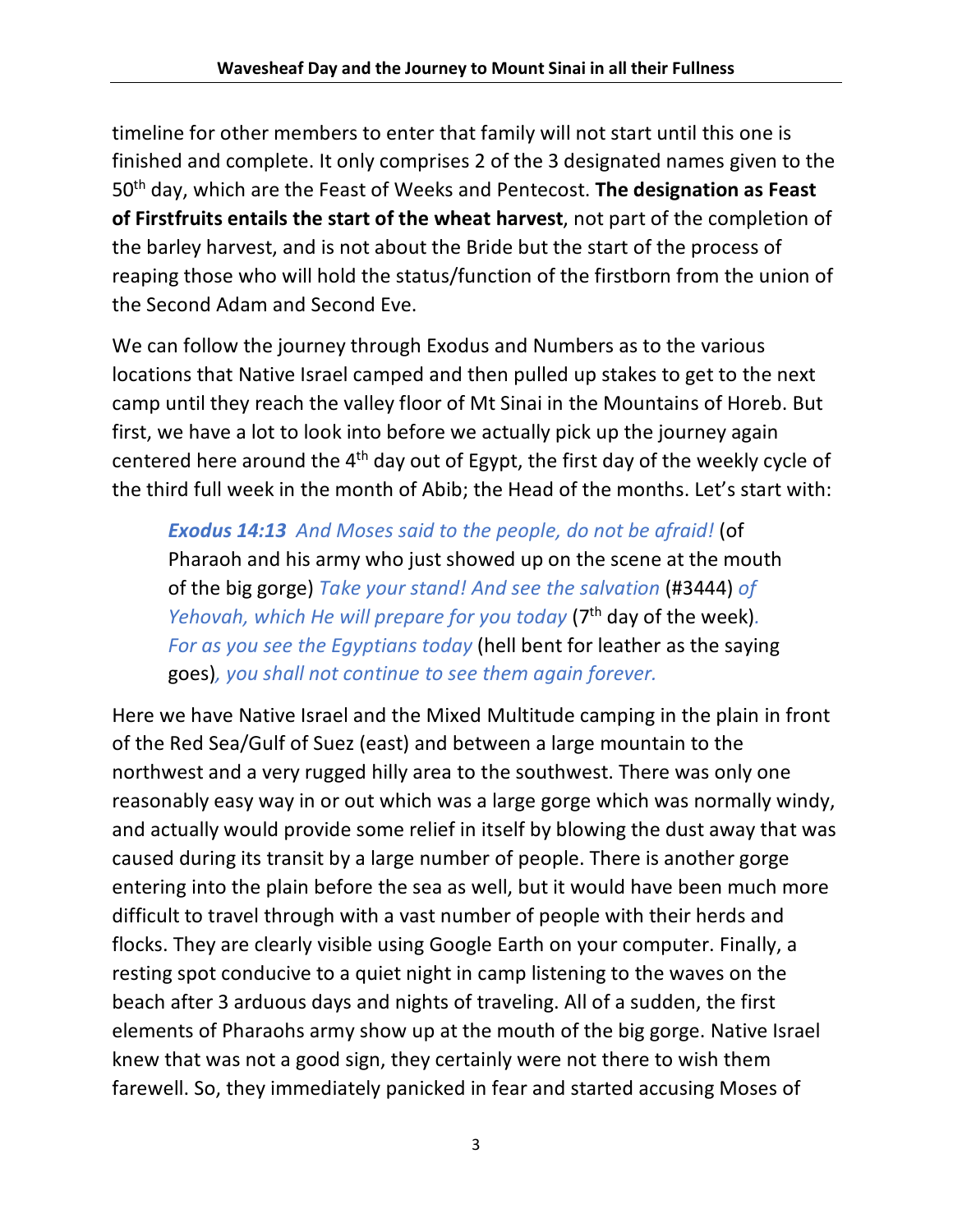wrongdoing, which they had harbored in their hearts all along as the account bears out here and in the future. Moses did not debate them or try to rationalize with them, he simply told them, do not be afraid (do you not see the pillar of cloud before us) and to **yatsab #3320** make a stand here and now to this approaching menacing evil, (face it with the conviction you should have acquired by now witnessing all the mighty works of Yehovah to date). The surroundings are irrelevant when it comes to Yehovah and His promises to you. Lots of lessons to be learned here. He told them that Yehovah would be their salvation and would prepare the way of it right before their very eyes. He promised them this evil menacing threat would never be seen again as it was then.

Please take note that the Hebrew for salvation here is **#3444 Yeshuw'ah or as some spell it today Yesu'ah**. Did you get that brethren? **It is the name used by many in place of Jesus**. Strong's says of it: passive participle of **#3467 (yasha)**; something saved, deliverer, aid, victory, prosperity. It is used often of the salvation of Elohim from external evils with the added connotation of spiritual relevance. Native Israel, as well as the Mixed Multitude with them, were told to not be afraid and take your stand against such now. In the next verse Moses tells them to "*be silent*" which is a nice way of saying "shut your mouths and quit your whining."

# "*Yehovah will fight for you, and you be silent!*"

Take this all into perspective here. They had just witnessed miracle upon miracle of mighty works performed by Yehovah for their welfare over the past several weeks. They witnessed things completely unheard of prior to this. **Native Israel showed their complete lack of faith in Yehovah's promises,** as well as in the very signs and acts of might He had done on their behalf, for their wellbeing. **That had to be very disappointing to the Elohim and in particular to Yehovah.** So here after 3-days of journeying Yehovah was going to provide a mighty sacrifice that would put all the surrounding nations in fear as well as the Egyptians left in Egypt. It would once again unfold before their eyes. The first thing He did was to move from the front of the camp to the rear of the camp between Pharaoh and the fearful Native Israelites. That put a halt to the armies of Pharaoh coming through the mouth of the gorge, so they also set up camp. He then caused the east wind to blow with intensity causing the waters to wall up on two sides and to dry out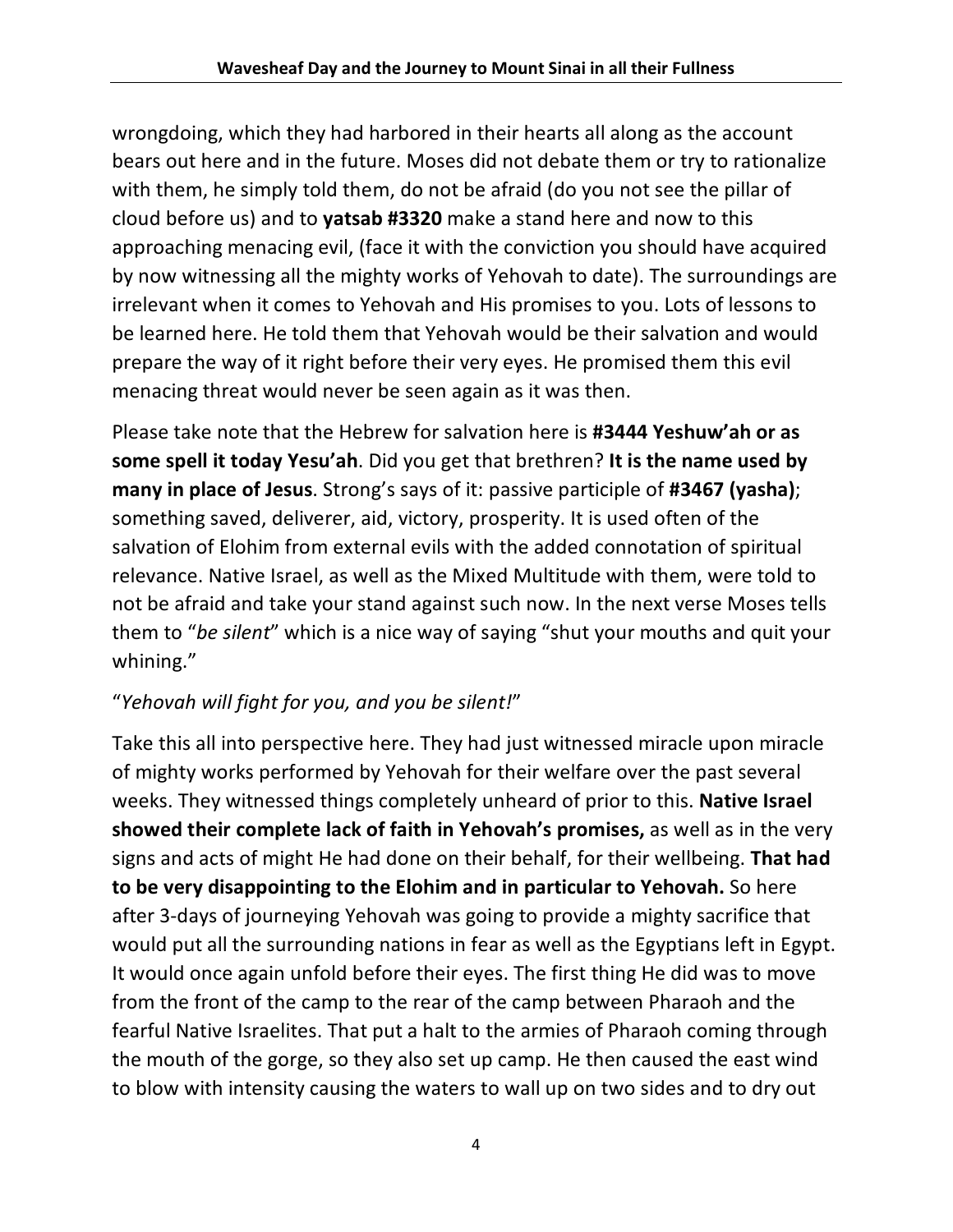the sea bottom. It stretched all the way over to the eastern shore of the Sea and thus to the Wilderness of Shur/Etham. Native Israel and the MM all made it through the next morning, the  $1<sup>st</sup>$  day of the weekly creation cycle. Once again, you can use Google Earth here. Let your cursor start moving eastward from the beach area north of Ain Skhna to the beach area on the eastern shore north of Ra Ser. Preferably at the widest point which is around 15-16 miles across the Gulf of Suez at this location. It is bowl shaped. At the lower right-hand side of your screen you will see an elevation indicator and it will clearly demonstrate the land structure below the water. It is a gentle slope down to a flat area and then gentle rise up to the beach on the other side. It is no more than 150 feet deep at this location. And just imagine this all takes place before Pihahiroth.

If you remember we covered how Paul's description of this event of traveling through the Red Sea under the Cloud to salvation on the other side; was likened to baptism. Please do not lose sight of that on this special day as well as who participated in it. *Was it Just Native Israel? No, it was not.* **Both NI and the MM went through the Sea and under the Cloud**. *The MM were Gentiles/Neighbors who had attached themselves to Native Israel and as we read in the chapter on the Passover of Yehovah, they were going to be allowed to participate in it if they too were circumcised and obeyed the commands of it*. The evil menace pursuing them did not receive the salvation of Yehovah that day, the Red Sea/Gulf of Suez became a watery grave to them. Just as the whole earth had been at the time of Noah and his family's salvation. It never ceases to amaze us that people who actually believe the flood covered the entirety of the earth over the tallest mountains, can actually entertain attempts by minions of Satan to make this awesome 4<sup>th</sup> day miracle of Yehovah come across as some feeble undertaking of going across a shallow lake of reeds to justify its credibility.

The spiritual realities of all of this are very relevant to the reality of the terms and conditions we experience in baptism under our Marriage Covenant. We are baptized into the name of Jesus/Yeshuw'ah, pick whichever one you want. Our old self dies in that watery grave of total immersion and we come up out of it a renewed person with all our sins washed away with a newness of purpose. **However, the baptism we experience is the spiritual reality of this physical example on Wavesheaf day during the first keeping of Unleavened Bread by Native Israel coming out of the evil of Egypt**. Paul instructs us in Romans: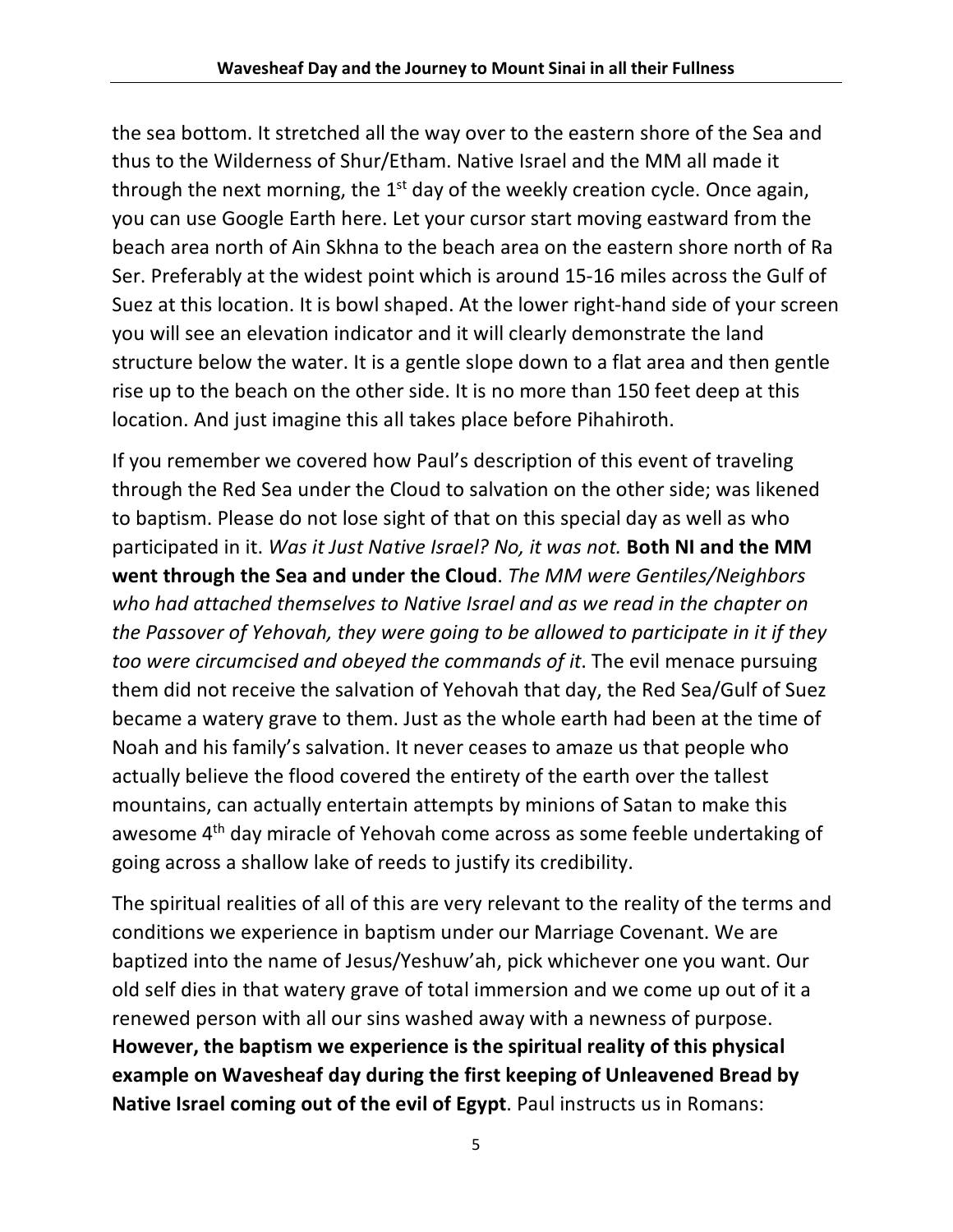*Romans 6:2-4 Let it not be! We who died to sin, how shall we still live in it? Or are you ignorant that all who were baptized into Christ Jesus were baptized into His death? Then we were buried with Him through baptism into death, that as Christ was raised up from the dead by the glory of the Father, so also we should walk in newness of life.*

Paul adds a little later as a result of that "*we should no longer serve sin*." We will see that did not hold up well for Native Israel just as we did in the last chapter. Within 3-days they were back at it, certainly not walking in a newness of life. They failed the first test miserably. There will even come a time on the journey to Mt Sinai and Pentecost that they will even declare life was good under their servitude to evil Pharaoh.

So, what was missing in the equation? **Repentance before baptism!** Notice the type of baptism this initial account was:

*1 Corinthians 10:1-2 And I do not want you to be ignorant brothers, that our fathers were all under the Cloud and all passed through the Sea. And all were baptized to Moses in the Cloud and in the Sea.*

# **Their's was a physical baptism with a physical salvation for it was not yet in or to Jesus.**

Exodus 14:31 tells us that Native Israel feared Yehovah that day as well as believing in Yehovah and in His servant Moses. It would have been hard not to. But as we have seen in the previous chapter it did not last very long. Why? It's all quite simple and that is why by the time we get to our Second Marriage Covenant (SMC) terms and conditions an element has been added. In fact, it was a transition element from the end of the FMC into the SMC. Peter makes the simplicity of it very easy to understand in Acts:

*Acts 2:38-39 And Peter said to them, repent and be baptized each of you in the name of Jesus Christ to forgiveness of sins. And you will receive the gift of the spirit holy. For the promise is to you and to your children, and to all those afar off, as many as the Lord our God/Father Elohim shall call.*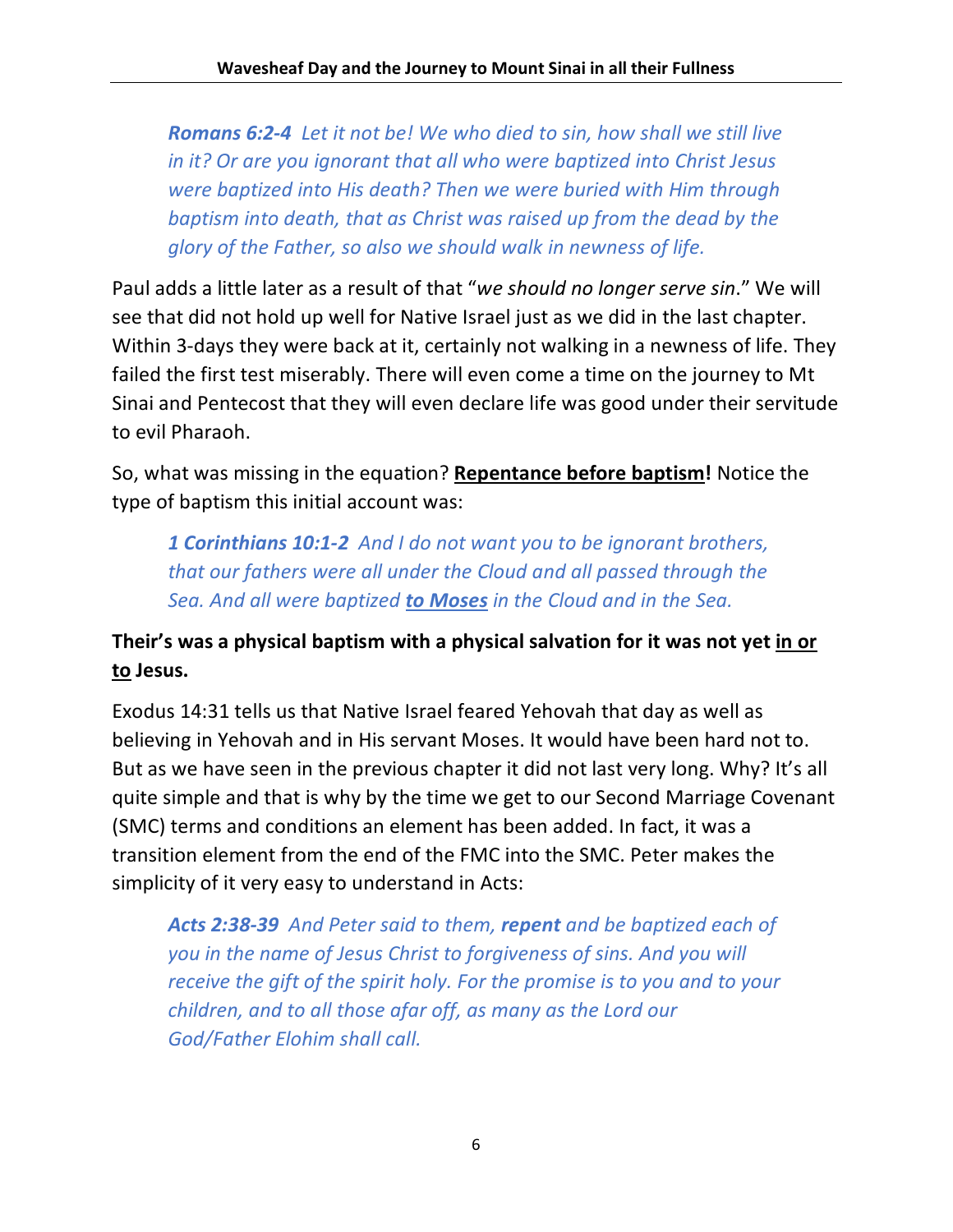What exactly were they repenting of? Having been part of the reason for the need for our Savior's death just like us because of their past sinful actions. It is fascinating that the Law and the Prophets were proclaimed until John the Baptist as Luke 16:16 instructs us, and that he was the one who brought a **baptism of repentance**. Let's read a little about this.

*Luke 16:16 The Law and the Prophets were until John (the Baptist); from then on the Kingdom of God/Elohim is being preached, and everyone is pressing in* (or better translated in context; is being seized. Remember the highways and byways? None of them had an inheritance in it and in most instances knew little or anything about it, thus took them completely off-guard)*.*

John the Baptist was the end of one Marriage Covenants terms and conditions and the start of another which had **better promises**. The premier one is the gift of a spirit from the Elohim which would assist the spirit-in-man already in all of us, in the qualifying process. But first something had to happen as we were instructed by Peter in Acts.

*Matthew 3:1-3 Now in those days John the Baptist came preaching in the wilderness of Judea, and saying; repent! For the Kingdom of Heaven has drawn near* (not ready to transition yet)*. For this is he spoken of by Isaiah the prophet saying: the voice of one crying in the wilderness! Prepare the way of the Lord! Make His paths straight!*

We are told that in Acts 1:21-22 that a replacement apostle had to have been witnessing with them since the time that John baptized Christ. Don't lose sight of the purpose of water in this. In Acts 13:24 Paul tells us John preached a baptism of repentance to all the people of Israel. In 19:2-4 he says:

*Acts 19:2-4 He said to them, when believing did you receive the spirit holy? And they said to him, we did not even hear what the spirit holy is. And he said to them, then to what were you baptized? And they said, to the baptism of John. And Paul said, John indeed baptized with a baptism of repentance, saying to the people that they should believe unto the One coming after him, that is, into the Christ, Jesus.*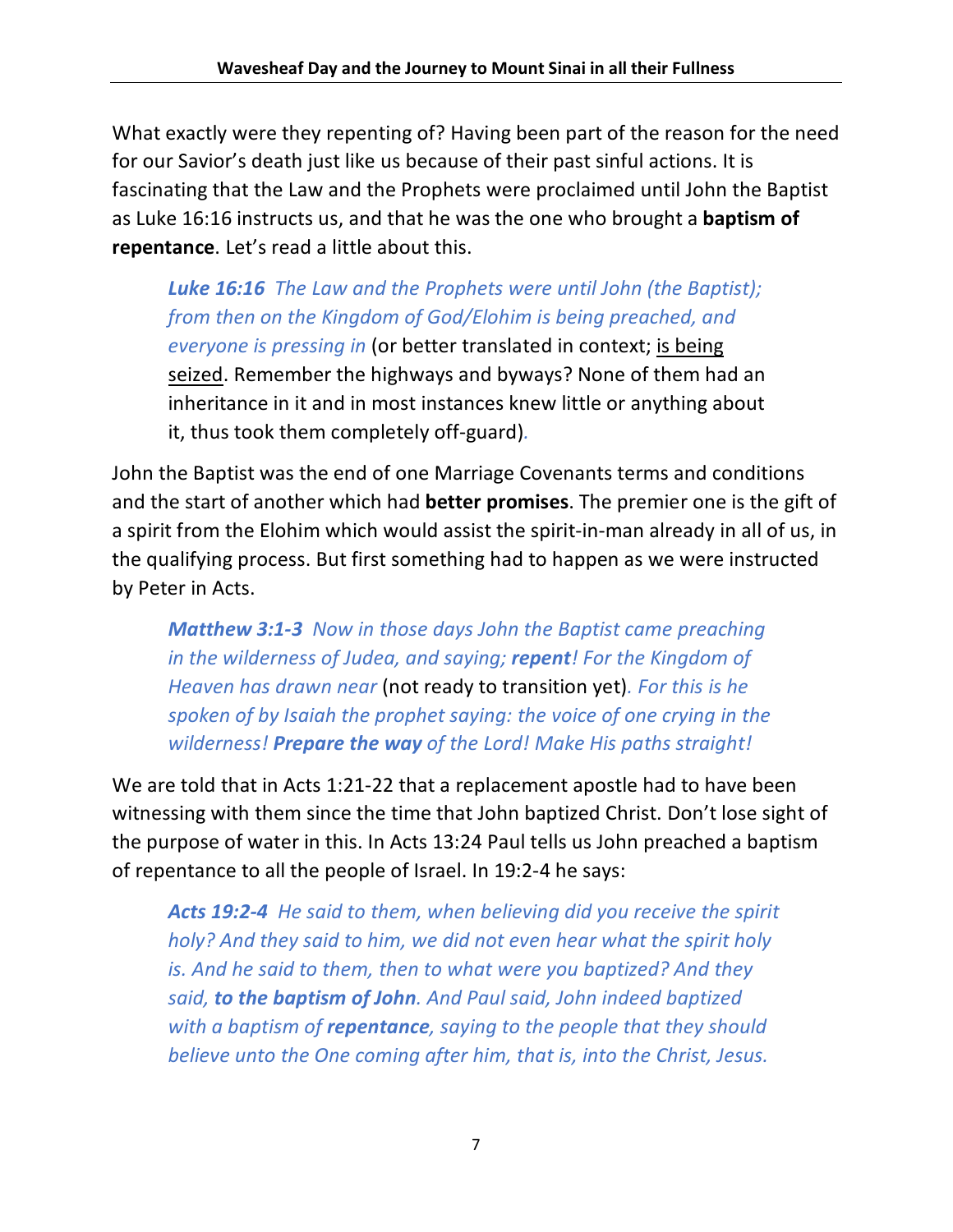There are patterns upon patterns with the subject of Baptism. We have just touched on them here so that you can understand how significant this all is and how it became more of the spiritual reality to come over the timelines it was used in.

There was no repentance with the baptism to Moses. Moses had been used to help prepare the way for Native Israel to cross through the Red Sea/Gulf of Suez. It was his arm that was stretched out with his staff. He was the one telling Native Israel to make a stand with Yehovah against evil for He will give you salvation from it. Here we have John the Baptist doing the same thing. He is being used to prepare the way for Jesus the Christ who we also know as Yehovah/The Word/Yeshuw'ah. **This is referred to as the baptism of John in the scriptures. It was the introduction of baptism with repentance, but it was not yet conducted in the name of Jesus, the only name to which salvation unto spirit life will come**. Just as the scriptures instructed us, Native Israel's baptism in the Red Sea/Gulf of Suez and under the Cloud was "*to Moses*" so too is this one "*to John*" at that time. It was intended to be a learning curve until the reality of it was given by Jesus Himself. Baptism is a very clearly visible sign of one's inward convictions and commitments. John would rebuke the Pharisees who came to him for baptism. Have you ever wondered Why? John and Jesus nailed it often: hypocrites and vipers as they referred to them. He called them part of an evil and **adulterous** nation which was not going to truly repent. Have you ever asked yourself why He called them that? The evil part is simple. It is **Poneros #4190**. Strong's says it is "*from a derivative of #4192 and means hurtful evil, or painfully evil, and morally ill and diseased*." Look at all the times this is used. It is directed almost exclusively at the Pharisees. It was commonly used to describe them. The shoe fits! **But why adulterous? Because they, the Nation of Judah, were still married to Him. He had not died yet!** He had divested Himself of all His glory, and it was being held with Father in His bosom as scripture instructs us at that time, but He, Jesus/Yehovah was still married to them. He had only divorced the Nation of Israel. The Greek word used in these instances is **"#3428 moichalis**: a prolonged form of the feminine **#3432** *an adulteress, literally or figuratively*." He's talking to Pharisees not their wives. They were still married to Him but had taken up with another god/el who was not Him, Jesus/Yehovah/The Word. They even tried to tell Jesus it was His Father and Jesus told them you have never known My Father.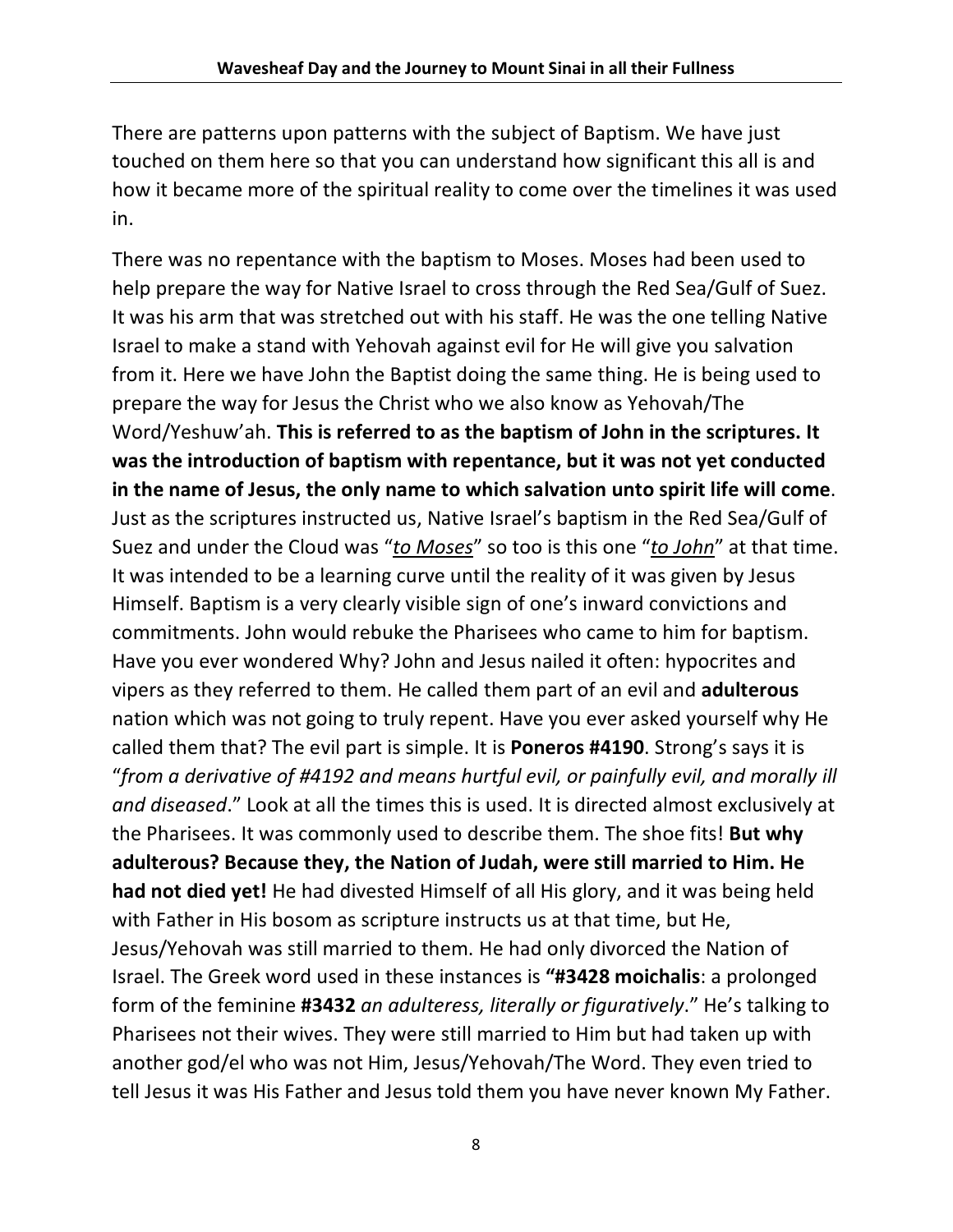That was shortly after telling them their Father was the devil and thus extrapolated based on their accusations earlier in their confrontation about their god/el. We addressed this in an earlier chapter, and will more fully, but once again we jump over to Romans 7:1-4 picking it up in verse 3, with Paul instructing the Jews at Rome, his fellow countrymen in this section of the Book of Romans.

*Romans 7:3 So then if while her husband lives, she marries another man, she will be called an adulteress* (same Greek word; feminine)*; but if her husband dies, she is free from that law,* (of the husband vs.1-2)*, so that she is no adulteress* (same word) *though she has married another man. Therefore, my brothers, you also have become dead to that law* (of the husband) *through the body of Christ, that you may be married to another, to Him who was raised from the dead, that we should bear fruit to God.*

Bear here is Strong's **#2592 "karpophoreo**; from **#2593**, to be fertile, literally or figuratively." They had been married to the Being we know as Jesus the Christ who is also The Word/Yehovah/etc. **Paul tells the Jews of the Nation of Judah, and not necessarily the Jews of Judaism as discussed earlier**, that they have a second chance at becoming the Second Eve, with the intent that they can marry Him (Jesus/The Word/Yehovah) and they can become fruitful and multiply in every aspect of good. For those of you who have never heard these mysteries of the hidden truths of the Elohim, we are happy for you. We will have a lot to say about all of this in chapters to come. Back to the evil nation (of successive genealogy) with Peter linking it to baptism.

Peter makes a similar claim about the mindset of the day back in Acts when instructing them about baptism.

*Acts 2:40-41 And with many other words he earnestly testified and exhorted, saying, be saved from this perverse nation. Then those who gladly heard his words were baptized…*

There were a lot who didn't "*gladly hear his words*" as well. Take some time and read his message leading up to this. He called them all a bunch of murderers.

Just think, the premise of baptism with salvation for Native Israel and the Mixed Multitude started on this  $1<sup>st</sup>$  day of the count to Pentecost and on the  $4<sup>th</sup>$  day of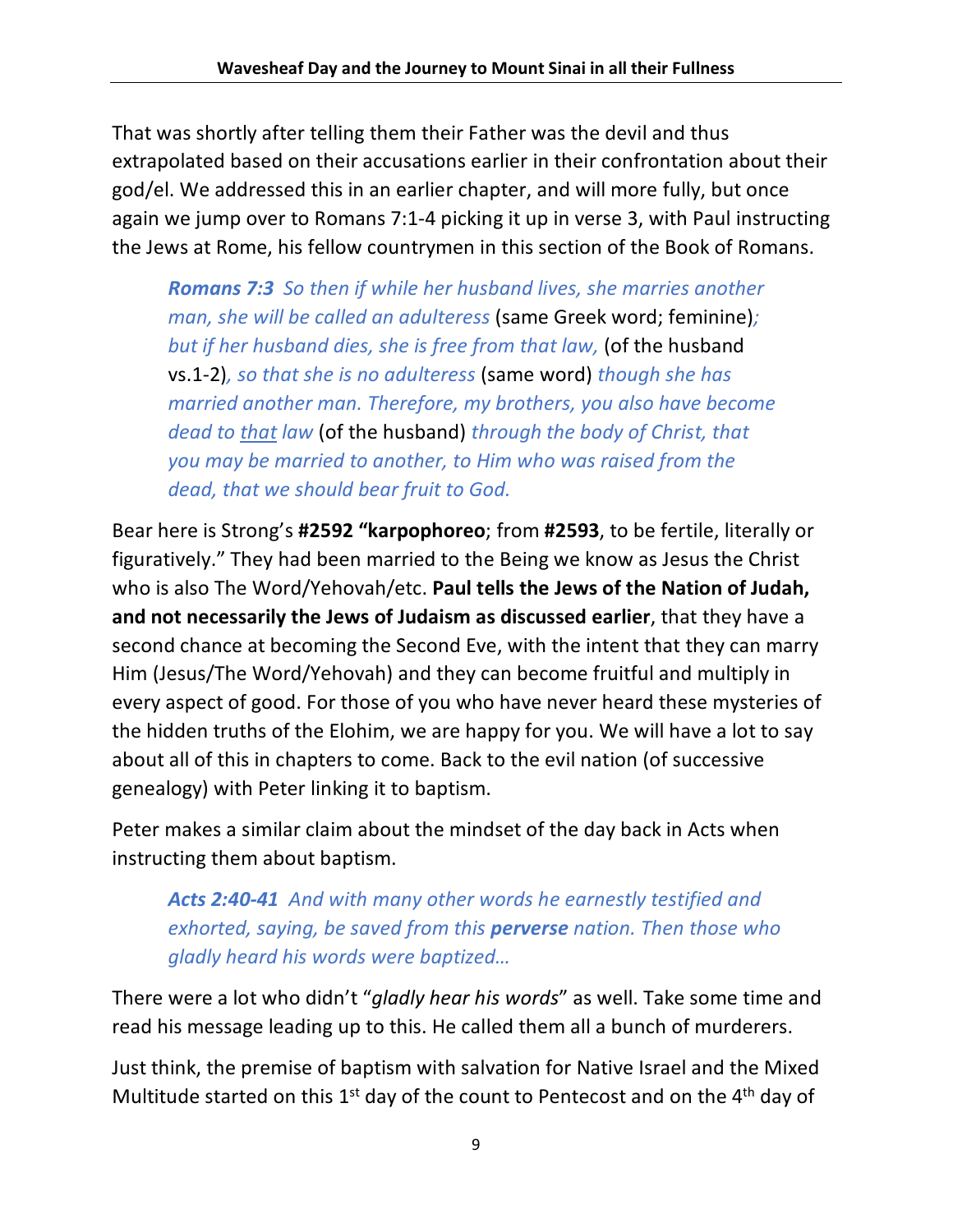the first Pilgrimage Festival of UB. **Don't let that slip past you for it unified both the qualifying time frames allotted Native Israel in the FMC and the Gentiles/neighbors/sojourners in the SMC**. It takes place on Wavesheaf Day, the first day of the weekly cycle count of creation. This understanding is a key to dispelling many winds of doctrine blowing from the mouth of Satan and his minions. We certainly hope it can assist you in standing your ground against them.

This is the day when our Savior/Husband was accepted on our behalf, we Gentiles who were not granted to be called in mass numbers prior to its reality taking place. Here at the Red Sea/Gulf of Suez and under the Cloud, the Mixed Multitude shared in that baptism **to Moses** and the resulting salvation of **extended temporary life** coming out of it on the eastern shore of the Sea. This knowledge was given before the knowledge and understanding of the purpose of the Wavesheaf omer of barley. The criteria for determining the Head of the Months and its name were in place at that time but the knowledge of it would not be given until a later date for none of them would be planting or harvesting any crops on the Wilderness Journey. The facts are simple; they did not have to plant any crops (or eat any of their livestock) for they were given manna and quail which we will cover shortly.

**There are so many mysteries of hidden truths in scripture it can be mind numbing at times when we first encounter them**. At the same time our emotions can well up in rejoicing. Often, we ask ourselves how many times have I read this and all of a sudden now I am seeing it for what it really is? It's all part of our individual and collective journey folks. We will be addressing the Wavesheaf Offering in all its fullness and authority in the next chapter as to His being crushed and beaten and winnowed on our behalf, being the First of the Firstfruit. In all of this, remember, His promise to us:

*Deuteronomy 31:6 Be strong and of good courage, do not fear nor be afraid of them; for Yehovah your Elohim, He is the One who goes with you. He will not leave you nor forsake you.*

*Deuteronomy 31:8 And Yehovah, He is the One who goes before you. He will be with you, He will not leave you nor forsake you; do not fear nor be dismayed.*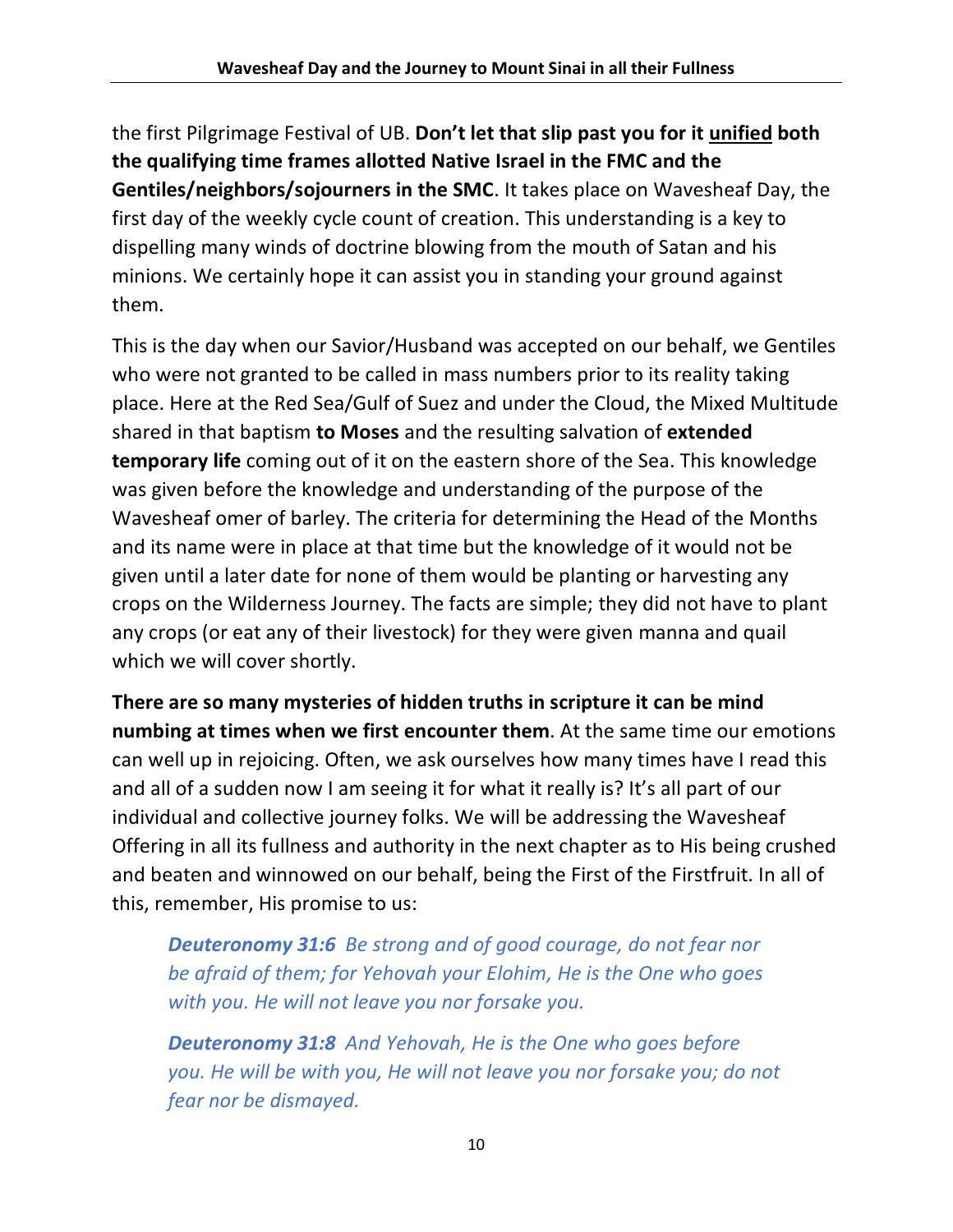*Hebrews 13:5 …I will never leave nor forsake you.*

*Hebrews 13:8 …Jesus Christ is the same yesterday* (First Marriage Covenant) *today* (Second Marriage Covenant) *and forever* (The Kingdom)*.*

Let's take a lighter moment and address one of the lunacy winds of doctrines on the subject of the Red Sea crossing. There are a lot of them, some more wild than others, but please keep in mind who the real author of them all is. **Satan is constantly trying to diminish the visible power of the workings of the Elohim, and in particular of Yehovah as we first discussed back in chapter 2.** Satan knows exactly who He was, is, and will be in the Plan of Salvation and thereafter. Satan hates Him with a very deep loathing. **Thus, he is continually coming up with crazy ideas through his minions to make great miracles and such look like they were really not all that big of a deal.** 

**The first one** that comes to mind is that Native Israel did not cross the Red Sea but a very shallow body of water to the north of what we call the Gulf of Suez. Maybe you have heard it before and maybe not. The whole point is they profess it was easy to cross it on foot, but the chariots wheels would get stuck in the mud and prevent them from reaching the other side. They attempt to use the designation of "*Reed*" to claim it was a very shallow lake. Really? Let's read some of the scriptures of the eyewitness accounts as to what actually happened once they sang about it on the other side of the Red Sea/Gulf of Suez. It is recorded in Exodus 15:1-21. Here are a few quotes.

*Exodus 15:4-5 Pharaohs chariots and his army He cast into the sea; his chosen captains also are drowned in the Red* (Reed) *Sea. The depths cover them, they went down into the deep like a stone.*

*Exodus 15:10 You blew with Your wind; the sea covered them; they sank like lead in the mighty waters.* (**mighty #117 addiyr from 142**: *wide, large, and powerful*)

*Exodus 15:12 You stretched out Your right hand; the earth swallowed them.*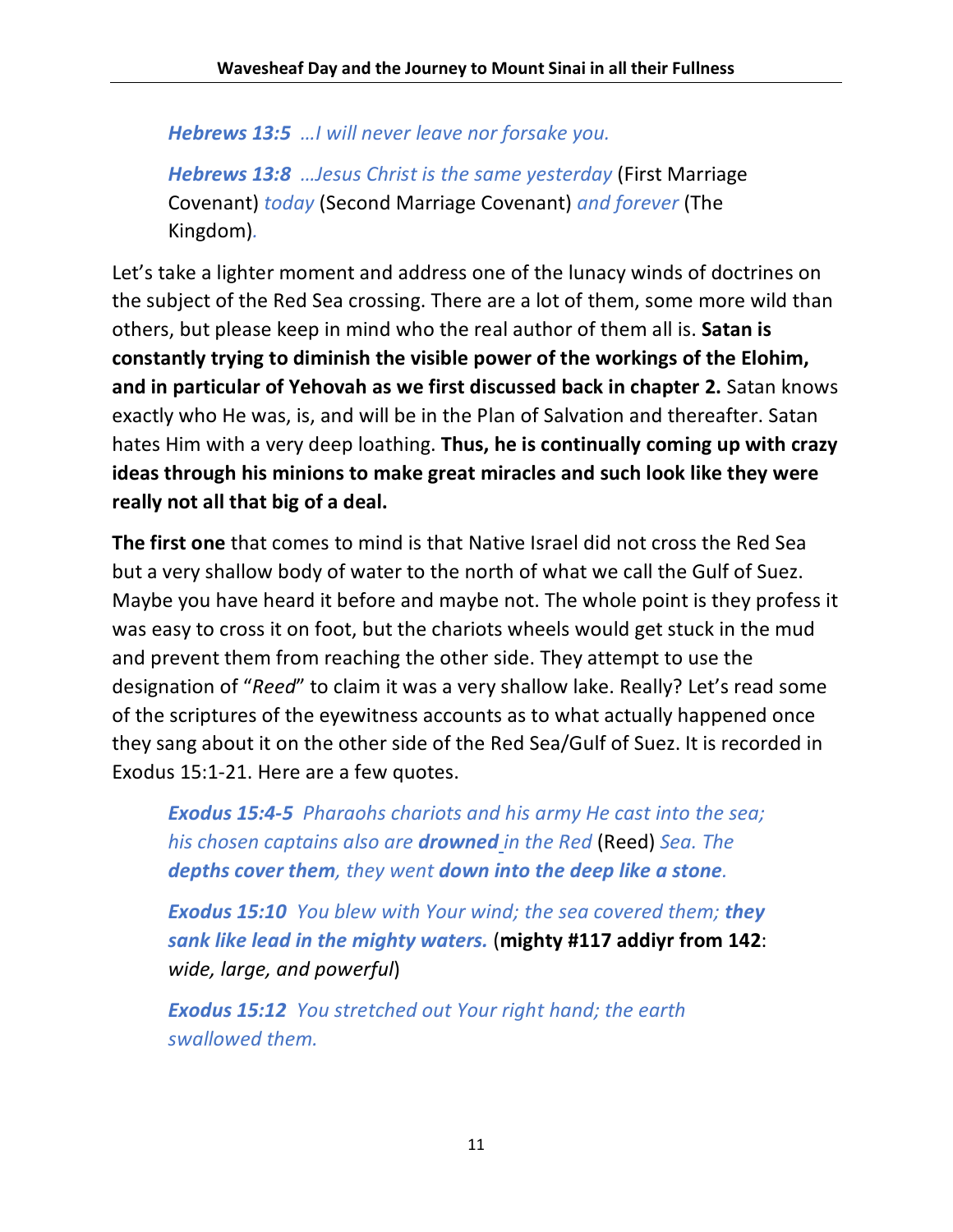*Exodus 15:19 For the horses of Pharaoh went in with his chariots and his horsemen into the sea, and Yehovah brought back the waters of the sea on them; and the sons of Israel went on dry land in the midst of the sea.*

With all the scriptures we could go to clearly showing the Biblical account of this, it's hard to imagine there are people who swallow the shallow lake of water doctrine, hook line and sinker. Don't think we have forgotten about the more recent lunacy "*wind of doctrine*" about them not crossing the Red Sea/Gulf of Suez until they got to what we call the Gulf of Aqaba. We have addressed that in detail in the past but let's just spend a short minute on it. It goes like this: Mt Sinai is located in the land of Midian because that is where Moses' father-in-law is from and that is where Moses supposedly saw the burning bush. The location they claim for it is in Saudi Arabia which simply means South Arabia. You may not have realized there was a North Arabia. Well, there was and it was prominent in writings during the Roman occupation of the eastern Mediterranean as in Paul's day and journey. It covered all the Sinai Peninsula, what we know as Jordan today, parts of Syria, and south to the Gulf of Aqaba. **The Gulf of Aqaba crossing spinners base their claim on a past huckster promoting one of his biblical sideshow events.** The claim is there are a lot of chariot wheels and such in the sea at that location. Oh yes, there are a lot of ancient artifacts near there, for it is one of the classic locations of ships going down transporting goods from around the known world of trade back then traveling to and from what we call Eilat today at the head of the gulf of Aqaba, a major trade route for merchant sailing ships full of goods. The port of entry and departure was located at Ezion Geber at the head of the Gulf of Aqaba which Eilat is located at today. No, Mt Sinai is not in Midian the land of Moses' father-in-law.

### *Exodus 18:27 And Moses sent his father-in-law away, and he went to his own land.*

This instruction is right before we get to the account of them arriving at the foot of Mount Sinai in the immediate verses after it.

Need another one?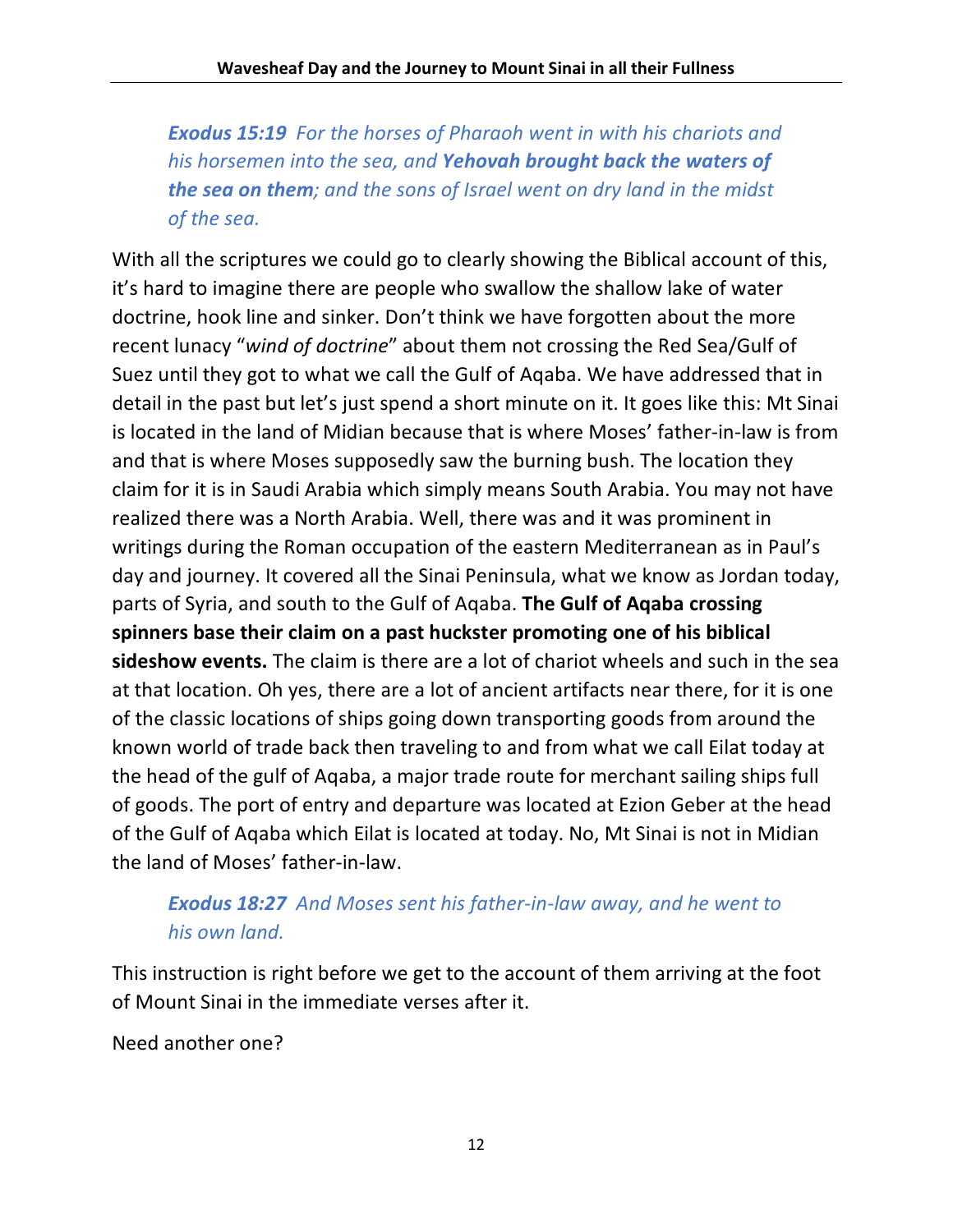*Numbers 10:29-33 And Moses said to Hobab the son of Reuel the Midianite, Moses' father-in-law, we are traveling to the place which Yehovah has said, I will give to you. Go with us, and we will do good to you; for Yehovah has spoken good concerning Israel. And said to him, I shall not go, but shall return to my land and to my kindred. And he said, please do not forsake us, because you know as to how we encamp in the wilderness and you shall be to us for eyes. And it shall come to pass when you go with us, it shall be that what good Yehovah shall do to us, we shall do good to you. And they pulled up from the mountain of Yehovah 3-days journey. And the Ark of the Covenant of Yehovah pulled out before them 3-days journey to seek out a resting place for them.*

Mount Sinai is not located in Midian the land of Moses' father-in-law! Like father, like son, **testimony given**!

There are so many scriptures which tell us where Native Israel traveled in the first 47 days, and thus, where they did not. It is a mockery of Biblical sincerity and truth to claim such winds of doctrine like this are what actually happened. These people who promote such huckster propaganda are in many cases not deceived themselves, they just want your money and your allegiance. However, there are some who are truly deceived and will attempt to do so to others. Paul's instruction to Timothy, and thus us, is a classic warning about such stuff.

*2 Timothy 3:13 But evil men and pretenders will go forward to worse, leading astray* (deceiving)*, and being led astray* (deceived)

Please avoid the rubbish of hucksters and deceivers for it has no place in our walk to salvation. If somebody says you should send them money, whether directly or indirectly, send them a hand wave goodbye. **You yourselves are to be learning how to administer the tithes you have been loyally keeping yourselves as part of your training to be kings and priests.** Maybe we will discuss that in a later chapter as well.

Now, we will take the time to address a future account which can be linked to the Red Sea/Gulf of Suez crossing and the miracle of the waters splitting and then engulfing the armies of Pharaoh who is just a depiction of Satan in many respects.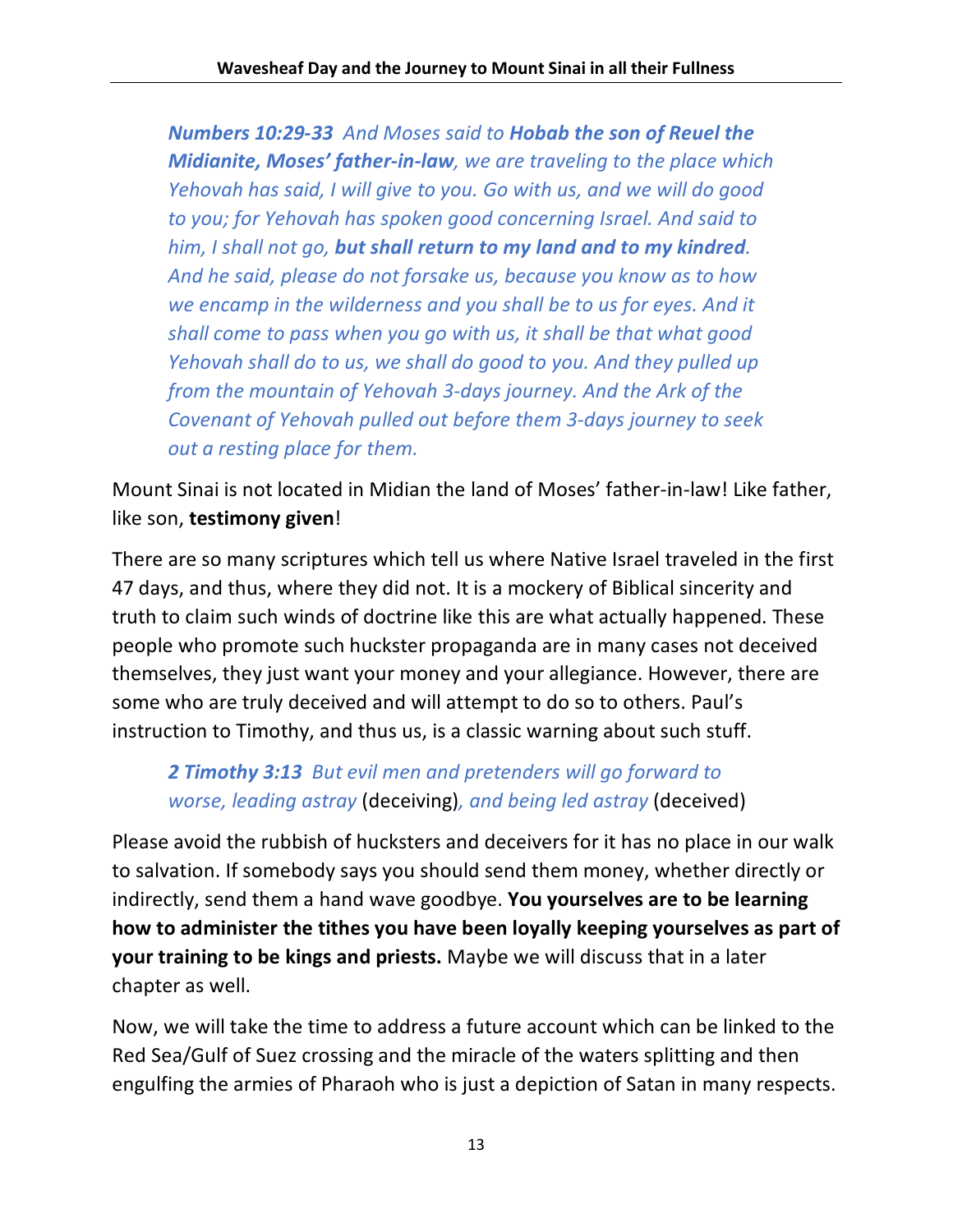It will take place for those who are about to complete the qualifying number called from the SMC timeline who have remained faithful to their vows even unto the certainty of death. We can read about it in Revelation chapter 12. It takes place during the time of Michael and his angels casting Satan and his angels to the earth and their confinement to it. Satan realizes he has but a short time left and attempts to murder the Bride of Christ before she can become part of the Elohim existence.

*Rev 12:15-16 And the serpent cast after the woman, out of his mouth, water* (**#5204 Hudatos**: *rain*) *as a river* (**#4215 Potamos**: *drinkable swift flowing running water*) *that he might make her to be carried off. But the earth helped the woman, and the earth opened its mouth and swallowed the river which the dragon had cast out of his mouth. And the dragon was enraged over the woman* (the Bride, for she had qualified) *and went to make war with the rest of the seed like her, those keeping the commandments of God and having the witness of Jesus Christ* (but not yet willing to lay down their lives for it).

We will be visiting all this in more detail later, but here we have the Bride of the SMC times being pursued by Satan who was trying to prevent her from entering the Promised Land of Salvation and into the Oneness of the Elohim. We are not talking here about a time of baptism for that took place with the individuals here long before their walk got to this point. As much as we can draw parallels to this and the Red Sea/Gulf of Suez crossing, there is even a better understanding of it based on its timing. Just prior to Native Israel entering the Promised Land they too were confronted by a river. It is called the Jordan and it was at the turn of the year from winter to summer, the Month of Abib when they came to it. In those days there were no barriers to prohibit or siphon off all the waters coming down from the north. This was a time of year when you just did not cross it unless it was in an intercalated year, like during the time of Naomi and Ruth. Joshua 3:13 gives us instruction in it.

*Joshua 3:13 And it shall be, as soon as the soles of the feet of the priests bearing the Ark of Yehovah, Lord of all the earth, come to rest in the waters of the Jordan, the waters of the Jordan shall be cut off,*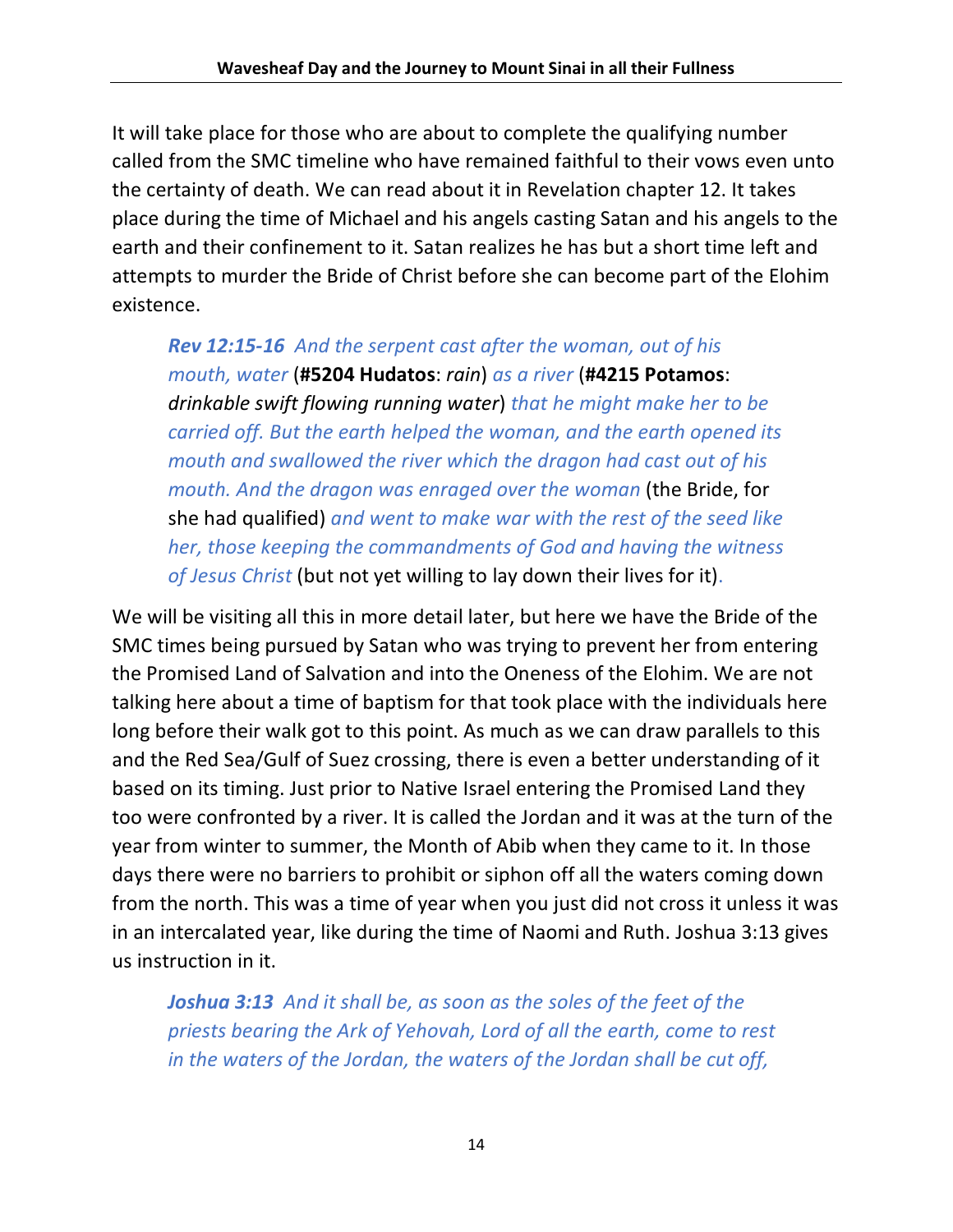*the waters which come down stream. And they shall stand in one heap.*

*Joshua 3:15 … and the feet of the priests bearing the Ark were dipped in the edge of the waters and the Jordan was full, over all its banks all the days of harvest* (in a normal year)*, that the waters stood still, those coming down from upstream rose up into a heap, very far above the city of Adam,* (don't let that one slide by, the Second Adam is intervening for His wife) *which is beside Zaretan; and those going down by the sea of Arabah, the Salt Sea, were completely cut off.*

Once again, we will cover this section in more detail in the next chapter when we speak about the Wavesheaf Offering. For now, notice all the similarities between this episode in the life of Native Israel and to the Bride spoken about in Revelation 12 just prior to being grafted into Spiritual Israel, and entrance to the Spiritual Promised Land. None of this is just coincidence. It is all about patterns in scriptures for us to learn from. We will have a lot to say about all of this later in the study. Now, back to the journey and the 50-day count.

In the previous chapter we covered some of the activities following the departure from the eastern shore of the Red Sea/Gulf of Suez and heading out into the Wilderness of Shur/Etham for a 3-day trek to Marah. It can be easily assumed that with all the festivities (Exodus 15:1-21) going on that 1<sup>st</sup> day of the week and 4<sup>th</sup> day of UB in regard to their miraculous crossing and the destruction of the Egyptian armies, that they spent the day and part of the night camped there. Add to it the obvious, that Moses made them "*pull out/up*" from there and that is the same language used for pulling up camp repeatedly mentioned throughout. The 3-day trek **into** the Wilderness (not along the shore of the Red Sea/Gulf of Suez) was one without finding water which we know was a test for them from Yehovah to see if they could hold their tongues from criticizing and complaining (Ex 15:25). There is no information given about the trek until the  $3<sup>rd</sup>$  day. They reached a location where water was found that day, but it was bitter (unsuitable to drink).

Please keep in mind that we are in the first month of the year here in the Sinai and the entire region is green with growth of grasses, and such as it still is today from the rains of the winter. It takes at least a month or so for it to turn dry and thus take on the look of dead grass, etc. This was the time of year when water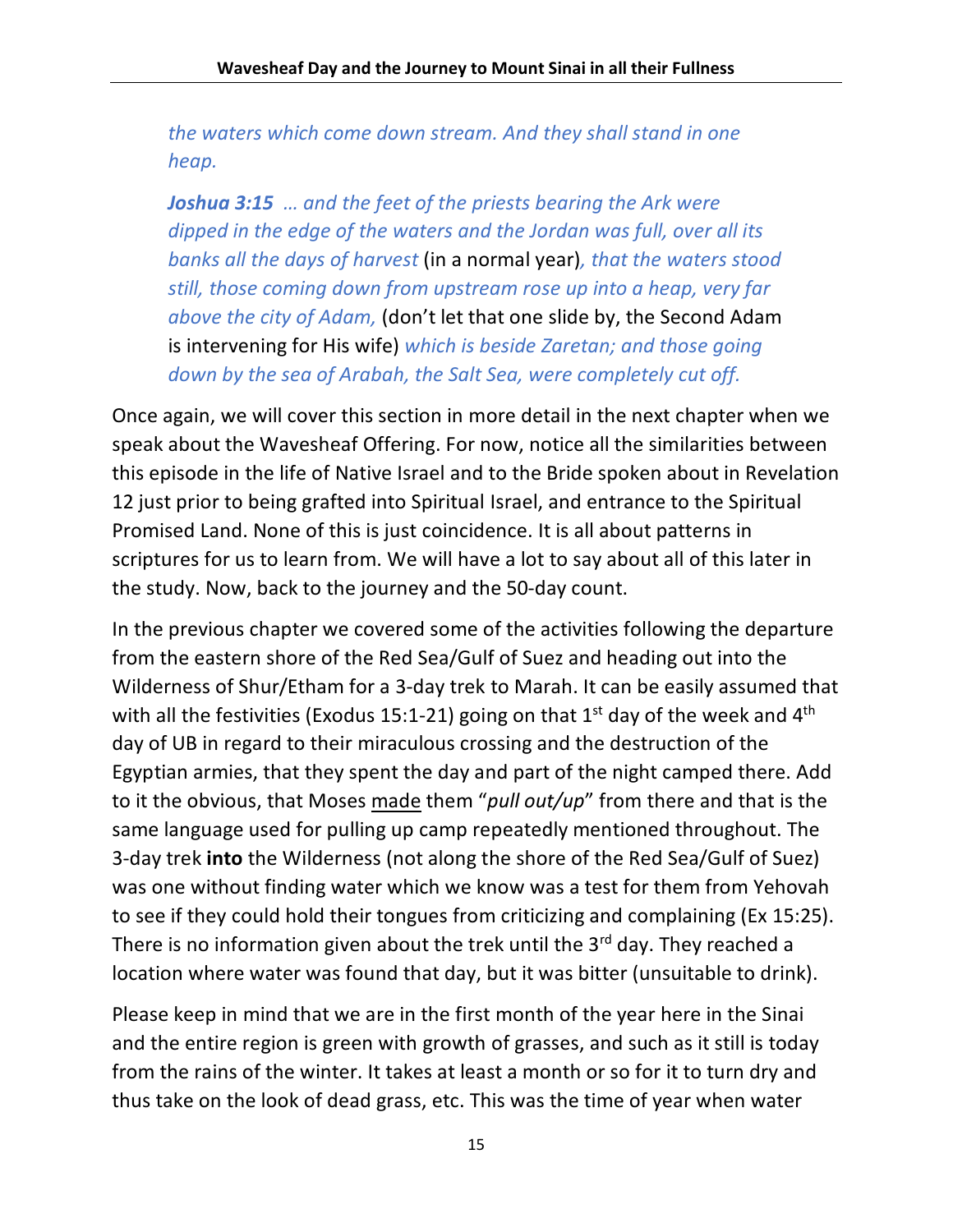was available throughout the entire area. Many nomadic peoples used the area to graze their flocks of sheep and goats and still do today. The Bedouins being the chief ones to do so. They move with the green grass to different locations and regions of the Peninsula. So, don't let the word "*wilderness*" befuddle you as it has many others who conjure up visions of lifeless landscapes which are inhospitable to life. That look only persists in some areas year-round on the Sinai Peninsula. We will be looking into a "*wilderness*" that the bride will also be taken to in Revelation in the next chapter.

The Hebrew word used here and throughout this account is **#4057 midbar**. Strong's says of it; "from **#1696** *in the sense of driving: a pasture i.e. open fields, whither cattle are driven, by implication a desert*." **Kind of contradictory until you see that "desert" does not always means sand dunes and no life present.** 

The BDB says of it *1) tracts of land used for the pasturage of flocks and herds. 2) Uninhabited land. 3) Large tracts of such lands bearing various names, in certain districts of which there might be towns and cities. 4) Wilderness of dry land."*

All the districts they were traveling through during the journey to Mt. Sinai were all conducive to grazing flocks and herds during the "*winter months*" and then for a time into the change of the year, possibly up into the 3<sup>rd</sup> month or more based on precipitation that particular year. The same exists today as well and has for millennia. Even in the greater inhabited lands to the north which is Southern Israel today the same process takes place year in and year out. There are lots of Biblical accounts of this cycle happening in the scriptures. One of notoriety, that most can bring to memory is Joseph having to travel great lengths to find his brothers who were with their flocks.

Native Israel's sojourn in the many wilderness areas during the 40 years they did so, were all directed by Yehovah. He told them when it was time to leave an area and when it was time to stop and spend time in an area. There would always need to be grazing areas for the flocks and herds. The animals certainly did not live on manna and quail. Once again do not be turned around on such things like they "*had no grasses to graze on*" during the journey.

So, here on the 3<sup>rd</sup> day into the Wilderness of Shur/Etham, water is found but it is not useable for consumption. With the crossing taking place on the  $1<sup>st</sup>$  day of the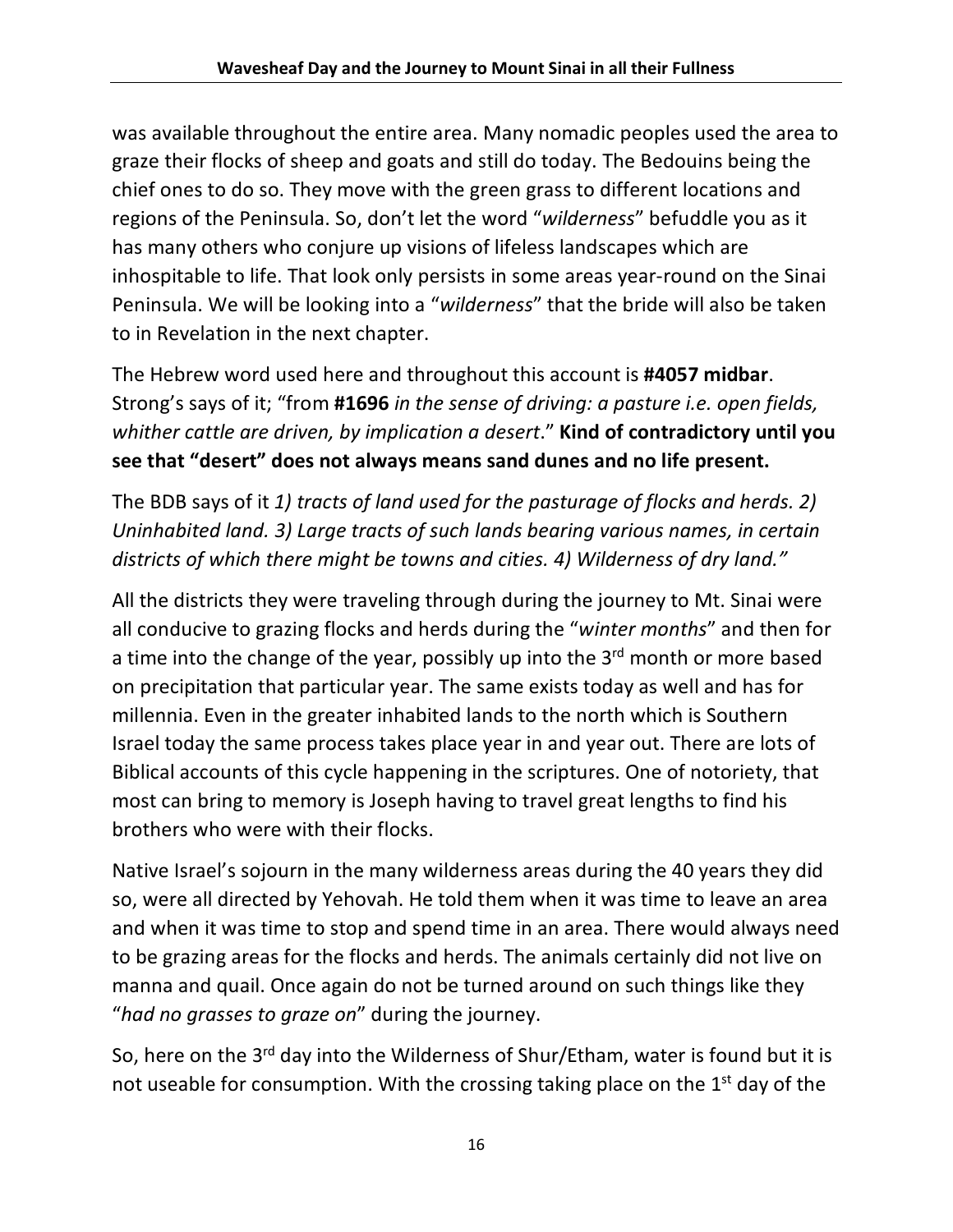week, which was the 4th day of the Pilgrimage Festival of UB and the day to be designated Wavesheaf Day, it is very easy to assess that they are now in what we call Wednesday or day 4 of the weekly cycle instituted at creation. Numbers 33:8 informs us they camped here with the name being given to it after their dilemma: Marah. It does not tell us how long they stayed there but only that they "*pulled up*" from there in verse 9 and that they came to a place called Elim next, where there was found 12 springs of water and 70 palm trees. It continues to inform us that they pulled up from there and traveled once again to the Red Sea/Gulf of Suez and camped there. They camped at Marah on the 21<sup>st</sup> of Abib. That is a given. From there on it is sketchy until they get to the  $15<sup>th</sup>$  of the second month which we will get to shortly. We believe they left Marah the next day and traveled to Elim arriving sometime during the day of the 23<sup>rd</sup>. Yehovah refreshed them on what would become known to them shortly as the Sabbath day with the 12 wells and 70 palm trees. That's us following patterns and having fun. That Sabbath would have been the 24<sup>th</sup> of Abib. (refer to calendars in previous chapter) Now, let's jump back to Exodus to see some of the scriptural input into this duration of time, from Marah to Elim and to the Red Sea/Gulf of Suez.

As a reminder we did cover some of this in the previous chapter. Actually, up to verse 26 of chapter 15. A brief recap follows: Yehovah instructed Moses to cast a specific "tree" into the bitter waters and they were healed and made sweet, **#4985 mathaq**; or "*waters to be desired, relished*" for they had become pleasant. This will be a pattern for which mankind will want to follow. Please do not lose sight of that. In speaking about a specific tree, it is the Hebrew word; **ets #6086** and it will be used often by Yehovah for the healing of His people as part of their restoration as depicted during the timeline of the Pilgrimage Festival of Tabernacles/Ingathering and at the end of the age in healing the Gentile Nations. Ets can refer to wood, sticks, etc. of a tree and can be used in the plural sense as well. Take a look at how many instances the Levites used "*cedar*" in their purification ceremonies, etc.

We have often covered the remnant of Israel being "*Ingathered*" at the start of the timeline of the Feast of Tabernacles as to their restoration to their rightful place among the nations and the physical healing they and the Promised Land will receive from Yehovah. He will cover them with their booths as part of this healing process. Of course, **the reality is tied to the physical medicinal properties of each**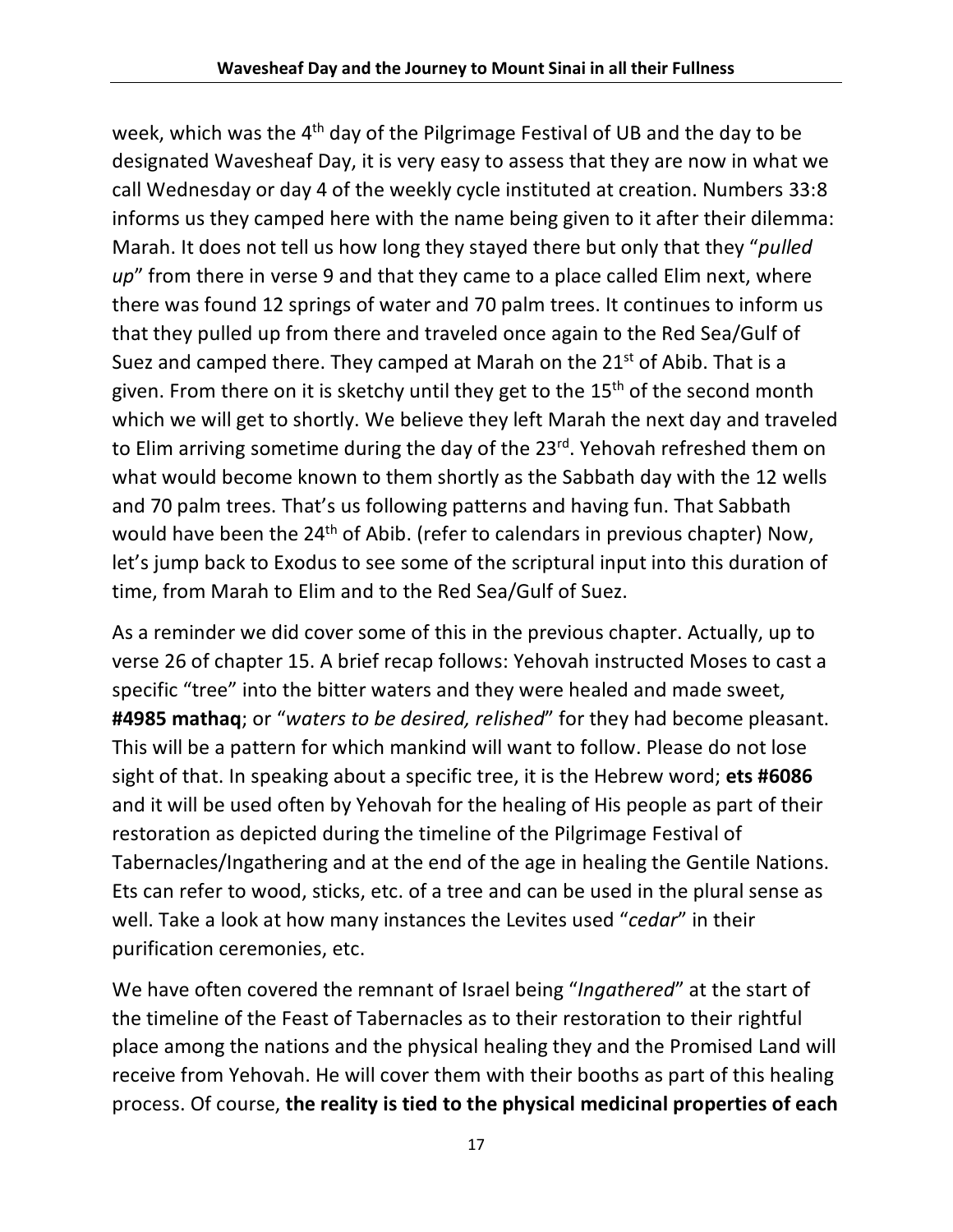**of the leafy boughs of the species of trees used to construct them**. Remember: the date palm, both wild and domestic olives, willows, and myrtle. From willow leaves "*aspirin*" is produced which takes away pain, from date palm estrogenic substances are produced to assist in male and female reproduction, and much, much, more as we can go down a list for each mentioned.

*Nehemia 8:15 And that they should make heard and cause to pass the call in all their cities, and in Jerusalem, saying, go forth to the mountains and bring olive branches and wild olive branches, and myrtle branches, and branches of palm, and branches of thick trees, to make booths, as it is written.*

Ezekiel 47 instructs us about the healing waters coming out of the Temple. However, in verse 12 we can read;

*Ezekiel 47:12 And all trees* (ets) *for food shall go up by the torrent, on its banks on this and on that; its leaf shall not fade, and its fruit shall not fail; it will bear by its months, because its waters come out from the Sanctuary. And its fruit shall be for food, and its leaf for healing.*

*Revelation 22:2 In the midst of the street and of the river, from here and from there, was a tree of life producing twelve fruits; according to one month each yielding its fruit. And the leaves of the tree were for the healing of the Nations.*

Here at Marah, on the  $7<sup>th</sup>$  day of the festival of Unleavened Bread, the very first one apostate Native Israel is keeping, Yehovah explains to them that He is their **Healer**, after healing the waters so they were desirable to drink and after instructing them in what He expects them to do.

*Exodus 15:26 And if you carefully listen to the voice of Yehovah your Elohim, and you do what is right in His eyes, and you give ear to His commands, and keep all His statutes, I will not put on you any of the diseases which I put on Egypt: for I am Yehovah your Healer.*

Before we look into His statement here as **their Healer**, please note for the record, **He is talking to Native Israel in the third person**. Do not let this slip past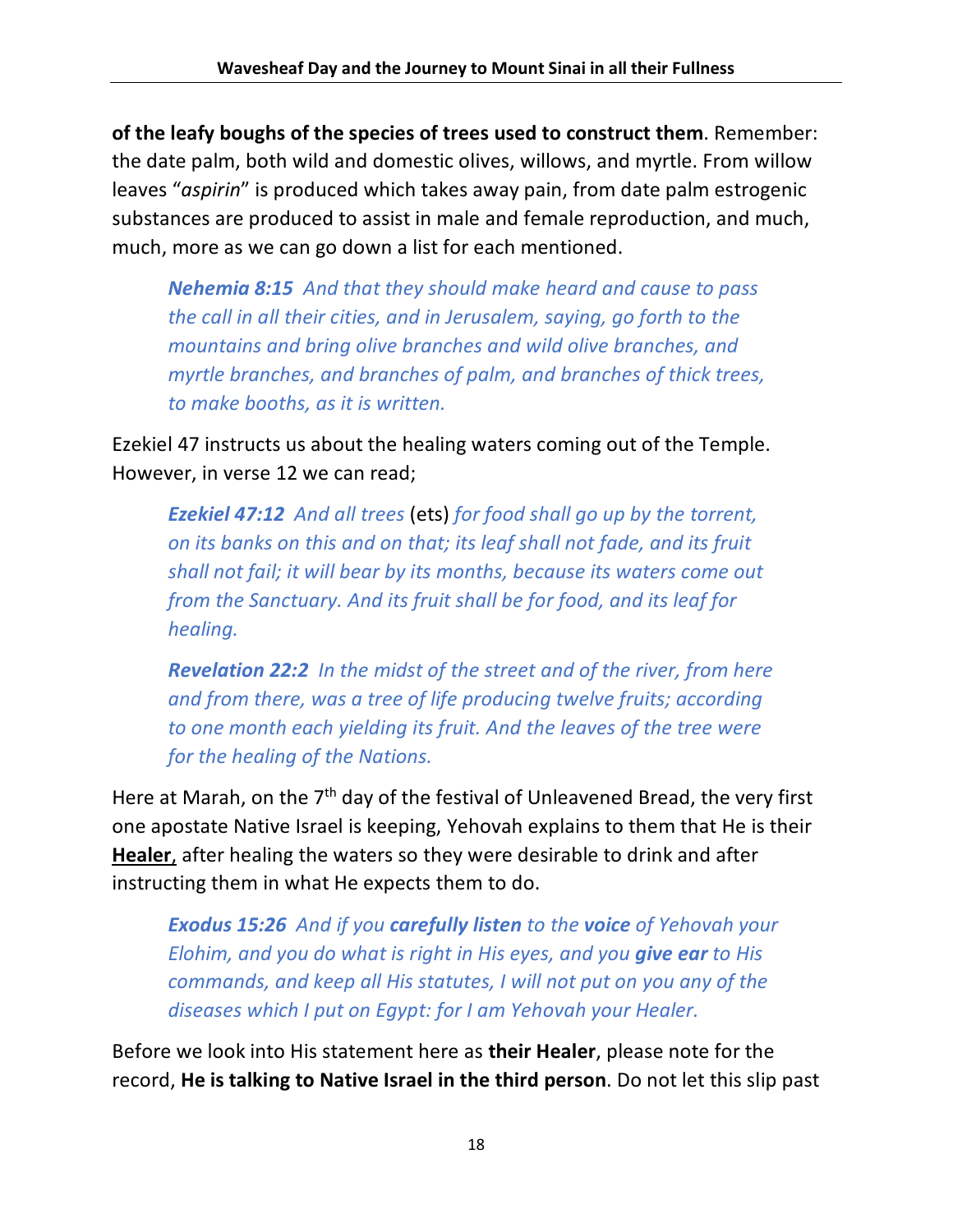you, for He will do this often in the years to come as it is more increasingly understood by the Elohim that They will have no choice but to enter phase two of the search for a suitable Bride in all her fullness. **This will confound many as to His identity** as to who He was during the First Marriage Covenant relationship and Timeline from the Beginning of creation. The slippery and silvery tongued Satan will use this to propose monstrous abominable things such as: Father and Son having the same wife, etc.

Now to being their Rapha! Their Healer! We visited this word in the previous chapter without many references, just definition. Let's refresh our memories about it. Yehovah is talking to them as a nation here, not as individuals, but that can be applied as well. **The relationship as their Healer is tagged with caveats; terms and conditions.** The Elohim are law abiding Beings. As we read above, Native Israel had the responsibility to listen carefully to every word He had to say with their ears, and watch with their eyes, so they would not misuse what He had said. **No revisions to it, no making up your own rules and regulations, just adhere to Mine!** Specifically, to His commandments and statutes and generally to every word that He would voice. Does that sound familiar to you? It should, for when Yehovah/The Word/Jesus was addressing what Isaac had to do to keep the promises of a great nation coming from him, into a Promised Land, he had to follow exactly what his father Abraham had done in that regard.

# *Genesis 26:5 Because Abraham listened to My voice and heeded My charge, My commandments, My statutes and My laws.*

Abraham's blessing will extend to all nations at a later time in the Plan of Salvation. Actually, it is happening here to the Mixed Multitude for they too received the same physical salvation when they accompanied Native Israel through the Red Sea/Gulf of Suez and while under the cloud. He is the father of the faithful as we discussed in an earlier chapter.

# *Genesis 22:18 In your seed all the nations of the earth shall be blessed, because you have obeyed My voice.*

The emphasis here is being placed on "*National*" healing. Not only do many scriptures and contexts speak to that but the actual word does as well. **Rapha is**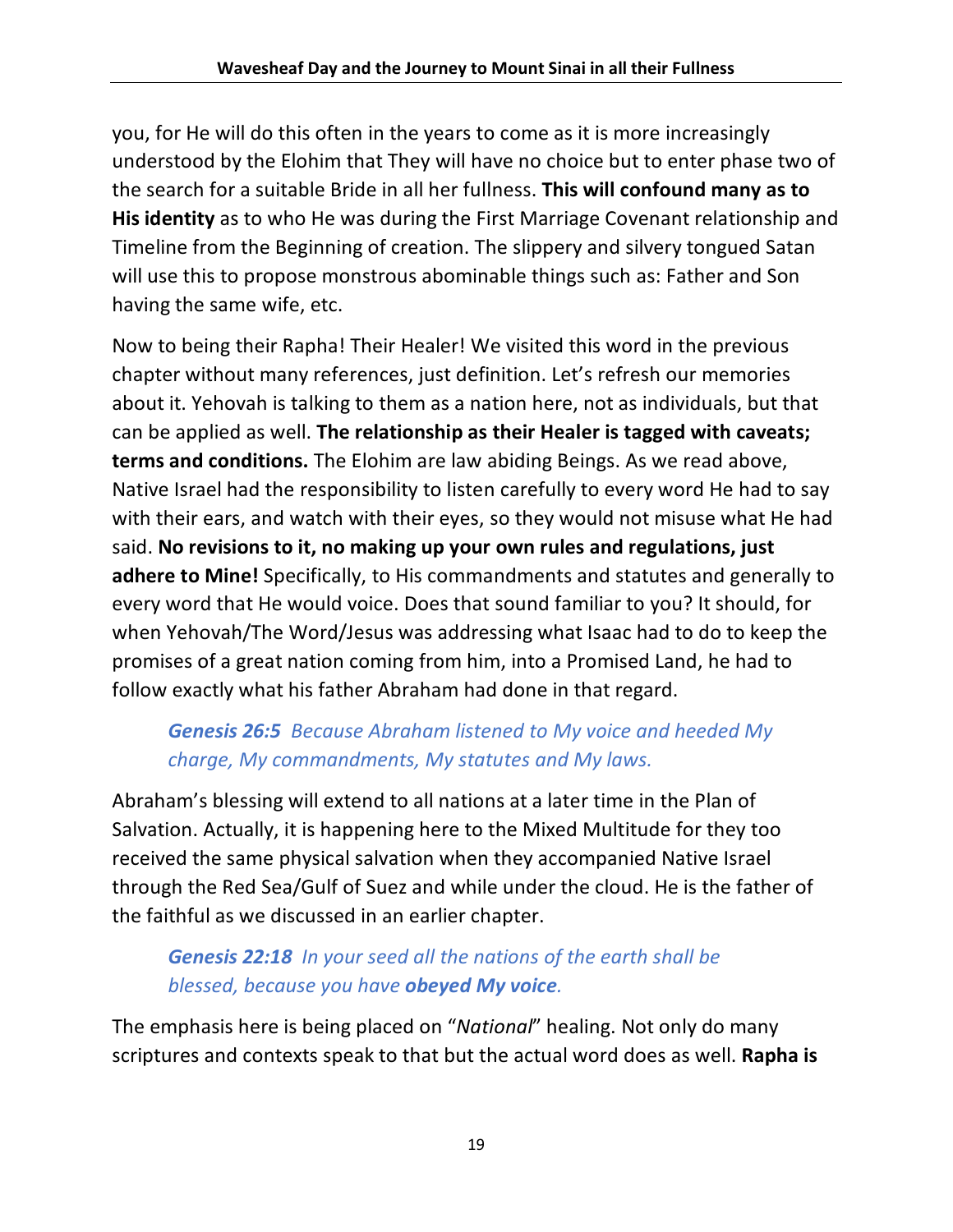**#7495** in Strong's. He tells us it is a prime root meaning properly to mend by stitching, to repair and make whole.

The BDB instructs us it often is the healing of a nation's hurts, involving *restored favor, and often forgiveness from the consequences of backsliding*.

Vines tells us: to heal may be described as *restoring to normal*. A large number of the uses of rapha express healing of a nation, such healing not only involves God's grace (favor and acceptance), but also a nation's *repentance*.

We will see this exact relationship according to these definitions take place in securing a virtuous wife, and for the restoration of the apostate physical Nation of Israel, and for all mankind as we move through the timeline of the Plan of Salvation. Some from Native Israel will be joined with SMC Gentiles to form Spiritual Israel which will be presented as a mended, repaired, stitched together Bride of Christ/Yehovah/The Word. She will be made whole in every aspect of the word **Tamyim (#8552)**.

Now let's move into some realities reflected by their coming to Elim after leaving Marah.

# *Exodus 15:27 And they came to Elim. And there were twelve springs of water and seventy palm trees. And they camped by the waters*  (**mayim #4325**)*.*

Here, they rested and were refreshed no doubt. It sounds like a beautiful place for both themselves and their herds and flocks. Twelve springs of drinkable water can bring to memory many scriptures and contexts. Water is used so often to represent healing powers it would be difficult to count them all. The number 12 is very significant throughout the timeline to come after this and before it. Here each tribe or family of the sons of Jacob had their own spring to drink from. To start off the calling of the Bride under the terms and conditions of the Second Marriage Covenant there will be 12 disciples/apostles who are also trained directly by Yehovah/Jesus the Christ. They will be used to judge at each of the 12 gates of New Jerusalem. That is where judgments take place throughout scripture in everyday life.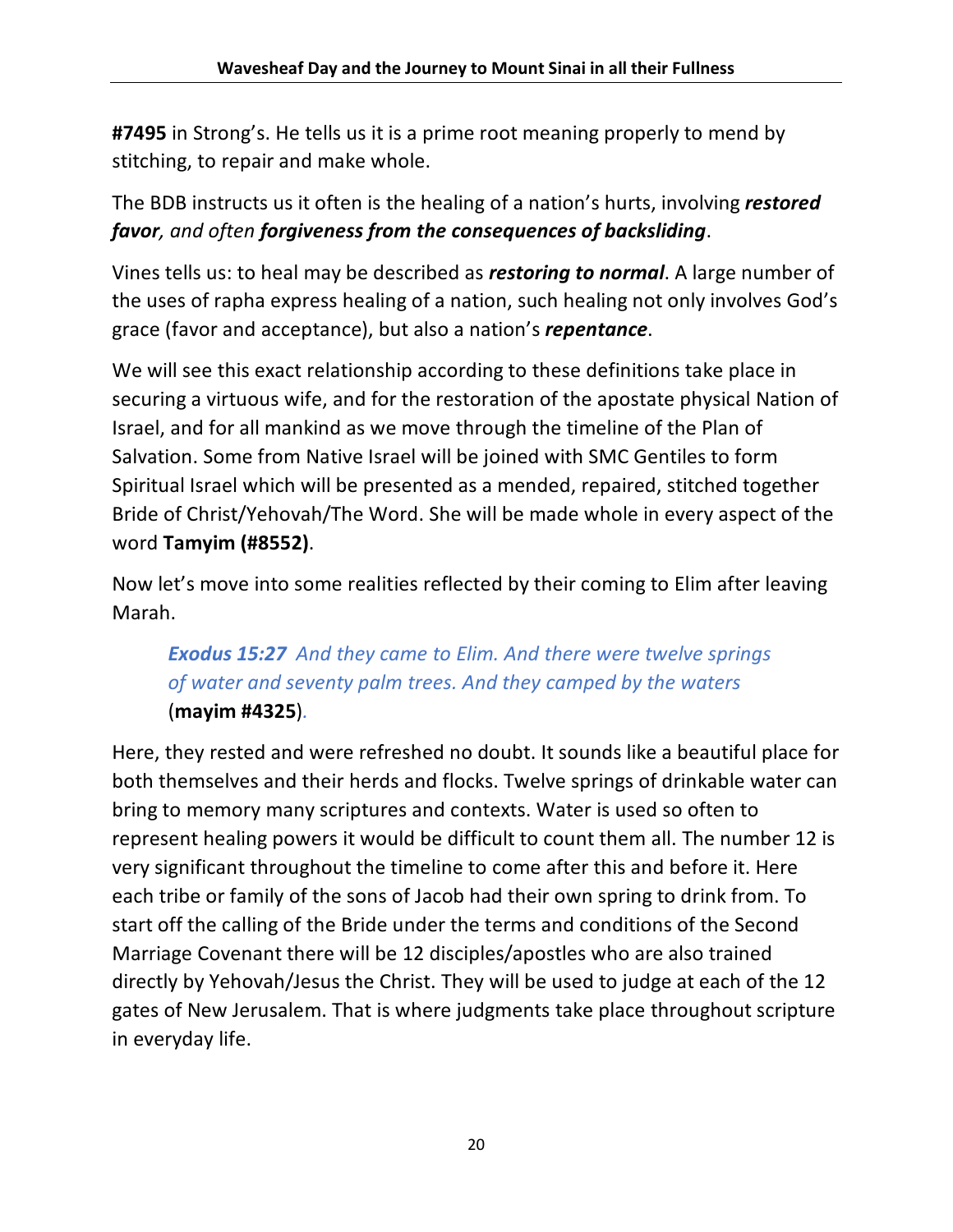*Luke 22:29-30 And I appoint to you, as My Father appointed to Me, that you may eat and drink at My table in My kingdom. And you will sit on thrones judging the 12 tribes of Israel.*

The number 70 is also a very significant number used in judgment. We will see 70 elders in Israel being granted the same spirit which was in Moses and they in fact will participate in the very first Marriage Supper. It is a forerunner of the reality to come on Pentecost. Jesus/Yehovah/The Word will be sending out the 70 looking for "*sons of peace*" and they will have the power to heal the sick as a witness to their origin of authority being in Father and Christ. They will also be preaching to them about what is required to be a part of the Kingdom of God/Elohim.

As we have seen throughout this study to date, patterns of symbolism are a big deal to the Elohim for they put forth an undeniable visual record of what has taken place and what will take place centered around the symbols being used, whether numbers, actions of individuals, or that of specific peoples. There is a reason why They decided to make these numbers known here on this specific day in the journey to Mt. Sinai. They are putting together a trail and record of events which are building to a major defining time in the life of Native Israel and that of the Bride.

**We have witnessed physical salvation through baptism, we have witnessed healing through a part of the creation surrounding them with the outcome of desirable waters to quench their thirst, and here we witness a day of refreshing which we will see holds the numbers of judgment and authority and righteousness.**

After Elim, we get information from both Exodus and Numbers about the balance of the Journey to Mt. Sinai. Each gives us a little more than the other does so it is up to us to put it together. When the Elohim want a specific date made known They will tell us clearly as They do with all but one of the annual rehearsals or Feasts/Moedim with each having a specific day or number of days, in a specific month. That will take place shortly on this journey, but let's follow the travels for a bit from Elim until then.

The information from Numbers 33 first.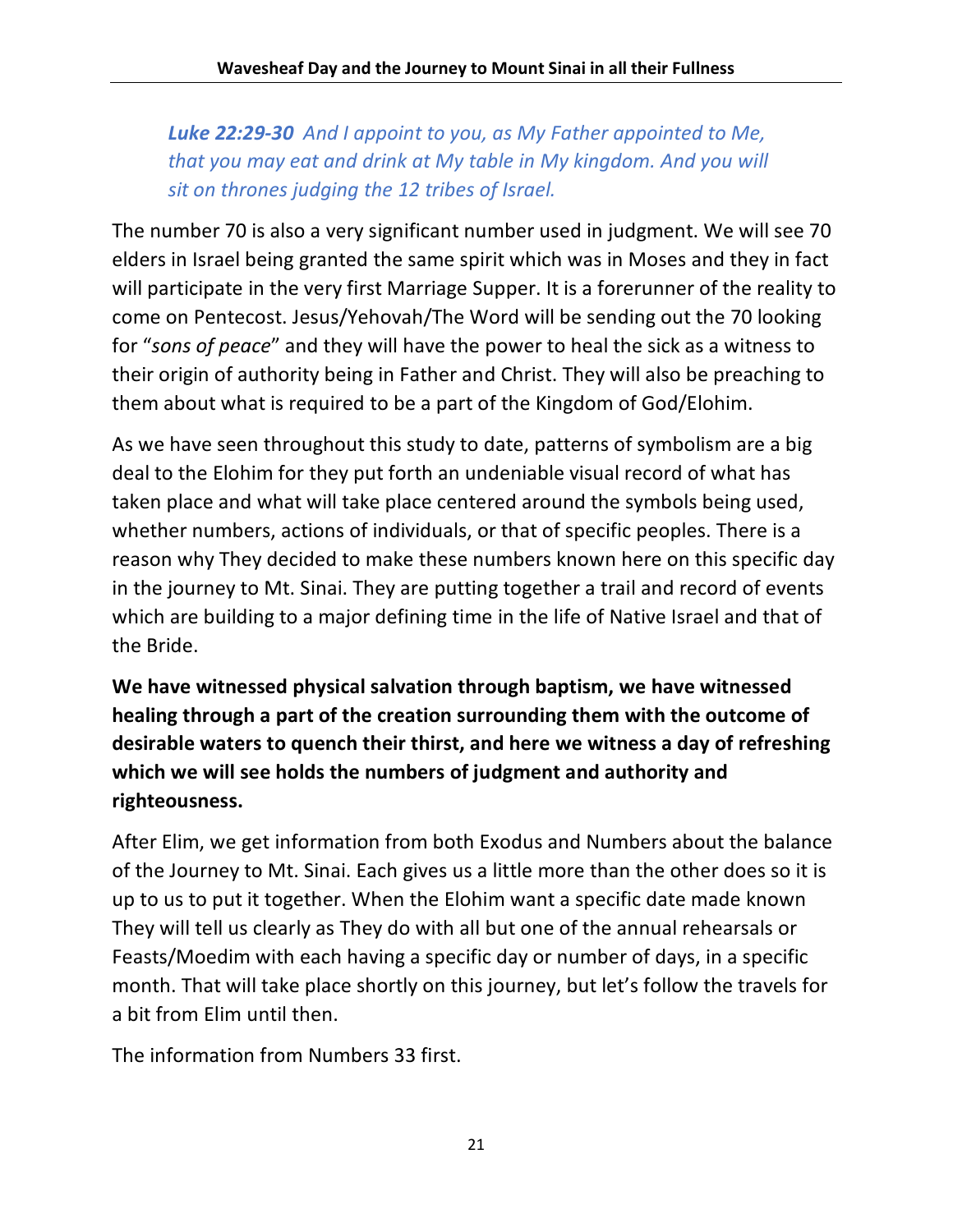*Numbers 33:10-14 And they pulled up from Elim and camped by the Red Sea/Gulf of Suez. And they pulled up from the Red Sea/Gulf of Suez and camped in the Wilderness of Sin. And they traveled into the Wilderness of Sin and camped in Dophkah* **(#1850 Dophqah** from **#1849**; *a knock, a certain metal*. Thus, associated with mining)*. And they traveled from Dophkah and camped in Alush. And they traveled from Alush and camped in Rephidim; and no water was there for the people to drink.*

**Rephidim is #7508 Rephiydiym**, plural of the masculine of the same as **#7507** *(balusters), a railing (as spread along) bottom*. This is defining a geographical location that lies in front of them. There is a very specific area running from the Red Sea/Gulf of Suez northeastward that fits this description, as well as one to the immediate north of the Mountains of Horeb. Both are plains which are relatively flat just before you come to the small area of foothills of the Mountains of Horeb, the very tall Mountain Range in which the Mountain of Sinai is traditionally located. This is an old range with mountains and valleys but with only a few good access points. When standing on either plain, one can easily envision the thought of a Rephidim running at a higher elevation than the plain with mountain balusters protruding up from a bottom rail.

This account in Numbers 33 brings us up to the last-mentioned location they were camped at before they traveled into the Wilderness of Sinai to camp before the Mountain of Sinai. Exodus 16 will fill in a lot of information about what took place in this time period as to Native Israel's mindset and the workings of Yehovah with them. More testing and more commands and laws which is just preparing them for the entire package to come on Pentecost/Feast of Weeks.

*Exodus 16:1 And they pulled out of Elim. And all the congregation of the sons of Israel came into the Wilderness of Sin, which is between Elim and Sinai, on the 15th day of the 2nd month after their going out from the land of Egypt.*

So, we see here that it does not mention camping by the Red Sea/Gulf of Suez but it did in Numbers 33, so we put the two together, for the Elohim are not the authors of confusion. We also see here that after that, they entered the Wilderness of Sin which is between Elim and Sinai. Please remember they had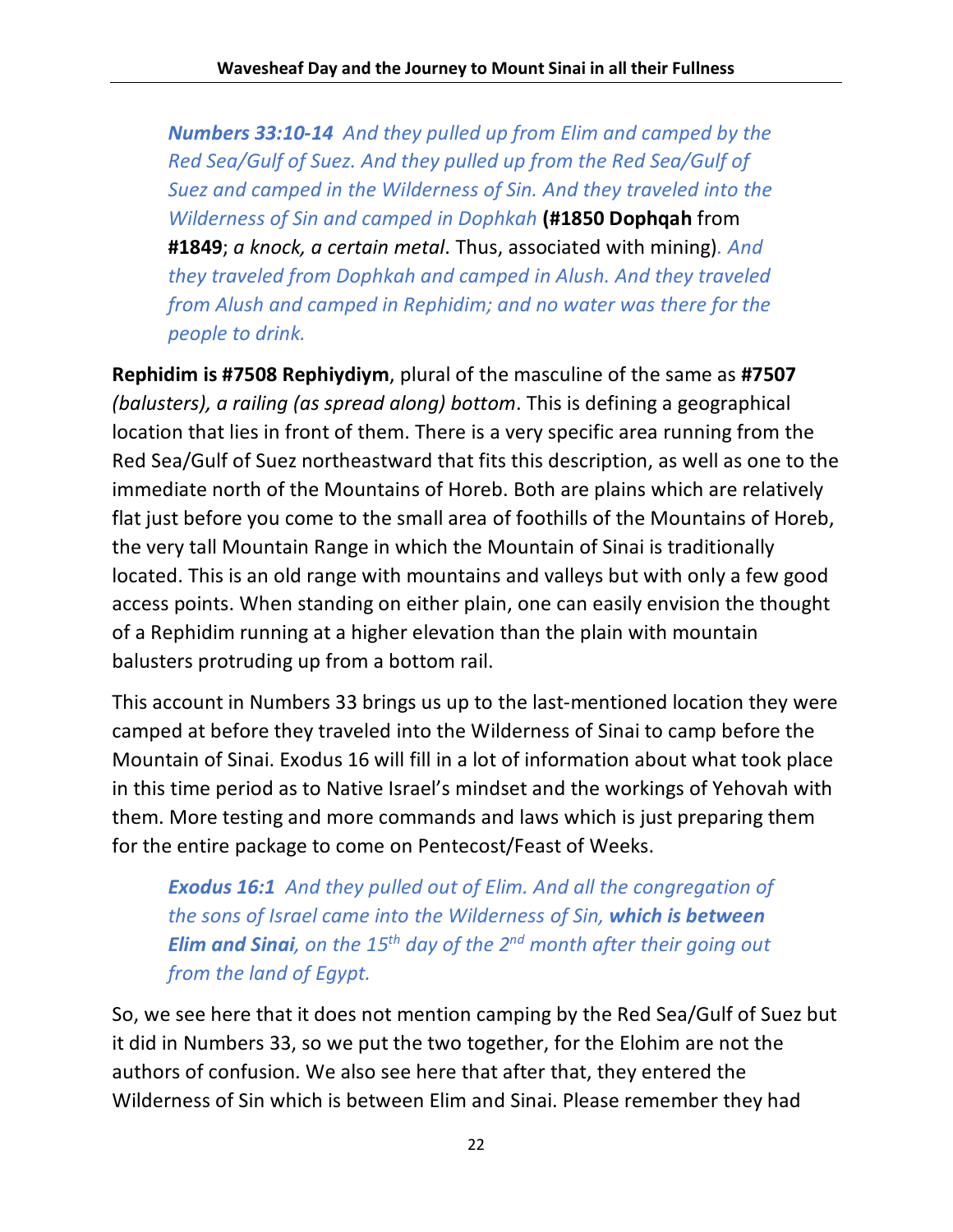gone into the Wilderness of Shur/Etham for 3-days to Marah which was away from the Red Sea/Gulf of Suez. They then returned towards the Red Sea/Gulf of Suez and camped at Elim which was on the boundary of the Wilderness of Sin and then eventually finished the last day of that 3-day journey to it and camped by it. Then they pulled up and entered it and Numbers 33 gives us 3 locations they camped at. **This simply tells us the Wilderness of Sin is located between the Wilderness of Shur/Etham and the Wilderness of Sinai**. Please remember the meaning of "*wilderness*" which we covered earlier. Each one of the wildernesses were recognizable because of the distinct geological features of each, as well as specific activities which took place in each. Each of these districts was and still are distinct from each other geologically.

Now, a point of clarification. Have you ever asked yourself why was this area designated or called the Wilderness of Sin? If you did, it is a very good question for the actual name has nothing to do with our English word or understanding of "*sin*." The word translated sin here is **#5512**. Strong's says of it; "*ciyn pronounced seen; of uncertain derivation, sin, the name of an Egyptian town and probably the adjoining desert (wilderness).*"

It, in fact, is an Egyptian mining district which has a history of activity up through the 19th dynasty in their records. The Exodus is also located in that dynasties time frame. As another point of interest Strong's instructs us that Sinai **#5514** is actually Ciynay and that it is of uncertain derivation and referenced as being in Arabia according to Paul. **The word Sinai or Ciynay is obviously derived from Ciyn.**

A lot of people get all worked up about its location who are under the Second Marriage Covenant terms and conditions **like it is some salvational issue**, that certainly attracts the hucksters to pitch their wares to eager itching ears. A real sign of our times. The more outlandish something presented is the more readily some folks lap it up. As to this issue, the hucksters (want your money and recognition) hustle the location of Mt Sinai being in Saudi (South) Arabia. We mentioned some of this earlier but let's do so again. You may be asking yourself what does he mean South Arabia? Have you ever been informed that there is a North Arabia? Probably not for many of you. At the time of Paul and prior to it as history records, this is the name given for the area of all the Sinai Peninsula,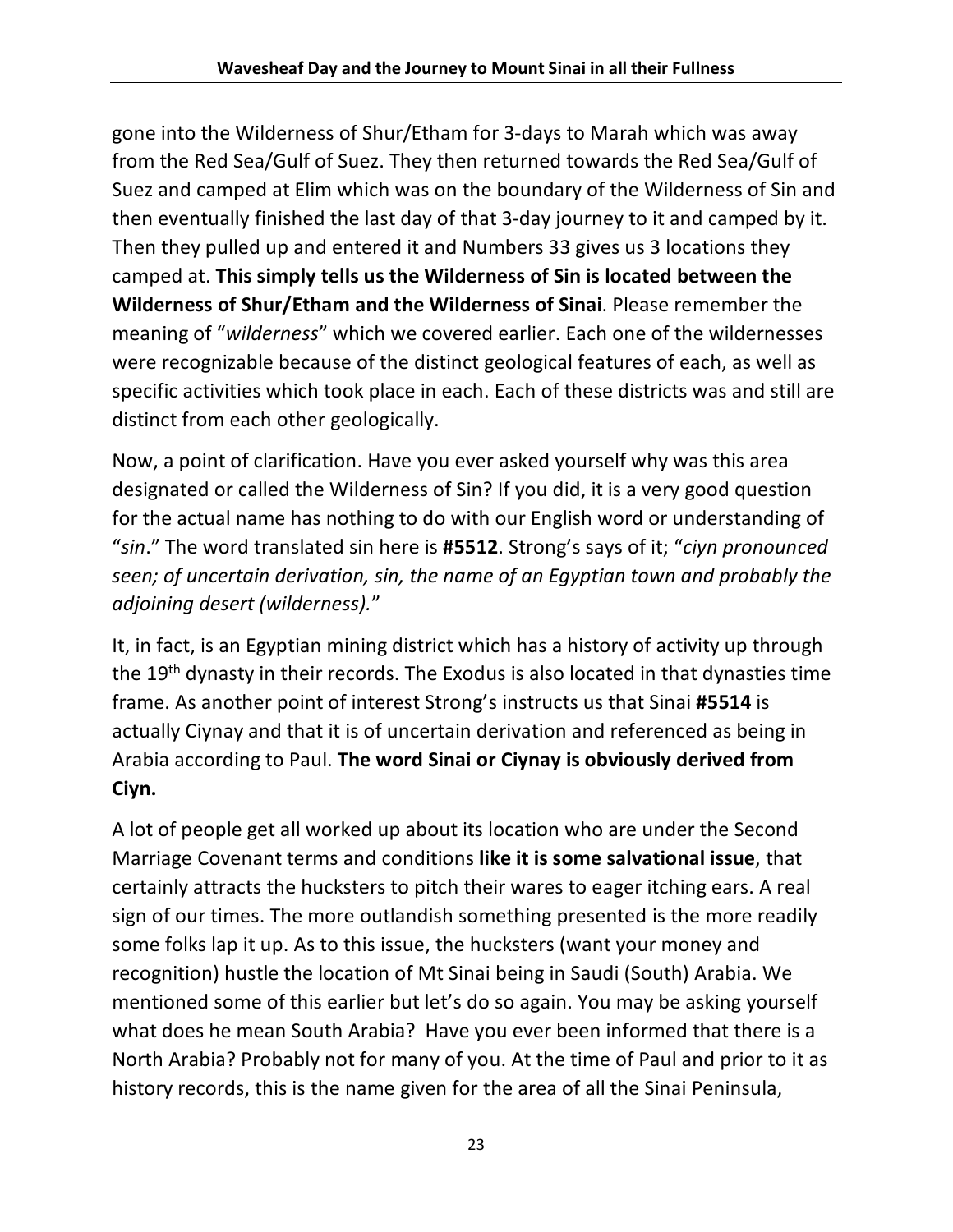across the northern tip of the Gulf of Aquba, continuing eastward and northward up through the lands we call Jordan today and hitting its northern boundary in southern Syria. Some argue it went all the way to the Euphrates River but that is neither here nor there in establishing the point being made. Those are the facts which are easily verified historically. Paul was not talking about Sinai being located in the western wastelands of what we call Saudi (South) Arabia today. You can take it or leave it for that is all we will put forth on the subject in this study to stay focused.

**What is important to us in this segment of the timeline of the Plan of Salvation and the First Marriage Covenant is the struggles of Native Israel within their relationship with Yehovah and His enduring patience and mercy**. The Beings we know as Father and Son are setting the stage for the reality of the terms and conditions for the Second Marriage Covenant. This brings us to the next big point talked about in Exodus 16:1, where an actual date in an actual month is given. The 15<sup>th</sup> day of the second month and ties it to their departure from the land of Egypt which scripture instructed us earlier in the previous chapter was at night on the 15<sup>th</sup> day of the 1<sup>st</sup> month; Abib. The other months had not yet received names; thus, they are called  $2^{nd}$ ,  $3^{rd}$ , etc. Please refer to the calendars in the previous chapter, specifically the  $2^{nd}$  month. The 15<sup>th</sup> day of the  $2^{nd}$  month is what we call the Sabbath, the 7<sup>th</sup> day of the weekly cycle given during creation week. It is also the 28th day of the count from crossing the Red Sea/Gulf of Suez on day-4 of the first Pilgrimage Festival of UB. That makes this day the end of the 4th perfect Sabbath count we were instructed in from Leviticus 23 which started on Wavesheaf Day, the day they received a physical salvation through baptism in the Red Sea/Gulf of Suez and under the Cloud. Let's continue in Exodus 16:2-3 now with this knowledge covered.

*Exodus 16:2-3 And all the congregation of the sons of Israel murmured against Moses and against Aaron in the Wilderness of Sin/Ciyn. And the sons of Israel said to them, would that we had died by the hand of Yehovah in the land of Egypt* (did you get that? They are looking at Yehovah to have killed them in Egypt because of their perceived worst conditions now)*, in sitting by the fleshpots, in our eating bread to satisfaction.* (Now Moses' and Aaron's turn to get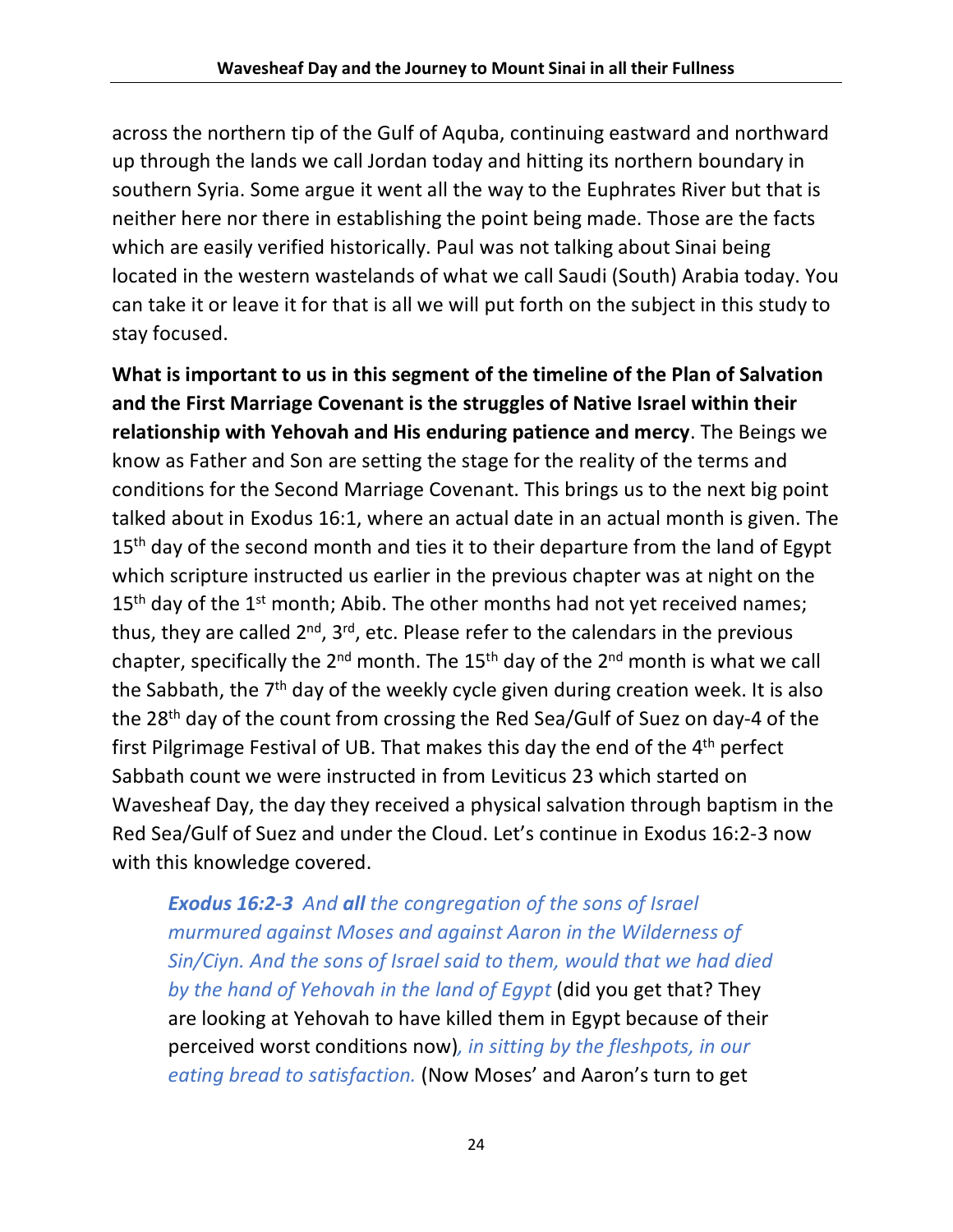accused as well) *For you have brought us out into this wilderness to kill all this assembly with hunger.*

**Talk about revisionist history. They had been crying and howling out for deliverance from Pharaoh and the hard rigor they were placed under**. For clarification, **hunger here is #7458 ra'ab** and means "*intense hunger*." Do you think they actually were suffering in such a way under the protection of Yehovah? Not at all, they were just **lusting** as we will see later. What were they lusting for? Bread and meat! They did not have bread, for no grain was growing where they were journeying even though it was the time of barley harvesting back in Egypt. This is really amazing! **Here is Native Israel declaring to Yehovah how good they had it before He came along.** And now He wanted to starve them to death. This is just 28-days (life cycle of a woman) since they were saved from Pharaoh hell bent to slaughter them at the Red Sea/Gulf of Suez. And 25-days from Marah where He had tested them, proved Himself once again to them, and instructed them in what He expected from them to receive an existence without diseases, etc. We certainly think that covered being fed. This does not end in their relationship. In the near future Numbers 11:5-6 shows us how all this obstinate and delusional behavior festers in them and in the MM.

*Numbers 11:5-6 And the Mixed Multitude that was among them*  (notice, not just with them) *lusted with a burning lust; and the sons of Israel also turned back and wept, and said, who shall cause us to eat meat? We remember the fish that we ate in Egypt for nothing*  (are you kidding, they worked day and night in servitude gleaning straw and making bricks for Pharaoh)*; the cucumbers, and the melons, and the leeks, and the onions, and the garlic; and now our soul withers. There is nothing except this manna before our eyes.*

What a miserable and ungrateful lot Yehovah is stuck with, or maybe not stuck with, time will tell. Continuing in Exodus 16:

*Exodus 16:4-8 And Yehovah said to Moses, behold, I will rain bread from the heavens for you. And the people shall go out and gather the matter of a day in its day, so that I may test them, whether they will walk in MY law or not. And it will be on the 6th day they shall prepare what they bring in. And it shall be double what they gather day by*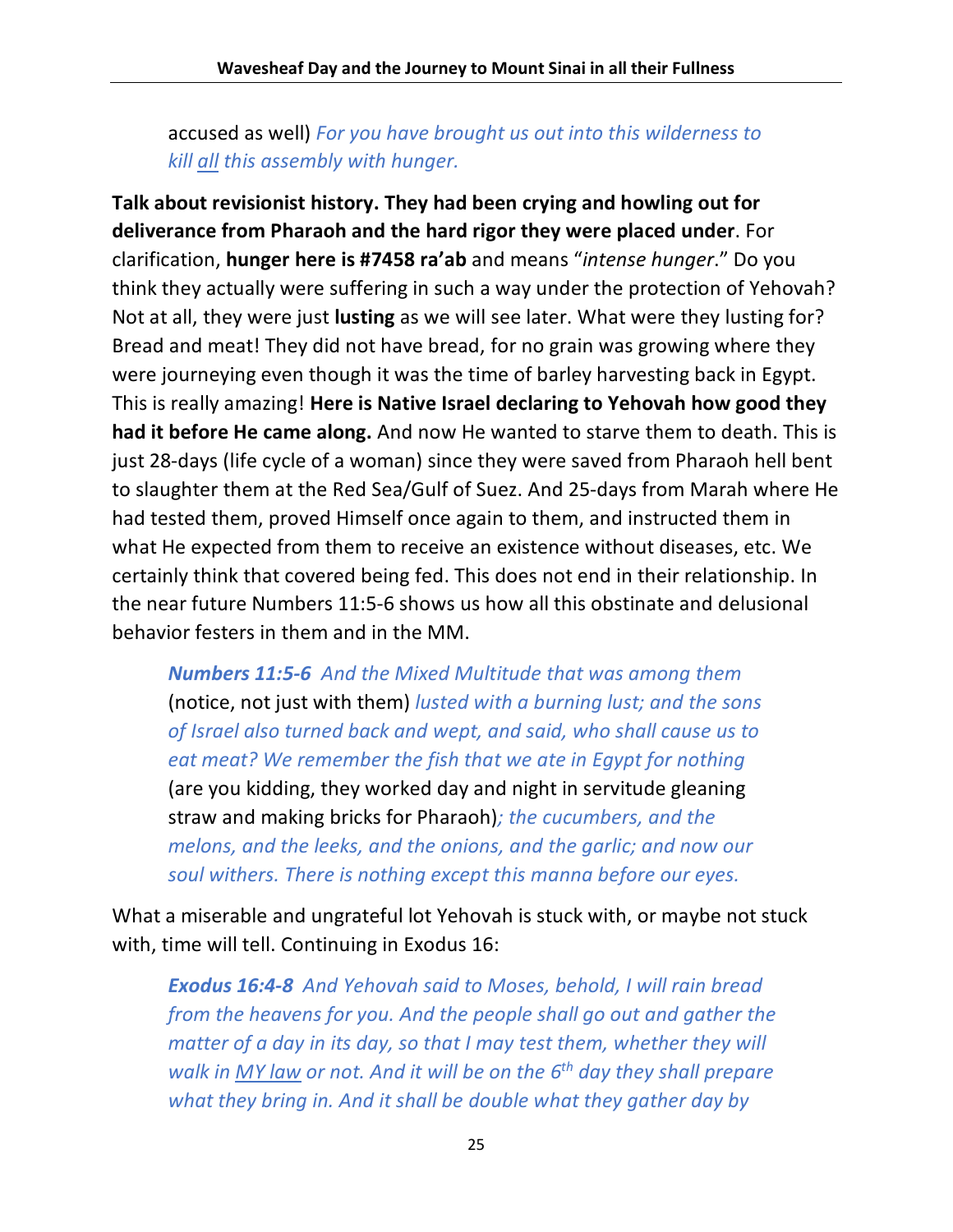*day. And Moses and Aaron said to all the sons of Israel, at evening you shall know that Yehovah has brought you from the land of Egypt; and in the morning you shall see the glory of Yehovah, in His hearing your murmurings against Yehovah. And we, what are we that you murmur against us? When Yehovah gives you flesh to eat in the evening, and bread in the morning to satisfaction; when Yehovah hears you murmuring which you are murmuring against Him you will see. And what are we? Your murmurings are not against us, but against Yehovah.*

O how wrong you are about "*against u*s," Moses. He is rambling on here trying to convince Native Israel it's not his and Aarons fault but Yehovah's. So Yehovah says to Himself, are you kidding Moses, and takes things into His own hands, actually voice, so all could hear Him talking to Moses and Aaron in very specific terms and instructions. Backsliding Native Israel and the Mixed Multitude were at it again.

*Exodus 16:9-12 And Moses spoke to Aaron, say to all the congregation of the sons of Israel, come near before Yehovah; for He has heard your murmurings. And it happened, as Aaron was speaking to all the congregation of the sons of Israel, they turned toward the wilderness, and behold! The glory of Yehovah appeared in the Cloud!*  (This confirms the time of day it was for the pillar of Cloud was visible during the day light and the pillar of Fire at night. So, they were on the daylight portion of the  $15<sup>th</sup>$  day here which we have shown in the monthly calendars was the 7th day, Sabbath day) *And Yehovah spoke to Moses saying, I have heard the murmurings of the sons of Israel. Speak to them saying, between the evenings you shall eat flesh, and in the morning, you shall be satisfied with bread; and you shall know that I am Yehovah your Elohim.*

In case you do not know, **murmuring is #8519**. Strong's says it is "*teluwnah"*, from **#3885** in the sense of obstinacy: a grumbling. So, with its root applied its meaning is to; stop obstinately, one can envision a spoiled little child stomping and pounding their feet and obstinately saying, no I won't!

Here, we have Yehovah giving some very specific instructions in a way Native Israel knows it is coming from Him, but through Moses and Aaron. It will begin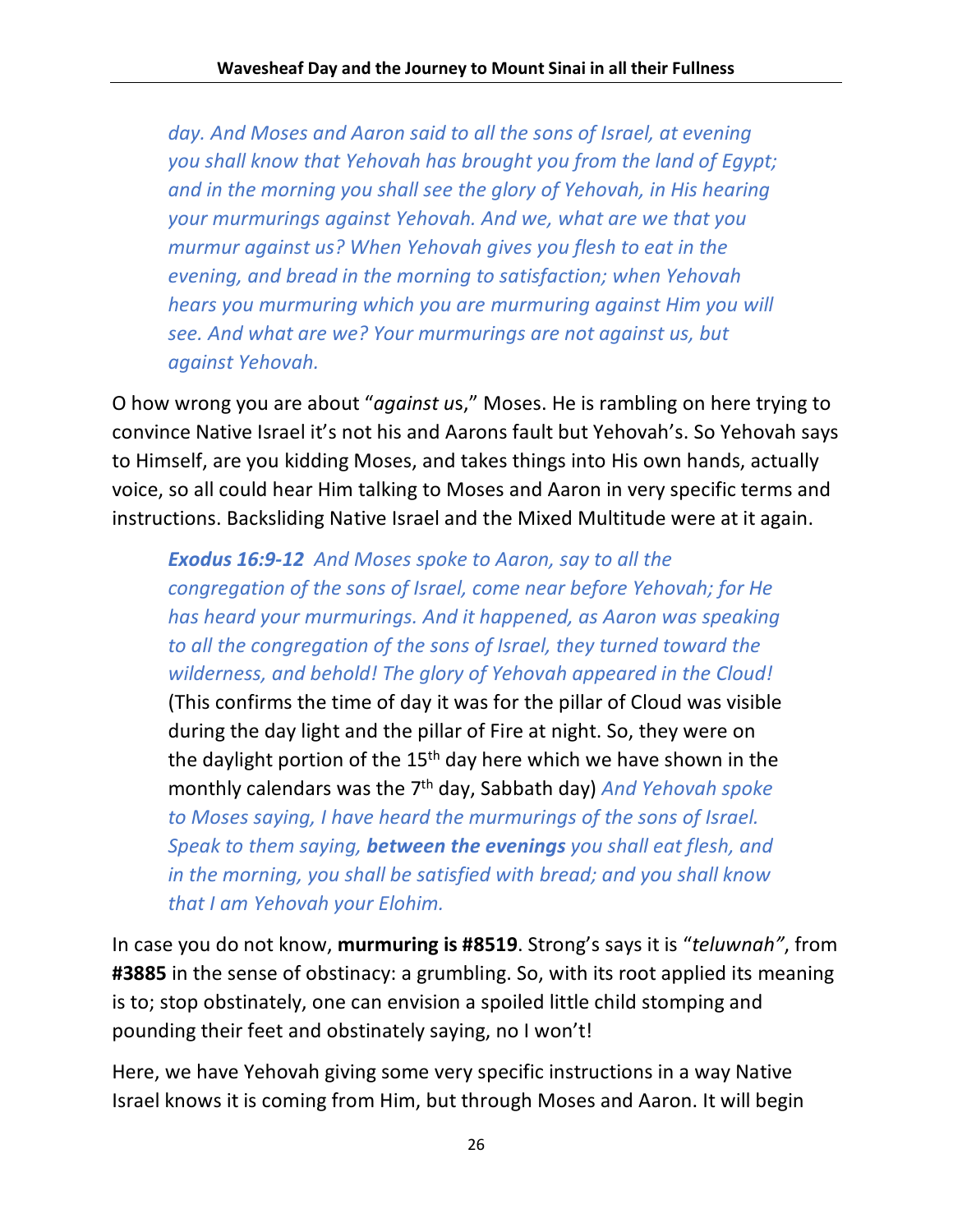after sunset on this day He is giving it here. That will be the start of the  $1<sup>st</sup>$  day of the weekly cycle. In fact, He says "*between the evenings*" as the very specific time it is to take place. We established when exactly that time of a day was in an earlier chapter, between sunset and dark. That is when the Passover lamb was to be killed and prepared for consumption on the 14<sup>th</sup> of Abib, the Passover of Yehovah. That is also the timing of the future evening sacrifices to come on each and every day. Watch how easy that is to prove here as to when that time frame occurs.

*Exodus 16:13-14 And it happened in the evening* (sunset, 1st day of the week starting and 7th day ending) *the quail came up and covered the camp. And in the morning a layer of dew was around the camp. And the layer of dew went up, and behold, something small was on the face of the wilderness, scale-like, small like hoar-frost on the earth.*

*Exodus 16:16 This is the thing Yehovah commanded. Gather from it, each one according to the mouth of his eating* (for your own needs)*; an omer for a head* (per head count)*, by the number of your souls you shall take for each man who is in your tent.*

*Exodus 16:19-21 Do not let anyone leave from it* (any of it) *until morning* (same rule as the Passover lamb)*. And they did not listen to Moses.* (imagine that) *And some left from it until morning; and it became rotten with maggots, and stunk. And Moses was angry with them. And they gathered it in the morning, each one according to the mouth of his eating. And it melted in the heat of the sun.*

Once again, can't keep any of it past the time the next day's harvest will be ready. To be sure it did not happen He gave them a very visible sign and smell to make His point clear. Yehovah also made sure they were up early to get the work done for once the sun hit it, there would not be any left to collect.

*Exodus 16:22-24 And it came about on the 6th day* (Friday morning) *they gathered double bread, 2 omer's for each one. And all the leaders of the congregation came and reported to Moses. And he said to them, that is what Yehovah said, tomorrow is a rest* **(#7677**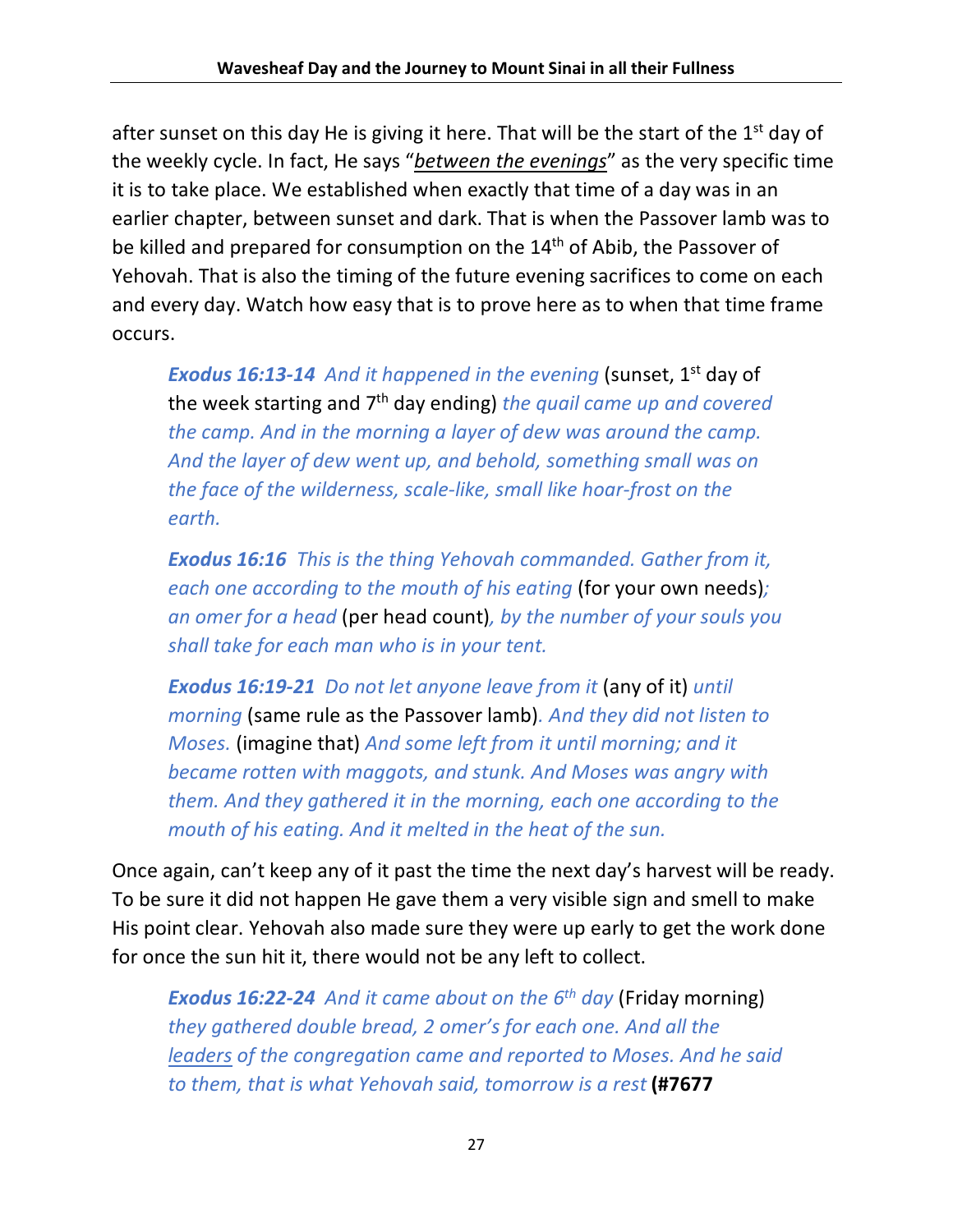**shabbaton**)*, a Sabbath* **(#7676 Shabbat**) *to Yehovah. What you will bake, bake* (manna/bread from heaven)*. And boil what you will boil*  (quail)*. And lay up for yourselves all that is left over, to keep it until the morning. And they laid it up until the morning, as Moses commanded. And it did not stink and no maggot was in it.*

**First rule for the Sabbath here is you have the preparation day to do all your baking and boiling (cooking) so no doing so on the Sabbath**. How simple is that? Yehovah has been helping them in their unbelief and their constant desire/need to see signs so He made sure they had them so the rules would be very understandable. First 6-days anything manna left over and not consumed would rot and stink. If you did not get to it fast enough to collect the next day, too bad it melted. They needed to gather double omer's for each of themselves the morning of the 6th day and it would not rot or stink being kept past the morning of the Sabbath, the 7<sup>th</sup> day of the weekly cycle put in place at creation. They were also instructed that the  $7<sup>th</sup>$  day Sabbath was to be kept in rest, in shabbaton.

*Exodus 16:25-26 And Moses said, eat it today, for today is a sabbath to Yehovah. Today you will not find it in the field. You shall gather it 6-days, and on the 7th is a Sabbath* **(#7676)***; in it none shall be found.*

Once again reiterating the rules to them. Verse 27 instructs us some did not obey and went out looking for it. Now we can add belligerence to the obstinance! That obviously means some of them did not do enough baking on day-6. As a result of this, they were all instructed to stay in their place. Lots of instructions are given here during the 5<sup>th</sup> week of the count to Pentecost/Feast of Weeks. Now, we have 5 perfect weeks counted since crossing the Red Sea/Gulf of Suez on the 4th day of UB and the  $1^{st}$  day of the week, Wavesheaf Day. This is now the 2 $2^{nd}$  day of the  $2^{nd}$ month and the 35<sup>th</sup> day of the count.

Back to our point on "*between the evenings*." It is so simple to see here. Count backwards with the calendar of the 2<sup>nd</sup> month. It all started after sunset on the 1<sup>st</sup> day of the week. It does not start at 3 pm to sunset on the 7<sup>th</sup> day of the week for that would have it adding more time to the week and really messing up the rules and commands given. On the  $6<sup>th</sup>$  day they were busy preparing what they received and collected at its start, between sunset and dark; quail, and in its early morning hours, manna. There are some who are so arrogant in their teachings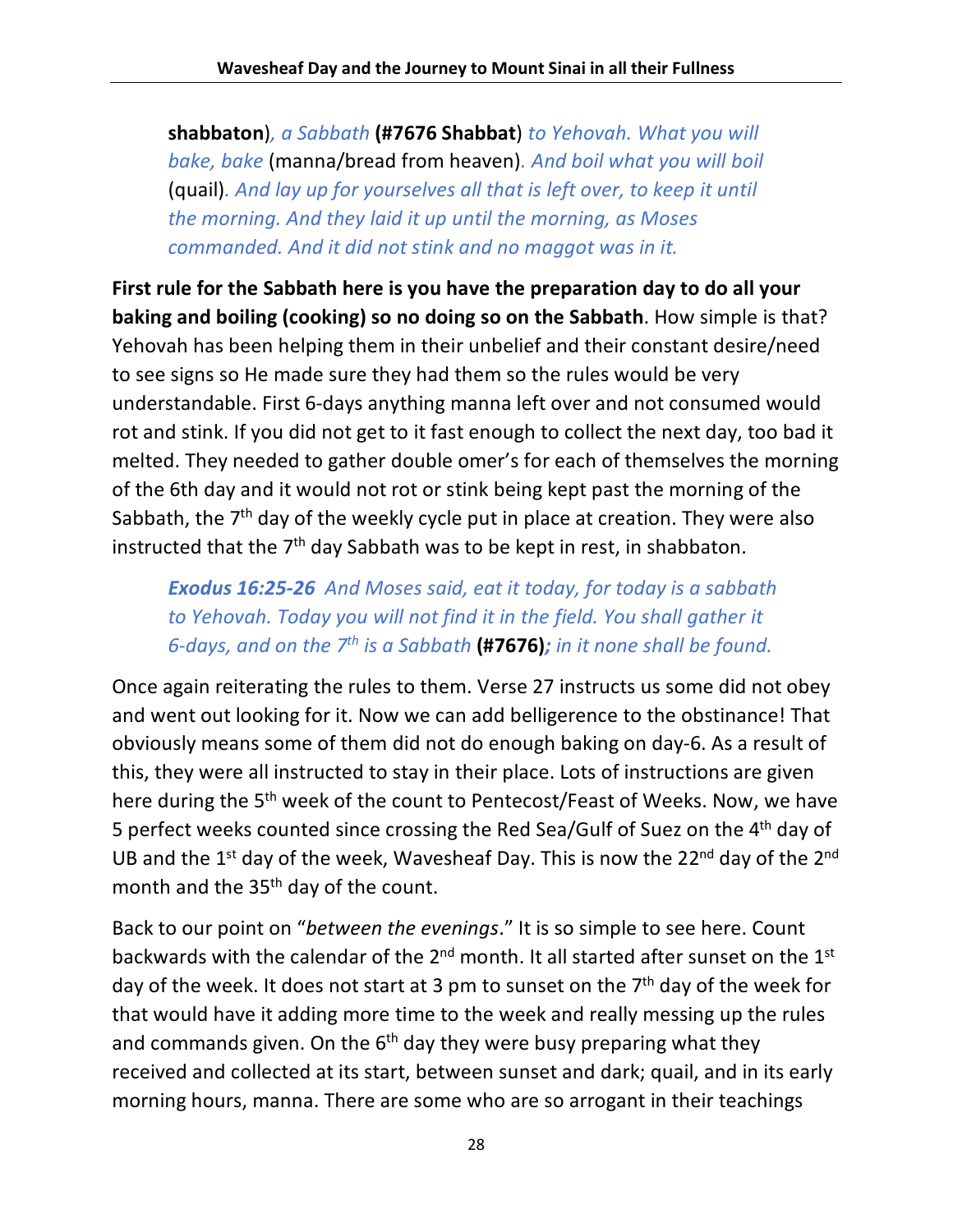they throw this out the door for their wind of doctrines on the subject. It all had to start on the  $16<sup>th</sup>$  day of the month (Sunday) to make it all fit in the rules given by Yehovah here. Between the evenings is completely contained in one day not spread over 2, and certainly not from sunset to sunset for there were rules for the sunrise collection, that of the bread to go with the meat. Oh well, as my gramma always used to tell me, you can lead a horse to water but you can't make it drink. The Elohim are not the authors of confusion!

Native Israel was now completely without excuse for disobeying. Remember Yehovah said this was going to be a test for them to see if they would obey His commandments and laws. It will become an identifying sign between Him and His people.

*Exodus 31:12-17 And Yehovah spoke to Moses saying, and you speak to the sons of Israel saying, you shall surely keep My Sabbaths; for it is a sign between Me and you for your generations; to know that I am Yehovah your Sanctifier. And you shall keep the Sabbath, for it is holy for you; the profaners of it shall be put to death; for everyone doing work on it, that soul shall be destroyed from the midst of his people. Work may be done 6-days, and on the 7th day is a Sabbath* **(#7676**) *of rest* (**shabbaton #7677**)*, holy to Yehovah; everyone doing work on the Sabbath day surely shall be put to death. And the sons of Israel shall observe the Sabbath, to do the Sabbath for their generations; it is a never-ending Covenant. It is a sign forever between Me and the sons of Israel; for in 6-days Yehovah made the heavens and the earth, and on the 7th day He rested and was refreshed. And when He finished speaking with him on Mount Sinai/Ciynay, He gave to Moses the 2 tablets of testimony, tablets of stone, written by the finger of God/Elohim.*

A sign between Yehovah and His people forever. **A never-ending Covenant**. Both physical and spiritual Israel are both required to keep it under their respective Covenant agreements. **It is a TEST commandment and TEST Covenant**, which will prove to be the most difficult of them all to keep in its fullness as it is a reflection of what is in the heart. We are required to take an entire 24-hour day out of the week, the 7<sup>th</sup> day, and keep it exactly how Yehovah says, under any and all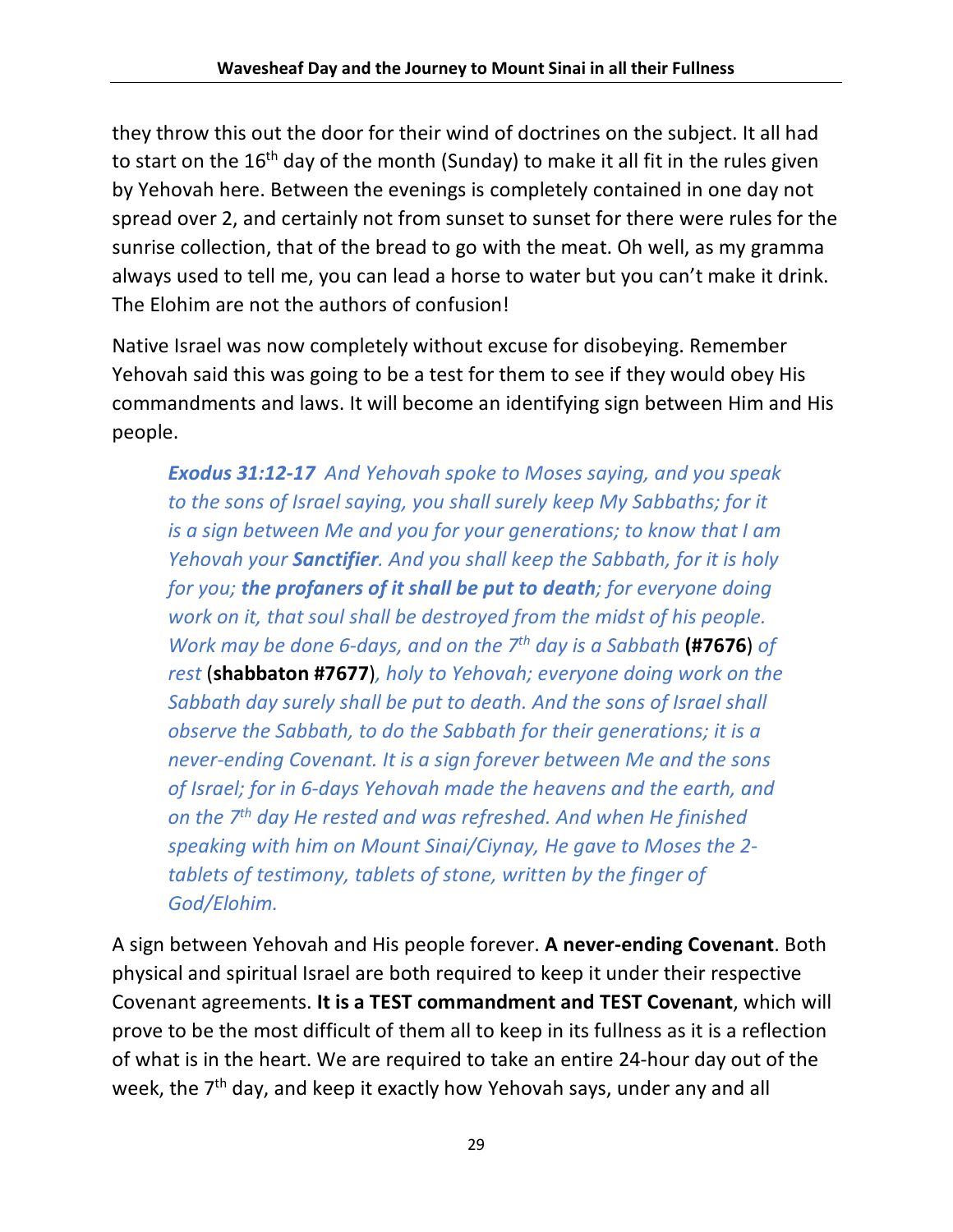circumstances, in spirit and in truth. It is a time of sustained communication with the Elohim. It is not a day in which we can follow any of our weekly desires in life but to follow the Father's and the Son's.

*Isaiah 58:13-14 If you turn your foot away from doing what you please, because of the Sabbath, on MY holy day, and call the Sabbath a delight* (not a hardship in any way)*, glorified in holiness of Yehovah; and shall glorify it, away from doing your own ways, from finding your own pleasure or speaking idle words; then you shall delight yourself in Yehovah. And I will cause you to ride on the heights of the earth, and make you to eat with the inheritance of your father Jacob. For the mouth of Yehovah has spoken.*

This can't be any clearer! It is all encompassing and focused on Yehovah. There is a promise to go with it, as if we should need any incentive. However, Satan has convinced most of Judaism to make a mockery of it with list upon list of do's and don'ts. It is not for everyone during this part of the timeline of the Bride qualifying under both Marriage Covenants. **Keeping to the spirit of the commandments and laws and this Covenant will prove too much for Native Israel, and also for most called during the Second Marriage Covenant timeline as well**. We know there is a very specific number being sought to qualify to be the Bride. It is 144,000. Exodus 20 and verse 6 attests to this simple and humbling fact as it is embedded into the giving of the 10 commandments as the basis of the Marriage Vows.

*Exodus 20:6 And doing kindness to thousands* (not millions and certainly not billions at this segment of the timeline)*, to those loving Me, and to those keeping My commandments.*

Here we have two very important aspects of the marriage relationship **for they are inseparable in spirit and in truth**. This is a prophecy for the timeline of the bride, which entails the timelines depicted by UB, 7-week Count to Feast of Weeks and thus Pentecost the spiritual Jubilee of the Bride of Christ. Only 144,000 will reach this threshold, 12 x 12, 12 tribes consisting of 12,000 each. Spiritual Israel!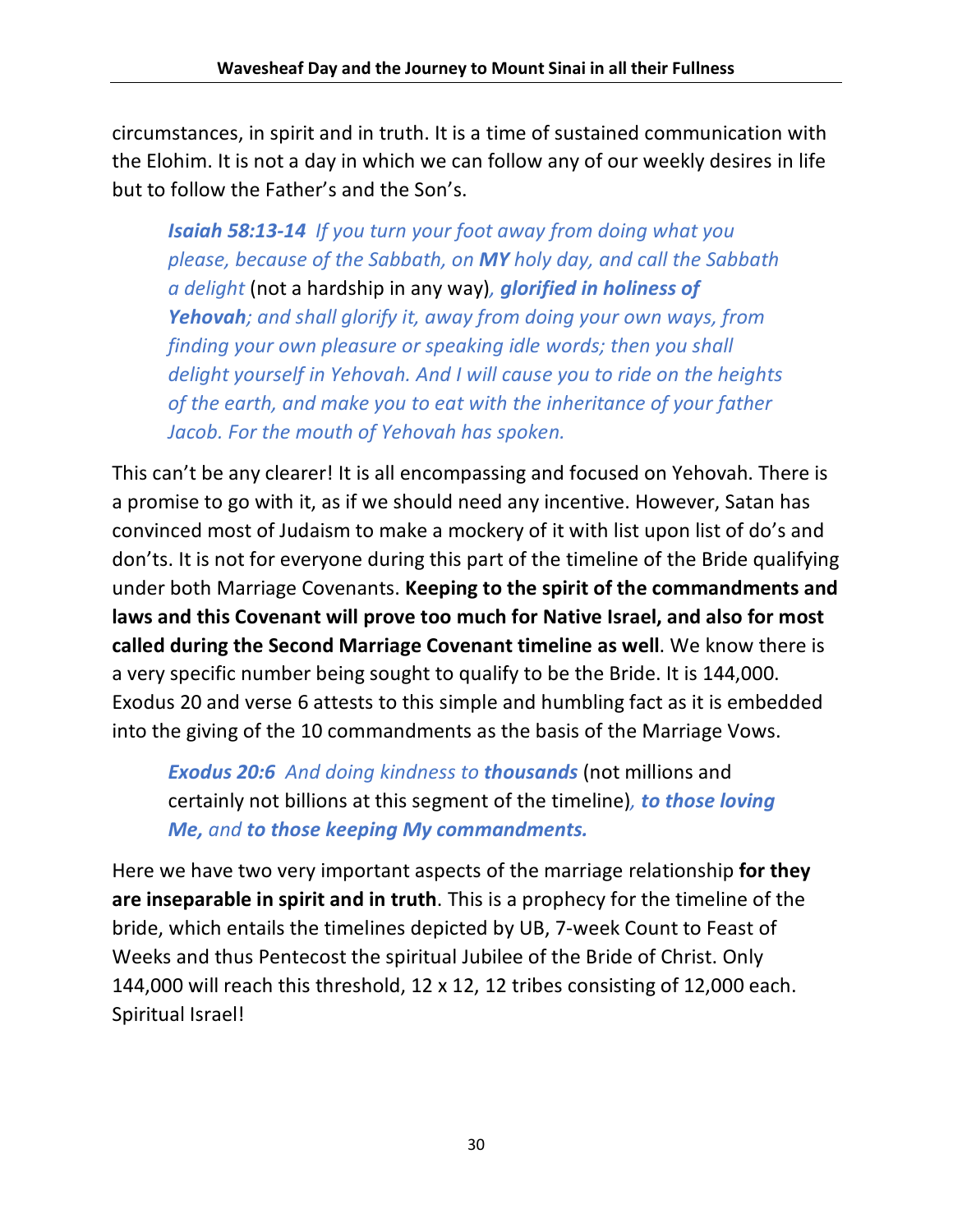*1 John 5:3 For this is the love of God, that we keep His commandments: and His commandments are not burdensome* (to us)*.*

*1 John 4:16 And we have known and have believed that love which God has in us. God is love, and the one abiding in love abides in God and God in him.*

This sounds like a very simple and desirable thing to accomplish, so why so few? We will be spending time on that aspect of a virtuous wife in the next chapter for it is to those who **have excelled** even though **many have done well**. The Sabbath day has its own set of rules and laws. **They are all very simple to observe if we have the right mindset of glorifying Father and Son in Their holiness on the day They have chosen**. This command for the Sabbath day sits at the head of all the appointed times of meeting. It is every week, while the others are once a year.

*Leviticus 23:3 Work is to be done 6-days, and in the 7th day shall be a Sabbath* **(#7676**) *of rest* (**shabbaton #7677**)*, a holy rehearsal; you shall do no work; it is a Sabbath to Yehovah in all your dwellings.*

**It is not enough to keep it by the letter, it must be kept in the spirit, the mindset of a pure delight with no reservations**. It is a time all our own ways common to the 6-working days are put away and out of mind. No idle thoughts or speech. It is not an easy undertaking to be consistently meeting His requirements. We are to come completely out of the world around us, society around us, to fellowship with Father and with Yehovah/The Word/Jesus. That is why the very first rule given about it is to have **a preparation day** before it so that we can put all of our needs for the Sabbath in their proper place, so they are not a burden to us on the Sabbath. Native Israel was told they were not to work gathering food for they should have already have done so for two days, the  $6<sup>th</sup>$  and  $7<sup>th</sup>$ ; by gathering, baking, and boiling enough for both of them on the 6<sup>th</sup> day (Friday). We are able to make short trips on that day as displayed by Jesus and the apostles as they visited the synagogues to speak and fellowship. However, **there is to be no money exchanged on the Sabbath in any commerce** for that to be met. Native Israel was told they had to stay in their dwelling places. That made it simple for the time being and in fact to also do so today can be very helpful in keeping the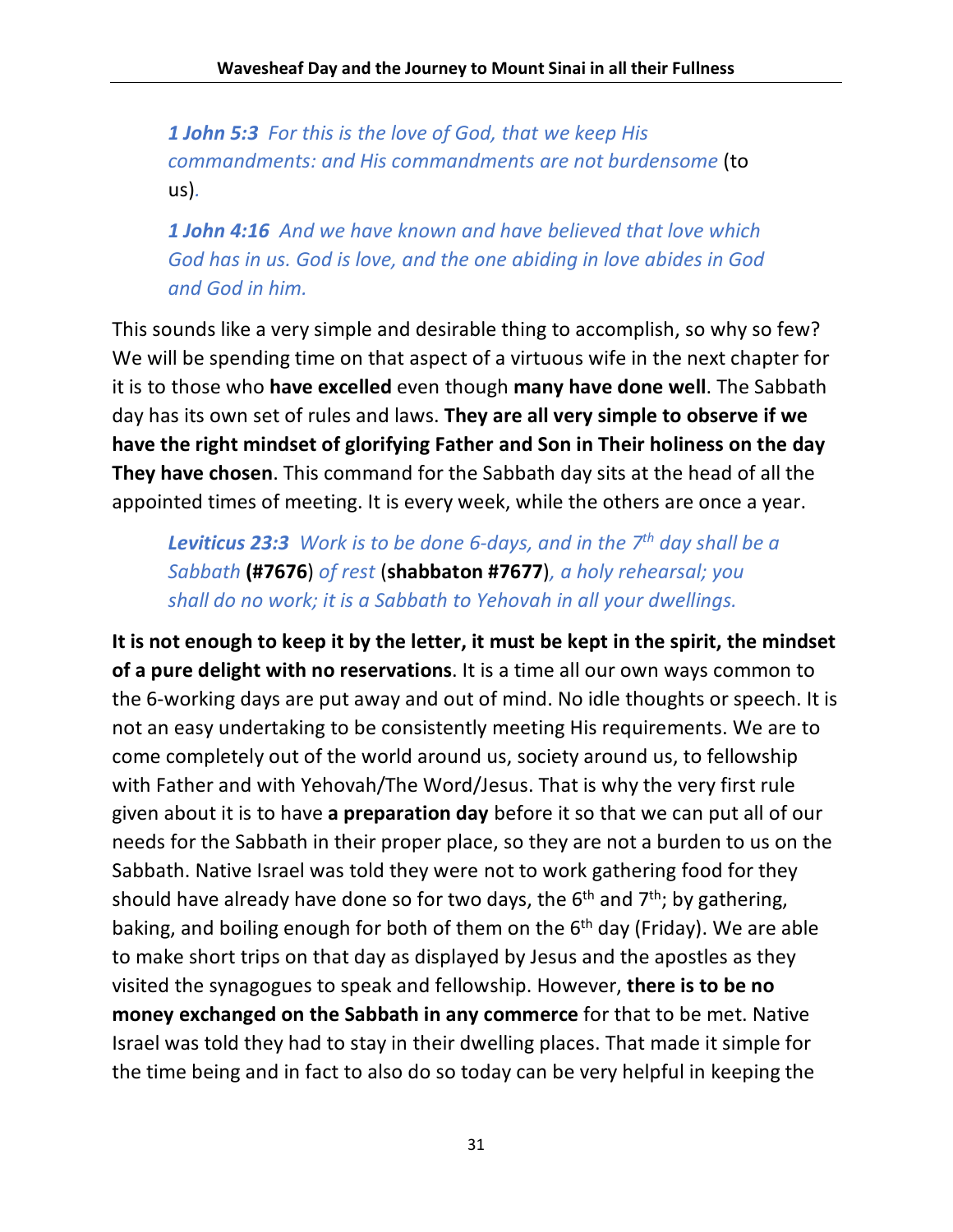### day holy. **We are to use the preparation day to anticipate any of our needs that will need work to accomplish them and get them done on the 6th day, Friday.**

When Yehovah reintroduced the Sabbath Day to apostate Native Israel, He did so gradually and mercifully to not cause them to stumble in it. But as we have seen, by the time the 10 commandments were given at Mount Sinai as the basis for the Marriage Covenant vows, a death penalty was incorporated into keeping it holy shortly thereafter. That's how serious it is**. It is its own Covenant as well as being one of the 10 Commandments.** 

Now, let's move on into the remaining 14 days to Pentecost/Feast of Weeks to get much more understanding about Native Israel's relationship with Yehovah and thus what is expected of us. It is important to note that Numbers 33:14-15 is key to getting the location of the last 14 days straight before we get to the explanation of the events taking place in them as recorded in Exodus 17-18. By locations, we are not referring to the actual geographical location on the Peninsula, for there are two options for that, **but for what took place in which Wilderness/District**. If the Elohim had have thought it was necessary for us to have pinpoint accuracy as to where each camping event was, They would have made that very clear. What they have done is give us names of several of the camps, in their respective Wilderness/Districts. That tells us a lot about their surroundings which help us to discern what a bunch of whiners Native Israel were and what a bunch of delusional revisionists they were as to the actual facts.

## *Numbers 33:14-15 And they pulled up from Alush and camped in Rephidim; and no water was there for the people to drink. And they pulled up from Rephidim and camped in the Wilderness of Sinai*

Simple and to the point. They camped in Rephidim for an unspecified duration of time during the remaining 14 days of the count/journey to Pentecost. Lots of "*events*" take place while camped here as we will see but the only one mentioned here in Numbers is the fact there was not water there for the people. That's important for we see "*take two*" on this test from Yehovah. This is only a few weeks after their abysmal failure at Marah when confronted with water not fit to drink. The Wilderness of Sinai or District of Sinai is the next location mentioned for their camp **after** having pulled up camp from Rephidim. That is important to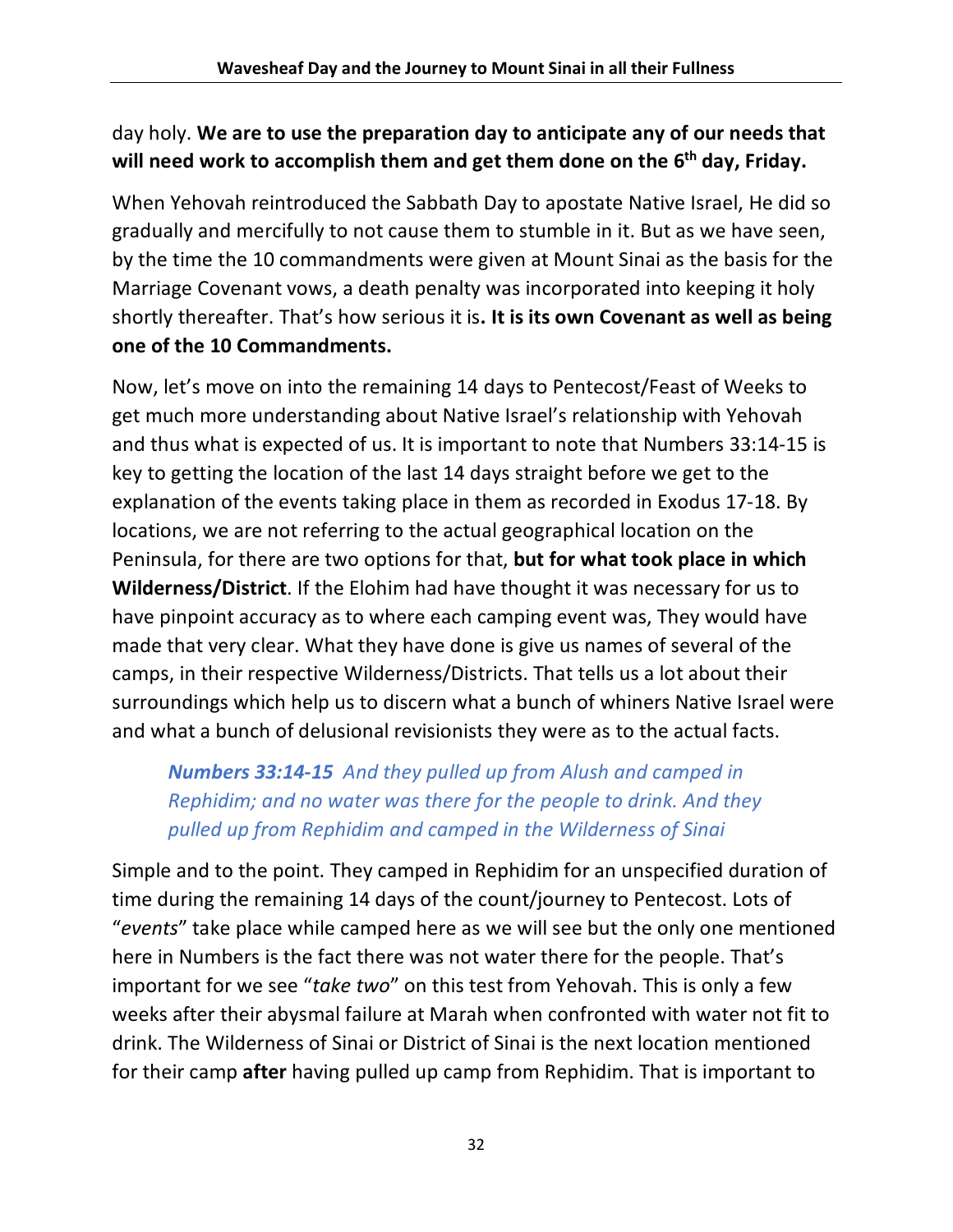understand for that is not brought to the forefront in Exodus chapters 17-18 which confuses a lot of people.

Exodus 19:2 **confirms** this very important point about Rephidim and its location. **It was not located in the Wilderness of Sinai. Thus, all the events taking place at Rephidim are not taking place at Mount Sinai or the valley floor stretching out before it as many "teachers" proport.** Rephidim is located on a plain looking into the small area of hill country before looking into the Mountain Range which is called **Horeb** (*noun; dryness, desolate*) or the Mountains of Horeb of which Mount Sinai is just one of the peaks/summits. That entire range is also deemed the Mountains of Elohim because of the majesty of their heights in comparison to the regions around them. Take a cruise through the area with Google Earth to see the limited area of the tall peaks to see this location on the Peninsula.

## *Exodus 19:2 And they pulled up stakes from Rephidim and came to the Wilderness of Sinai.*

Once again, we are instructed that Native Israel pulled up camp and came **into** the Wilderness of Sinai. Simple deduction: Rephidim is not in the Wilderness of Sinai and the "*district*" it encompasses as both accounts confirm.

*Now to Exodus 17:1 And all the sons of Israel pulled up in/from the Wilderness of Sinai according to their* (recorded) *journeys* (the ones we just read) *by the mouth of Yehovah. And they camped in Rephidim. And there was no water for the drinking of the people.*

So why does this appear to contradict the scriptures in Numbers 33 and Exodus 19 we just read? Two witnesses of scripture say it is not in the Wilderness of Sinai. So that is taken off the table. What about an area between the two wildernesses of Sin and Sinai? Remember *Ciyn* and *Ciynay* from earlier? The two are connected somehow but are recorded as two very distinct locations geographically. What is left is simple, it is located in the Wilderness of Sin on a border/boundary with the Wilderness of Sinai. Does this mean Alush is located in the Wilderness of Sinai and for some reason they came out of it to Rephidim? Looking back at verse 1 above you can see we have **in/from** highlighted. **Most translators chose to insert "***from***" and then attempt to locate Rephidim in the Wilderness of Sinai**. That has led to some preposterous winds of doctrine. The word there is #4480; min.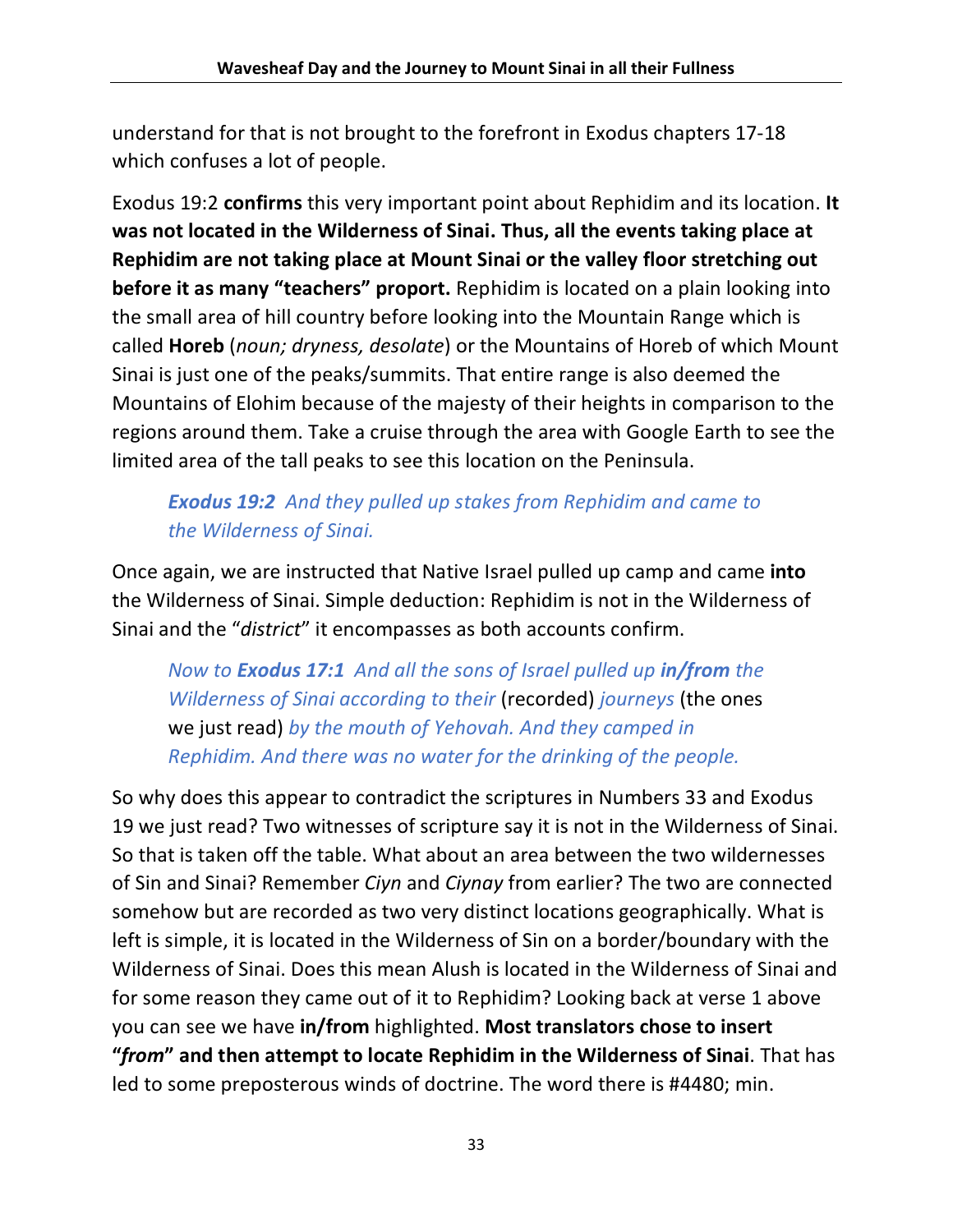Strong's tells us: "*properly a part of;* (when used as a preposition), *from or out of in many senses [don't confuse what is being said here. To be a part of, means from it or something coming out of it as in part of it, thus some of its following uses]: above [it], after [it], among [it], at [it], because [of it], through [it], etc*." Another use of min is "*alongside it*."

**Sounds to us like they were straddling the boundary moving in and out of it**. The two very clear verses support this understanding. Now to the events. Verses 2-5 show us Native Israel is once again complaining even more violently about how hard life is in spite of all the quail and manna. Moses actually fears for his life; thinks they might stone him. Yehovah gives him instructions to go to a specific "*rock*" with the elders in "Horeb." Please remember what the word Rephidim means. They are right there at the foothill area before the mountains rise up out of the ground majestically. These are the Mountains of Horeb. He tells him to smite the "*rock*" with your staff. Keep in mind this forthcoming water from the rock was for Native Israel and all the flocks and herds to drink of when they are camped at Rephidim which we are told is not located in the Wilderness of Sinai and thus not before Mount Sinai.

*Exodus 17:6 Behold, I will stand before you there on the rock* (#6697 boulder/edge) *in Horeb* (its foothills)*. And you shall smite the rock, and water will come out of it; and the people will drink. And Moses did so before the eyes of the elders of Israel.*

Moses and the elders walked outside of the camp to a specific rock at the edge of the mountains of Horeb and there the miracle took place relative to the camp in Rephidim so the people and animals had a close source of water. Yehovah once again provided water for an unbelieving Native Israel who were doubting Him. In verse 7 we are instructed some gave this current camp location names of; Massah and Meribah.

*Exodus 17:7…because of the wrangling of the sons of Israel, and because of their testing of Yehovah, saying, is Yehovah in our midst or not?*

Can you see this pattern with Native Israel? We hope so, for it will persist for a very long time. As a result of all of this unfaithfulness of looking back to where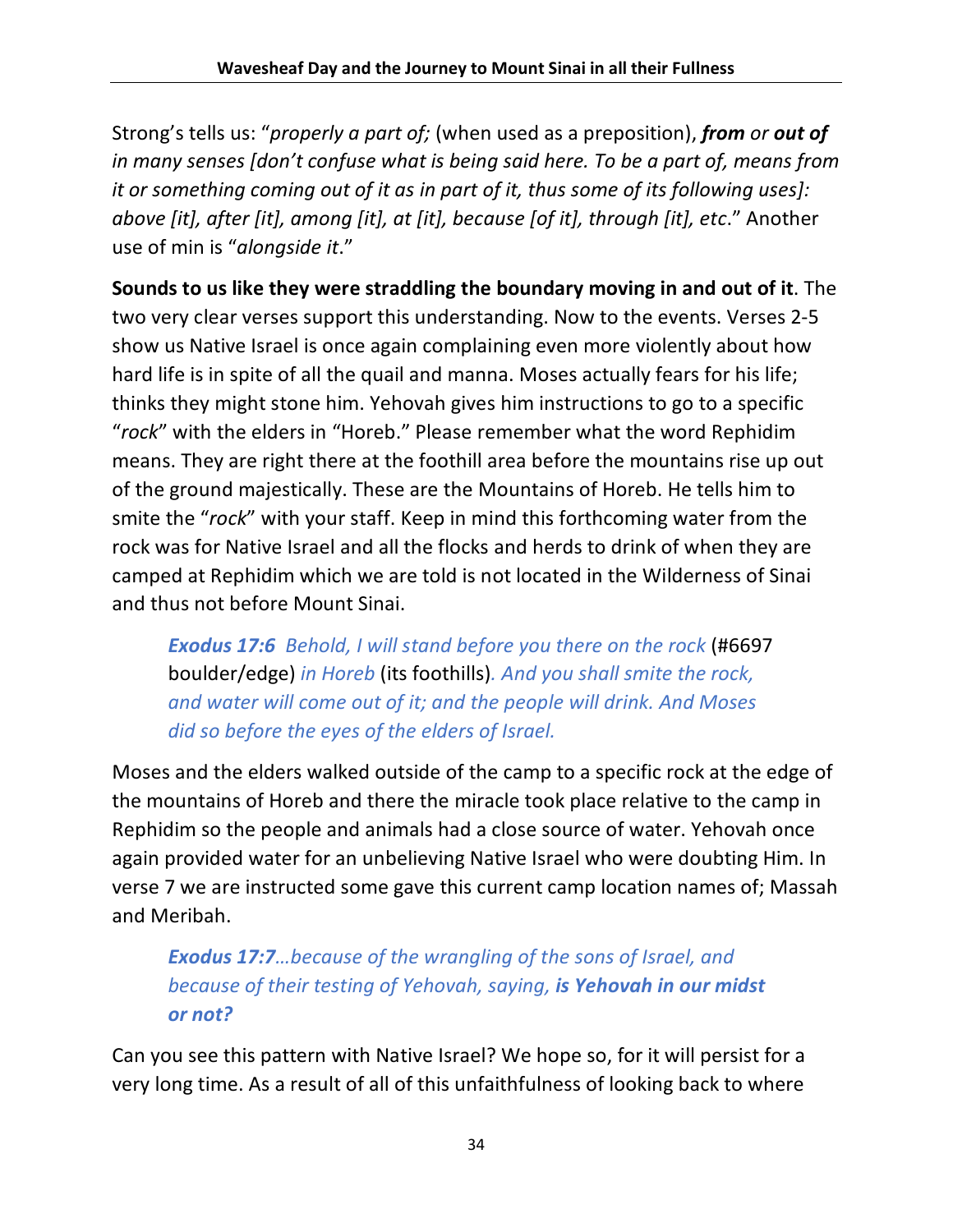they came from, look what Yehovah allows to happen. Keep in mind they are almost at Journey's end, but many are waning during the timeframe of weeks 6 and 7. A great time for Satan to pick some of them off! They are now going to get their first taste of war in which they actually have to participate and not stand and watch Yehovah fight for them.

# *Exodus 17:8 And Amalek came and fought against Israel in Rephidim.*

Amalek did not just "*fight*" against Native Israel here. They made a sneak attack on them at their weakest point which is the pattern of Satan doing so from the very beginning in the garden until his very end during the timeline represented by the  $8<sup>th</sup>$  day of the festival of the  $7<sup>th</sup>$  month. He puts evil thoughts into the minds of his minions to always attack the most vulnerable. Let's take a look ahead in scriptures of the timeline to see Satan's last attempt to broadcast his filth into mankind. It is referring to the time after he is released from his 1,000-year prison when he could not broadcast his thoughts into mankind to influence them in evil ways.

*Ezekiel 38:10-11 Thus says Adonay Yehovih: on that day it shall come to pass that thoughts will arise in your mind, and you will make an evil plan: you will say, I will go up against a land of unwalled villages; I* will go up to a peaceful people, who dwell safely, all of them *dwelling without walls, and having neither bars or gates.*

In this instance here at Rephidim:

*Deuteronomy 25:17-18 Remember what Amalek did to you by the way as you came from Egypt; how he met you on the way and attacked your back, all the feeble ones in the rear, when you were faint and weary; and he did not fear Elohim.*

What is relevant here is this took place at Rephidim as they were camped awaiting the final days of their journey/count to Pentecost/Mount Sinai. Folks can get very fluid in the mouth about all of this as to it revealing the location of Rephidim based on where they think Amalek resided. We could address all that but what would be the point? **There is a spiritual lesson to be learned from this physical event and the timing of it and do not forget the methodology of Satan**.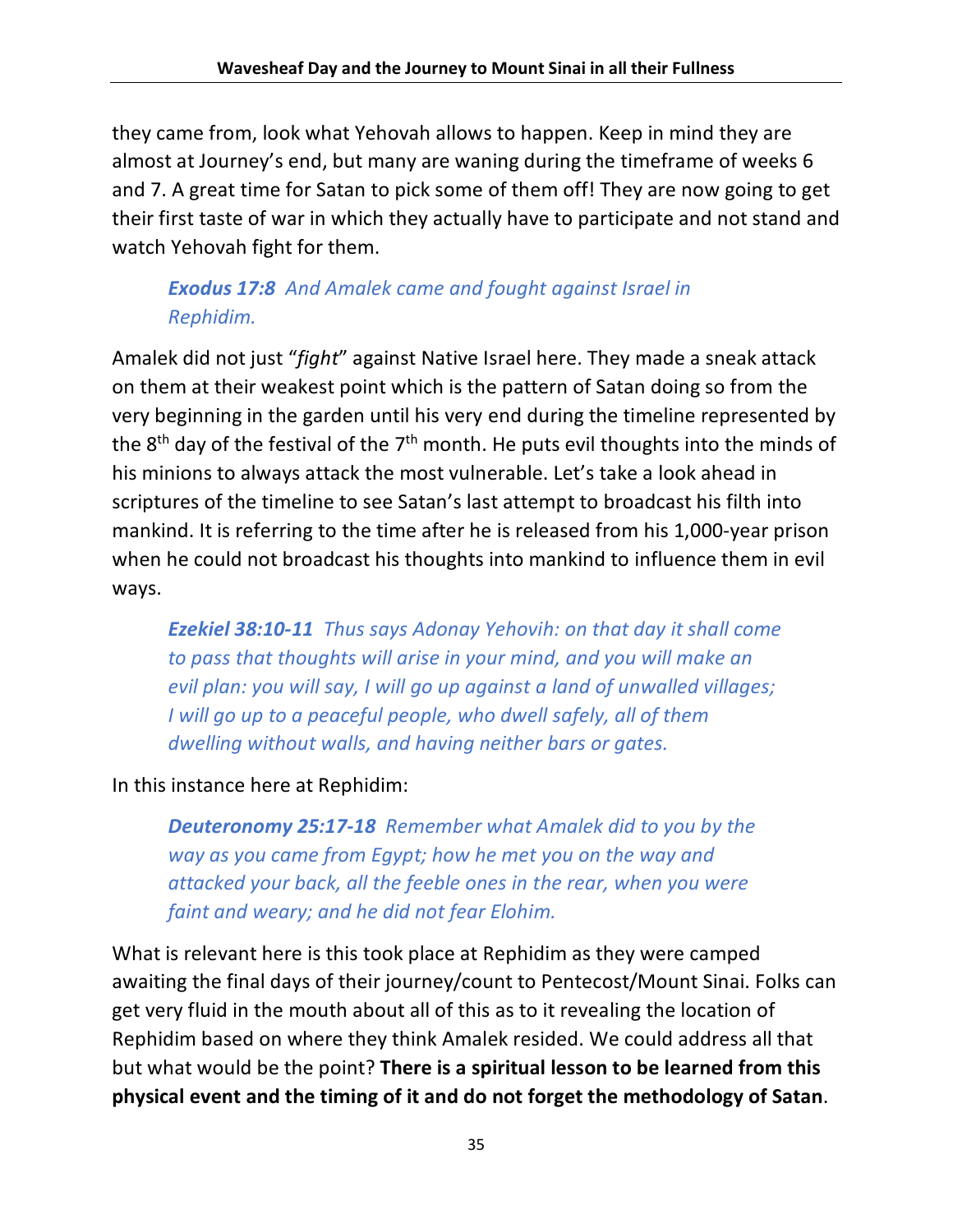*Exodus 17:9 And Moses said to Joshua* **(#3091 Yehowshu'a**)*, choose men for us, and go fight against Amalek* **(#6002**)*. Tomorrow I will stand on the top of the hill* **(#1389**)*, with the staff of God/Elohim in my hand.*

Lots of important things here. **Joshua is #3091 Yehowshu'a which is from #3068 Yehovah and #3467 yasha**: "*to free"*. The combination of these words means simply "*Yehovah saves or frees*".

**Hill is #1389 gib'ah**, which Strong's says is feminine from the same as **#1387**: a hillock, little hill.

Lots of wind of doctrine fights ensue about Amalek, as to who they are and where they actually resided. There are cases to present as to being a descendant of Esau and others, but that is not what is important here. **The big one is with their participation, the fact they were complete minions of Satan who would attack helpless people is an indictment of Satan's motus operandi.**

Here we have Yehowshu'a choosing his own forces to fight these forces of evil to ensure the safety of those who are weak and feeble and weary, who are being preyed upon. That's a big deal as we will see shortly.

We also have Moses standing on a **gib'ah**, not a mountain, but in the foothills to oversee the battle from this elevated location above the plain. That is a hill or little hill. We have repeatedly stated they were in a geographical area representing a plain, a relatively flat area. There are only two on the Peninsula which fit the description of Rephidim relative to the Mountains of Horeb. One is to the north of the mountain range of Horeb or **above it** relative in direction to the Promised Land, and the other is to the west of it, **alongside it,** and north of the Red Sea/Gulf of Suez. Take your pick. Our suggestion is just don't waste a lot of brain cells on it, just have some fun. **It is not a requirement for salvation**!

*Exodus 17:10 And Joshua did as Moses had said to him, to fight against Amalek. And Moses, Aaron and Hur went up to the top of the hill.*

What is very insightful is not the fact that Moses needed his arms held up for the battle to be won, but the account of Joshua in verse 13: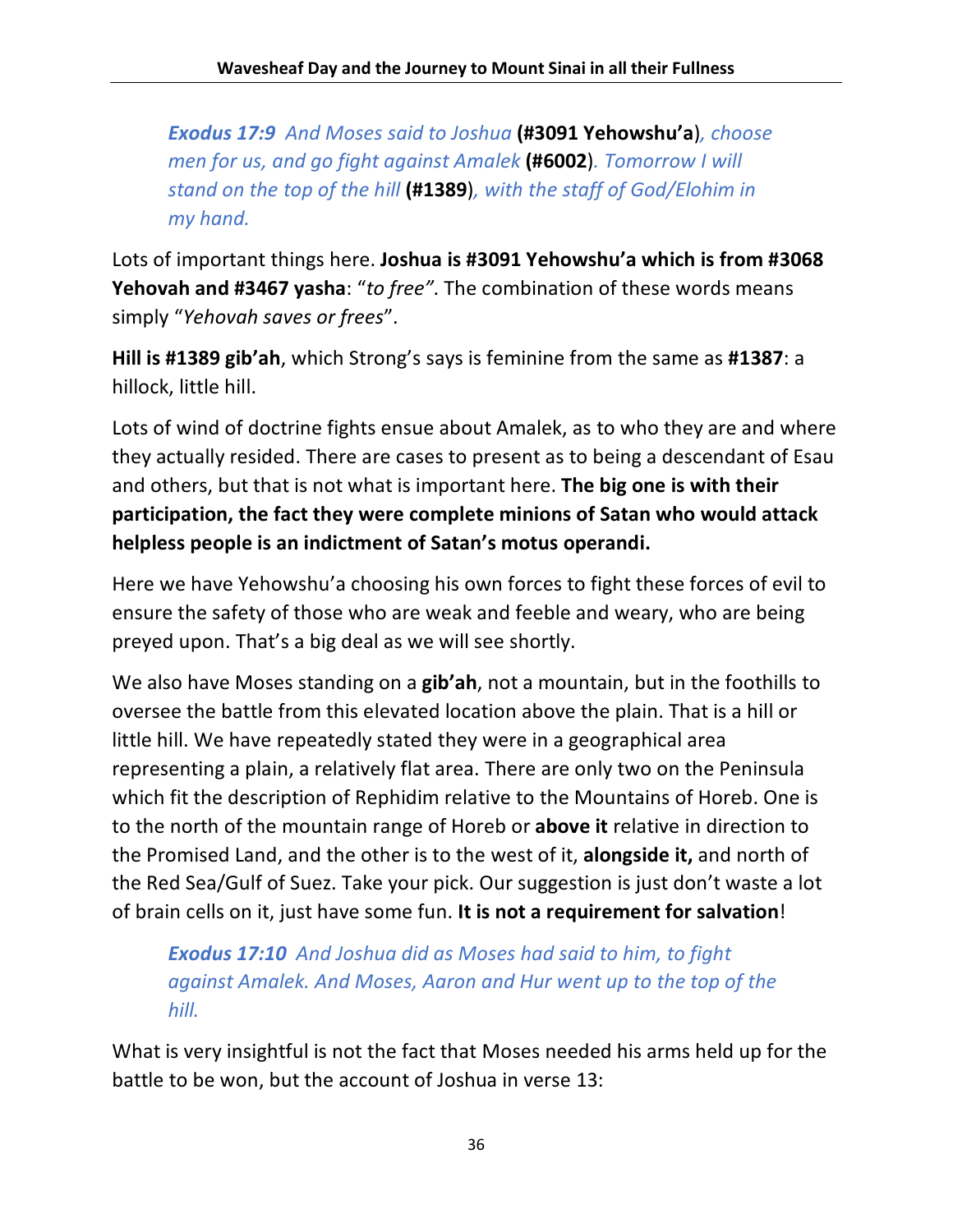*Exodus 17:13 And Joshua* (Yehowshu'a) *defeated Amalek and his people by the mouth of the sword.*

Mouth here is not a mistranslation but a very accurate one. Strong's tells us it is **#6310 peh**. It means "*mouth as a means of blowing*" in its fundamental use and has been assigned to the edge of a sword. Remember this is the same word used in the construction of the name of the mountain location they camped in when Pharaoh showed up at the Red Sea/Gulf of Suez; Pihahiroth or at the Mouth of the Gorges. **Here we have Yehowshu'a defeating the forces of evil by the mouth of his sword.** 

*Revelation 19:14-15 And the armies in Heaven* (the Bride whom He had chosen) *followed Him* (as they always will wherever He goes) *on white horses, being dressed in fine linen white and pure* (symbolic of their wedding garments of righteousness)*. And out of His mouth goes forth a sharp sword, that with it He might smite the nations …*

We will be spending time on such things when we get to that part of the timeline later in the study. The point we are making is this is a physical pattern here at Rephidim of what is to come. The timing of it on the Journey here is very important for they are about to enter into The Wilderness of Sinai at the end of their count to it. Many have become weary and irritable and feeble minded and start whining; **where is the promise of His coming?** Is He among us or not? Verse 7 above.

In Chapter 18 we start out with Moses' father-in-law coming to him with his 2 sons and his wife whom he sent back to him.

*Exodus 18:5 And Jethro, Moses' father-in-law, and his sons and his wife came to Moses, to the wilderness where he camped,* (at) *the Mount of Elohim.*

**Mount here is #2022** "*has; a short form of* **#2042** *a mountain, or range of hills (sometimes used figuratively); hill country, mount(ain)*." It can be used of either of them. We have demonstrated where this area is located where the plain connects to the hill country of the Mountains of Horeb, which are also referred to as the Mountains of God/Elohim. As we read on, we see that Jethro saw him struggling in judging every little matter that this squabbling people could possibly come up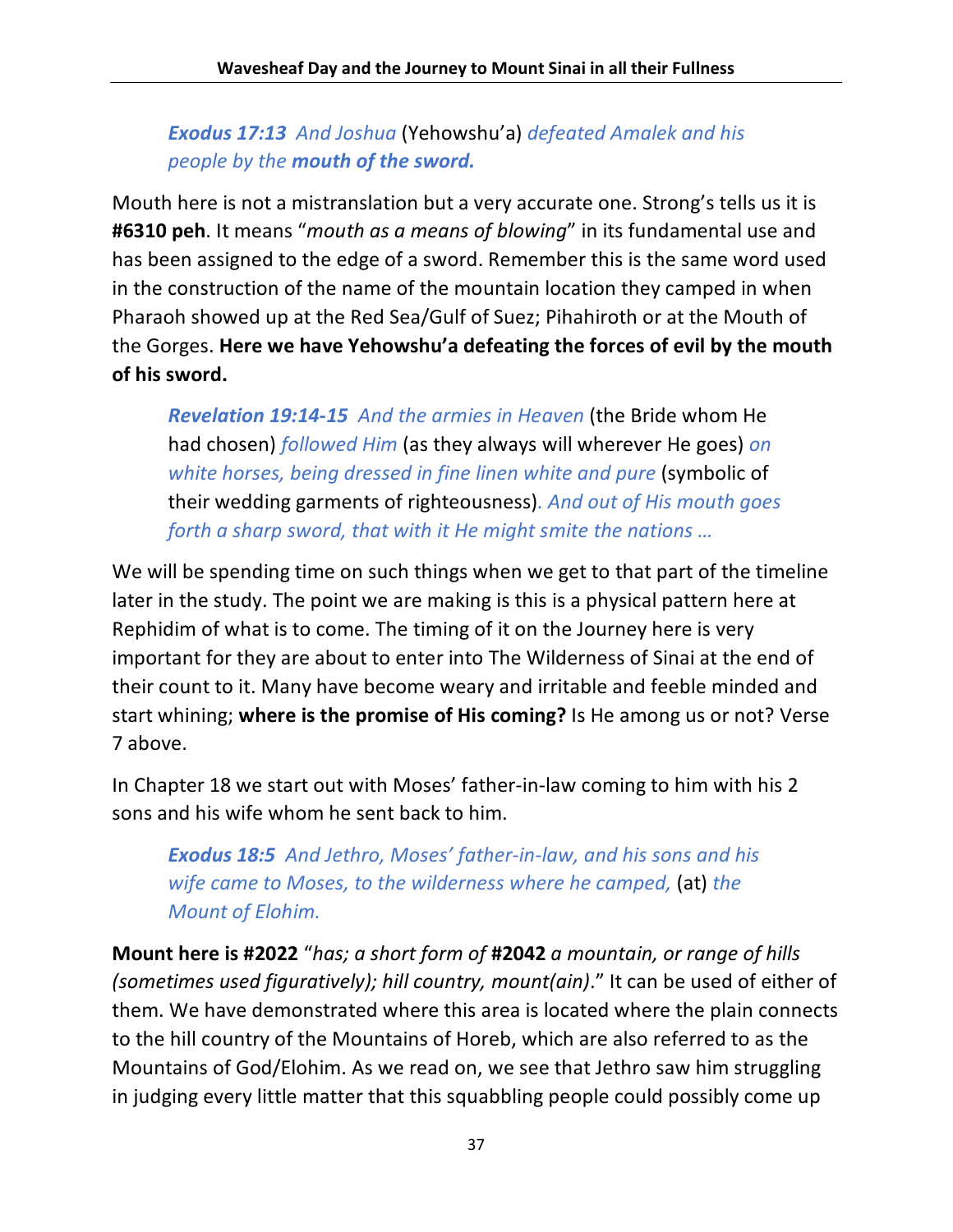with from morning to evening. He takes Jethro's advice and selects men to assist in this judging of disputes, **men who feared God/Elohim**, who were **men of truth**, and who **hated unjust gain**. (Titus 1:7-9; 1 Timothy 3:2-4, 8-9) They in turn were to teach the people about the statutes and laws as well as judge matters of lesser importance.

*Exodus 18:25 And Moses chose men of ability* (in the 3 things mentioned above) *from all of Israel* (not ones who thought they were somebody) *and made them heads over the people; keepers of thousands, keepers of hundreds, keepers of fifties, and keepers of tens* (to judge the small matters and Moses the hard matters)*.*

This is a big assist in getting things done decently and in order and needed a few days to set up no doubt. We then find ourselves transitioning into Chapter 19 which we have addressed some of it in earlier chapters as it pertained to the day of the weekly cycle set at creation in which they arrived and in which they had left Egypt to demonstrate the accuracy of the Abib Calendar. Let's review the first part of the chapter to get it all back in focus.

*Exodus 19:1-20 In the third month of the going out of the sons of Israel from the land of Egypt, on that day they came to the Wilderness of Sinai. And they pulled up stakes from Rephidim and came to the Wilderness of Sinai. And they camped in that wilderness.*  (not in the one they had left) *And Israel camped there before the mountain. And Moses went up to Elohim. And Yehovah called to him on the mountain, saying, you shall say to the house of Jacob, and tell it to the sons of Israel. You have seen what I did to Egypt; and I bore you on wings of eagles* (protected them) *and brought you to Me. And now if you will surely listen to MY voice and keep MY Covenant, you shall become a special treasure to Me above all the nations, for all the earth is MINE. And you shall become a kingdom of priests to Me, a holy nation. These are the words which you shall speak to the sons of Israel. And Moses came and called the elders of the people. And he put all these words before them which Yehovah commanded him. And all the people answered unitedly and said, all which Yehovah has spoken we will do. And Moses brought back the words of the*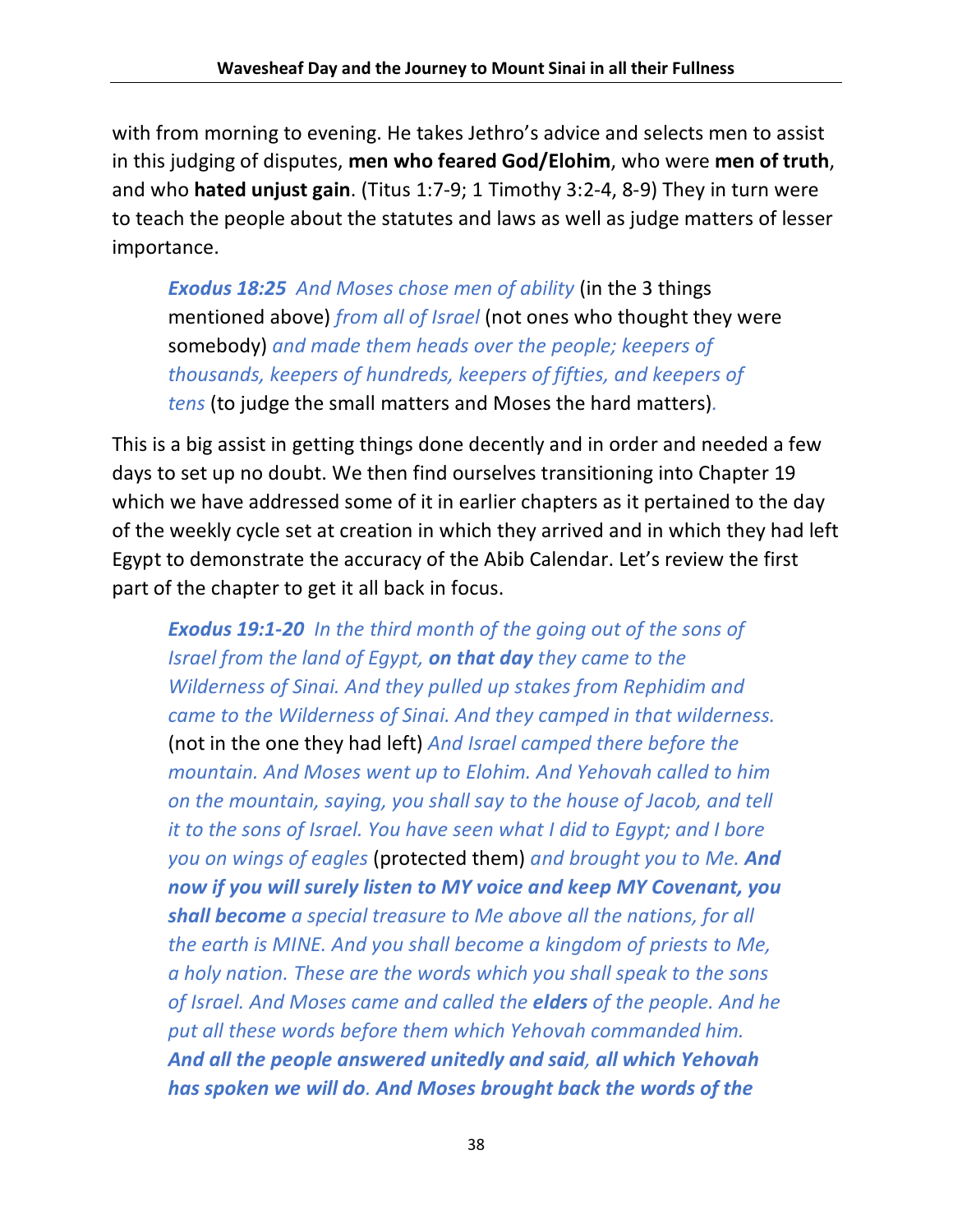*people to Yehovah. And Yehovah said to Moses, behold, I come to you in a darkness of clouds, so the people may hear My speaking with you, and in you they may believe forever. And Moses told the words of the people to Yehovah. And Yehovah said to Moses. Go to the people and sanctify them today and tomorrow. And let them wash their clothes. And be ready for the third day. For on the third day Yehovah will go down before the eyes of all the people on the mountain of Sinai. And you shall set limits to the people all around saying, be careful for yourselves, not going up into the mountain and touching its border. Everyone touching the mountain shall surely be killed. Not a hand shall touch him, but surely, he shall be stoned or surely, he shall be shot through. He shall not live, whether animal or man. At the sound of the Yobel/Trumpet they shall go up into the mountain. And Moses went from the mountain to the people. And he sanctified the people and they washed their clothes. And he said to the people, be ready for the 3rdday. Do not lie with a woman. And on the 3rd day, it being morning, it happened; there were thunders and lightnings, and a thick cloud on the mountain, and the sound of a trumpet, very loud and piercing! And all the people in the camp trembled. And Moses caused the people to go up from the camp to meet Elohim. And they stood at the bottom of the mountain. And the mountain of Sinai was smoking, all of it, because Yehovah came down on it in fire. And its smoke went up like the smoke of a furnace; and the mountain quaked exceedingly. And it was the trumpet sound* (not rams horn) *of a trumpet sounding and becoming very strong when Moses spoke. And Elohim answered him by voice. And Yehovah came down on the Mountain of Sinai, to the top of the mountain; and Yehovah called Moses to the top of the mountain; and Moses went up.*

Please keep a visual of all that is happening on the mountain. **It is a sign of the Feast of Weeks/Pentecost**. We will be using this and much more for identification purposes later in the next chapter: thunder, lightning, earthquaking's, smoke, fire, etc. **The stage is set to meet Yehovah and for Native Israel to follow through with their earlier vow to agree to the**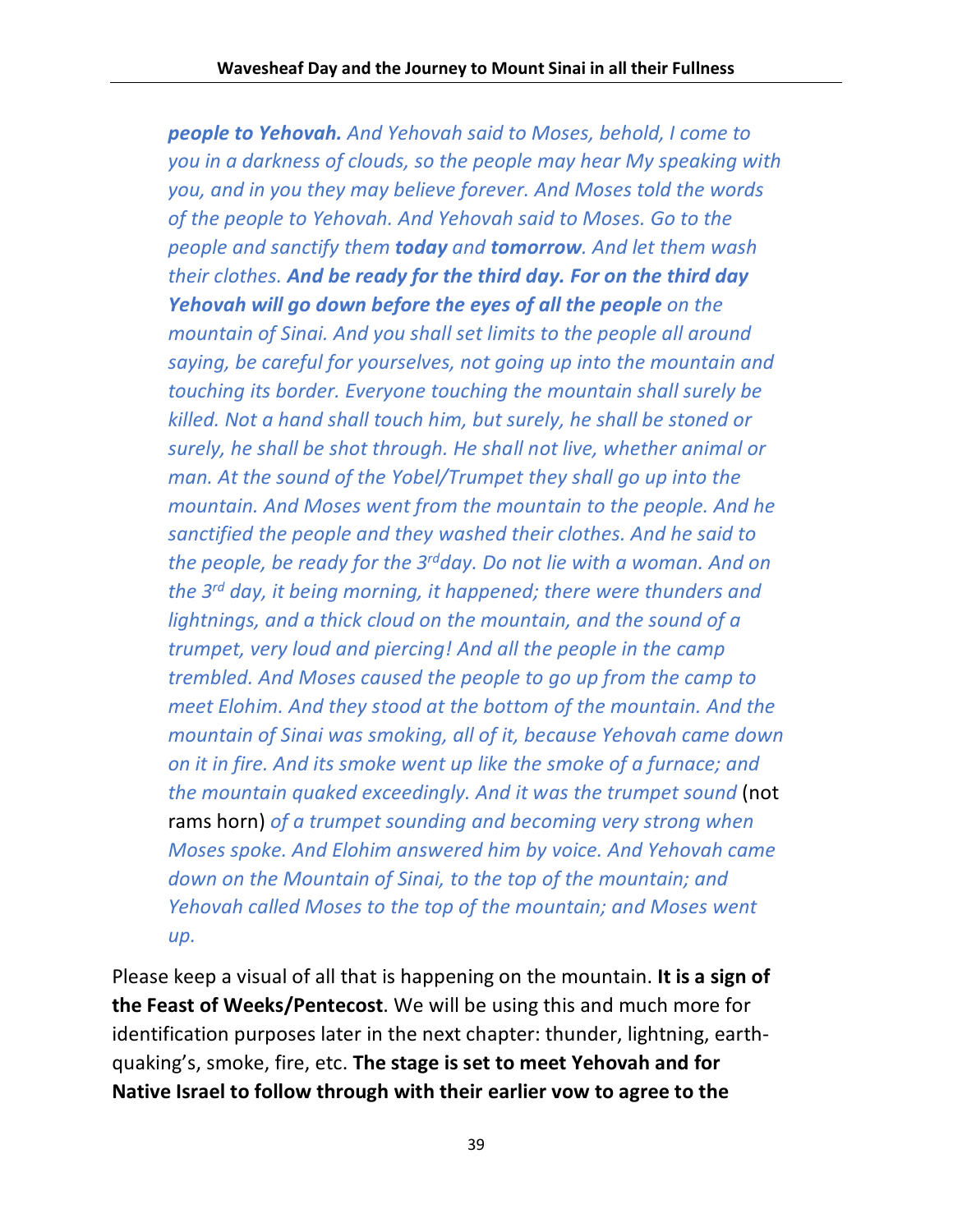**Covenant terms and conditions**. Before we get to all of that and what is taking place here on the 50<sup>th</sup> day of their Journey from crossing the Red Sea/Gulf of Suez on the 4<sup>th</sup> day of UB and the first day of the week, Sunday, we need to establish the authority for this count in the first place. We will be doing all of that in the next Chapter.

For now, it is enough to absorb the patterns we have addressed in this chapter for they are going to become very important in every chapter which follows. We will be building upon the spiritual equivalent of each of them and many more. Once we are moving through each of the patterns individually you will recognize a fullness to the scriptures and the Plan of Salvation as never before.

Before we move on, it is imperative that we address a pattern starting at Marah on the last day of UB, the  $7<sup>th</sup>$  day of ingesting unleavened bread **which is symbolic of the Bread of Life being sin free**. We brought it up then, but it can't be overstated too much. It is the fact that Yehovah/The Word/Jesus addressed Himself in the 3<sup>rd</sup> person to Native Israel when He was instructing them that **He would be their Healer**. The reason He is doing so is because it has the future possibility of a reality of it taking place under the terms and conditions of the Second Marriage Covenant. He will be talking more and more about His future self in the reality of being a flesh and blood man after divesting Himself of all His glory to become the necessary sacrifice to save His wife and His marriage. At this point in the relationship that was not a given yet just a contingency plan if required. **A failsafe as we have referred to it earlier if Native Israel failed in their calling of faithfulness to reach the Bridal threshold of 144,000.** It did not become an active contingency until Native Israel's miserable abrogation of their marriage vows shortly after accepting them at Mount Sinai. In fact, it is after that incident of looking to one of the elohim of Egypt, the golden calf, that the contingency of the Wavesheaf Offering was put in place as we will discuss in an upcoming chapter, because of the need to invite others to the wedding supper. **From that time forward you will see Yehovah/The Word/Jesus referring to Himself in the 3rd person when addressing prophesies pertinent to His personal reality of the Passover Lamb and the Wavesheaf of the Elohim.** This one simple fact of pattern, this mystery of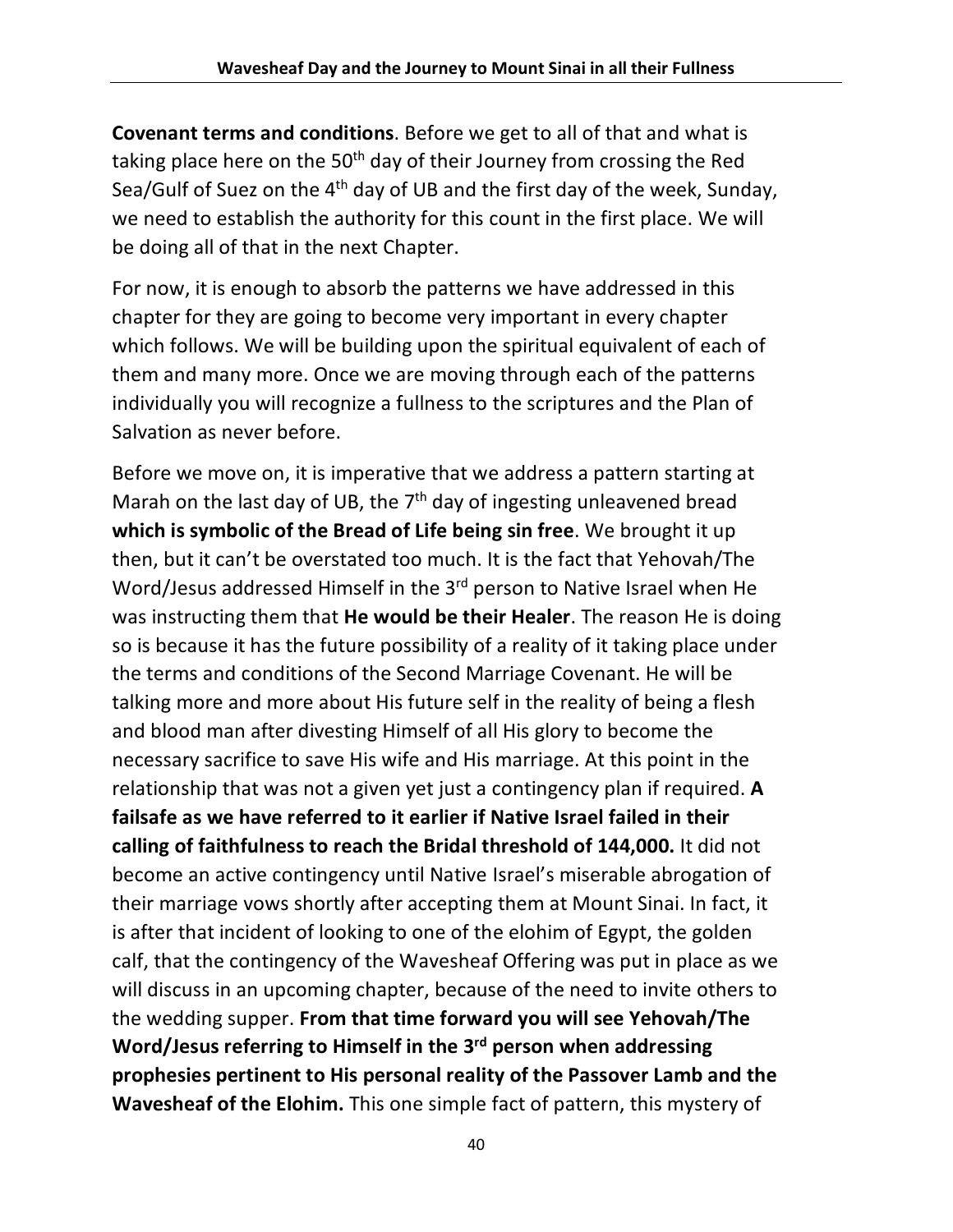truth of the Elohim, has been so twisted and contorted and misunderstood that it has been the basis of more "*winds of doctrine*" than all others combined. Some are simply idiotic, some are vile, some are abominable, and some are simply arrogant. Satan has used his minions to so confuse the world as to who the Being we know as Yehovah/The Word/Jesus; was, is, and will be, that in most cases there is no way any amount of truth presented to a deceived one will turn them from their path of error. **They have received an untreatable spiritual viral infection, not just a spiritual bacterial infection which, in fact, can be treated with a good steady dose of truth.** That is where many of us were when Father called us, infected by a spiritual bacterial infection, but He saw to it we were on a steady diet of the "*milk of the word*" to help us through until we placed our faith and trust and obedience in Christ our Savior and were granted to be healed and move beyond the milk in our faithful and obedient relationship with our Savior/Husband and with our Father.

One vivid and classical example of this viral deception being incurable with doses of truth is Christ's exchange on the subject in John 8 with the sons of Satan. He names them that for He tells them Satan is their father. That was very direct, and a major put down of them in public. No greater insult could have been leveled at them. After He tells them that, they still claim Abraham is their father not getting the depth of the reality of what Christ is speaking to them. Look what follows this in verses 53-59. It says it all.

*John 8:53-59 Are you greater than our father Abraham? And the prophets died! So, whom do you make yourself out to be?* (Wrong question because here comes the answer which is complete and total blasphemy to the Jews of Judaism) *Jesus answered, if I glorify Myself, My glory is nothing;* (why? Because all His glory was with Father in His bosom at this point in the timeline) *it is My Father who glorifies Me, WHOM YOU SAY IS YOUR GOD/EL.* (Christ answers this bogus and deluded claim that the Being we know as Father was never known by them in any way, shape, or form, by inspiring the Greek word **ginosko #1097** to be used and preceded by "*not/never*" here, even though they claim Him to be the God/El of the First Marriage Covenant times and thus their God/El) *But you have never known*